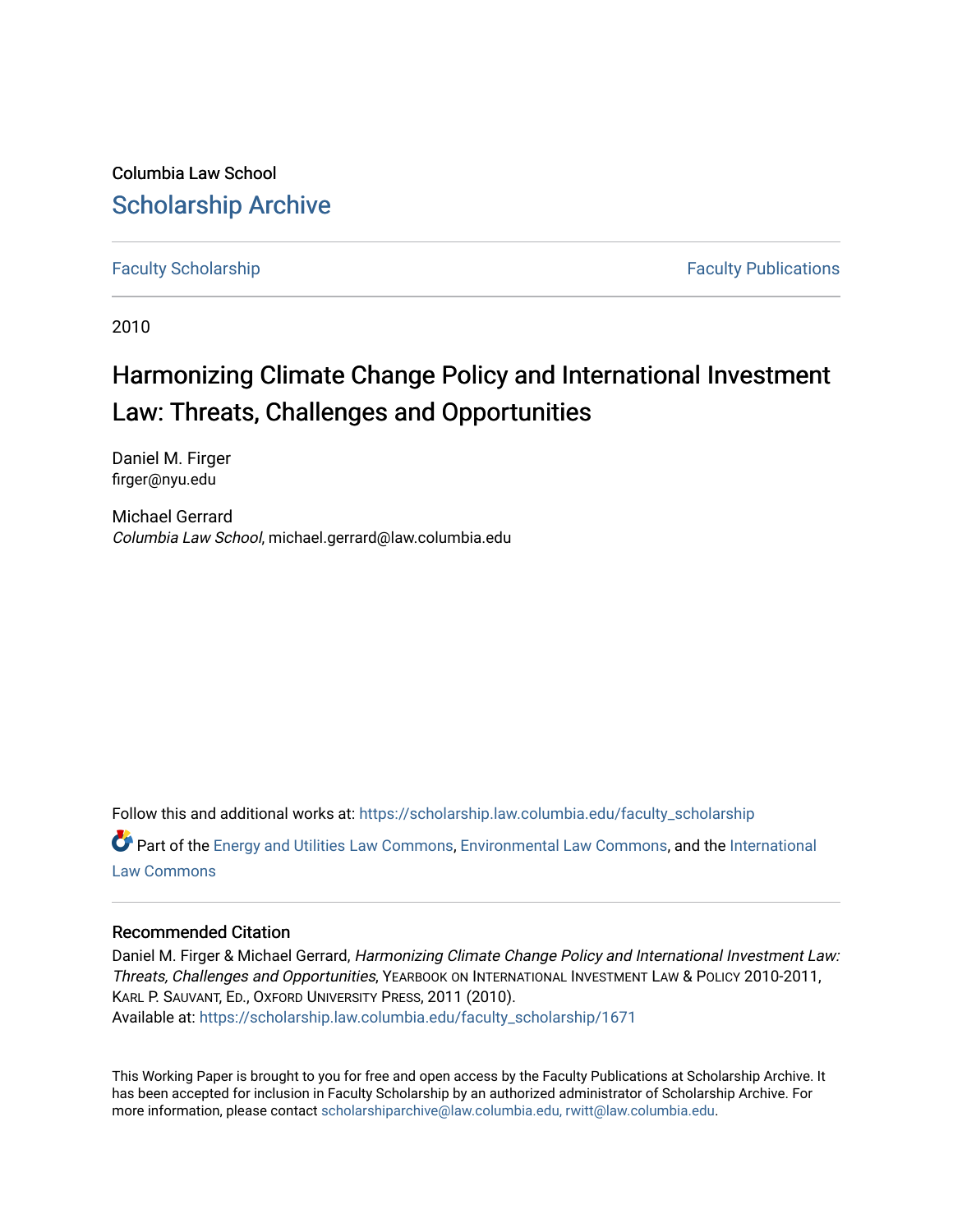## **Chapter 13**

# **HARMONIZING CLIMATE CHANGE POLICY AND INTERNATIONAL INVESTMENT LAW: THREATS, CHALLENGES AND OPPORTUNITIES**

Daniel M. Firger\* and Michael B. Gerrard\*\*

## **Introduction**

 $\overline{a}$ 

In response to the threat posed by climate change, States are adopting a variety of national and transnational regulatory measures aimed at restricting the emission of greenhouse gases (GHGs) into the atmosphere. Unfortunately, many of these measures appear to conflict with core principles of the legal regime governing international investment. Along with longstanding concerns about the "fragmentation" of international law,<sup>1</sup> scholars and practitioners alike have begun to examine, more specifically, perceived incompatibilities between new climate change regulations and the obligations imposed on States by international investment law  $(III)$ .<sup>2</sup> Conflict is inevitable, they maintain,

<sup>\*</sup> Postdoctoral Research Scholar, Columbia Law School; J.D., NYU School of Law; M.P.A., Woodrow Wilson School of Public & International Affairs, Princeton University. The author wishes to thank two anonymous peer reviewers for their helpful comments.

<sup>\*\*</sup> Andrew Sabin Professor of Professional Practice, Columbia Law School.

<sup>&</sup>lt;sup>1</sup> See International Law Commission, "Report of the study group on the fragmentation of international law: held at Geneva, Switzerland, from 29 April to 7 June and 22 July to 16 August 2002," A/CN.4/L.682, available at: http://untreaty.un.org/ilc/summaries/1\_9.htm (last visited April 27, 2011). For an analysis of fragmentation focusing specifically on IIL, see Anne Van Aaken, "Fragmentation of international law: the case of international investment protection," 17 *Finnish Yearbook of International Law* 91 (2008). 2 See Kate Miles, "Arbitrating climate change: Regulatory regimes and investor-state disputes," 1 *Climate Law* 63 (2010), pp. 86-91; Fiona Marshall, "Climate change and international investment agreements: Obstacles or opportunities," International Institute for Sustainable Development, Trade, Investment and Climate Change Series (March 2010), available at:

http://www.iisd.org/pdf/2009/bali\_2\_copenhagen\_iias.pdf (last visited May 3, 2011); Lise Johnson, "International investment agreements and climate change: The potential for investor-state conflicts and possible strategies for minimizing it," 39 *Environmental Law Reporter* 11147 (2009); Albert H. Cho and Navroz K. Dubash, "Will investment rules shrink policy space for sustainable development? Evidence from the electricity sector," World Resources Institute Working Paper No. 16 (September 5, 2003). For a more general treatment of the relationship between environmental norms and the IIL regime, see Jorge Viñuales,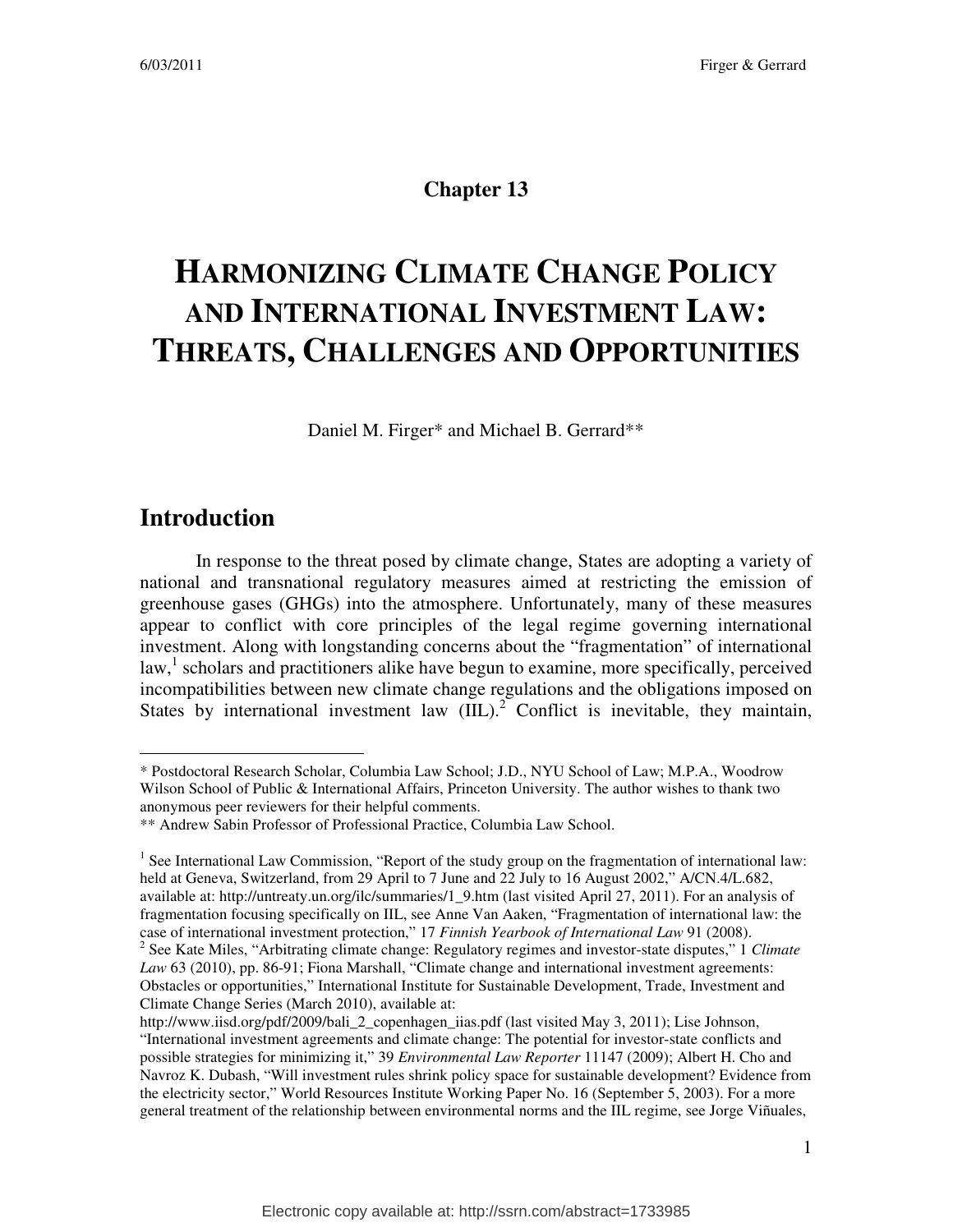because of the "self-contained" nature of single-purpose international legal regimes such as those meant to safeguard the environment or protect foreign investments.<sup>3</sup> Since measures taken pursuant to the United Nations Framework Convention on Climate Change (UNFCCC) tend to impose new costs on the consumption of high-carbon fuels, observers worry that foreign investors in energy intensive industries will make use of provisions in international investment agreements (IIAs) to challenge those regulations which negatively impact their investments' profitability. A raft of new investor claims, some fear, may force States to choose between conflicting international law obligations, stymieing efforts to curb climate change while fostering sustainable development.<sup>4</sup>

Indeed, a few savvy investors have already initiated or threatened climate-related claims, building upon a series of recent challenges to other types of host country environmental regulation.<sup>5</sup> In a 2009 dispute that illustrates the potential incompatibility

3 The seminal piece on this topic is Bruno Simma, "Self-contained regimes," 16 *Netherlands Yearbook of International Law* 111 (1985). Building upon Simma's work, many scholars have identified conflicts between climate policy and trade law. See, e.g., Christina Voight, *Sustainable development as a principle of international law: resolving conflicts between climate measures and WTO law* (Boston: Martinus Nijhoff Publishers, 2008), pp. 195-202. Indeed, the WTO itself has published a report on the subject, noting areas of conflict between the trade and climate change regimes but also emphasizing the potential for positive linkages. World Trade Organization, "Trade and climate change: a report by the United Nations Environment Programme and the World Trade Organization, " (2009), available at: http://www.wto.org/english/res e/publications e/trade climate change e.htm (last visited April 27, 2011). Some have also identified the potential for conflict between IIL and other international legal regimes, including human rights law. See Van Aaken, "Fragmentation of international law: The case of international investment protection," supra note 1 (discussing the potential incompatibility of investment law with human rights law, EU law, and WTO law). Although building upon the "fragmentation" literature, this chapter is more limited in scope, focusing exclusively on the relationship between IIL and climate policy. <sup>4</sup> See Miles, "Arbitrating climate change: regulatory regimes and investor-state disputes," supra note 2; Johnson, "International investment agreements and climate change: The potential for investor-state conflicts and possible strategies for minimizing it," supra note 2. See also Jacob Werksman, Kevin A. Baumert and Navroz K. Dubash, "Will international investment rules obstruct climate protection policies? An examination of the clean development mechanism," 3 *International Environmental Agreements: Politics, Law and Economics* 59 (2003). The climate measures discussed in this chapter may conflict with investment norms in one of two ways. First, a climate measure may arise out of an international environmental law obligation, as under the UNFCCC, that is incompatible with an IIL obligation. Second, a climate measure may be based on entirely domestic environmental considerations rather than international environmental law, yet still conflict with obligations imposed by IIL. To clarify this distinction, it is useful to think of the first type of inconsistency as a "normative conflict," and the second type as a "legitimacy conflict." Jorge Viñuales and Magnus Langer, "Managing conflicts between environmental and investment norms in international law," in Y. Kerbrat and S. Maljean-Dubois, eds., *International law faced with environmental challenges* (Oxford: Hart Publishing, *forthcoming*) (introducing the distinction and applying it to the resolution of conflicts of law in investment disputes based upon challenges to environmental regulation), manuscript available at: http://ssrn.com/abstract=1683465 (last visited June 3, 2011). Although there is some evidence that arbitral tribunals may use different interpretive tools when resolving normative versus legitimacy conflicts, *id*. at pp. 7-11, this chapter addresses both types of disputes interchangeably. This is because national and international climate change policy is not determined exclusively, or even primarily, by the UNFCCC regime, but rather by a diffuse "regime complex." See Keohane and Victor, "The regime complex for climate change," infra note 18 and related text.

5 See, e.g., Chemtura Corp v. Government of Canada, NAFTA Chapter 11 arbitral tribunal, *award* (August 2, 2010) (phase-out of toxic pesticide for public health reasons); Glamis Gold Ltd. v. United States of

<sup>&</sup>quot;Foreign investment and the environment in international law: An ambiguous relationship," 80 *British Yearbook of International Law* 244 (2009).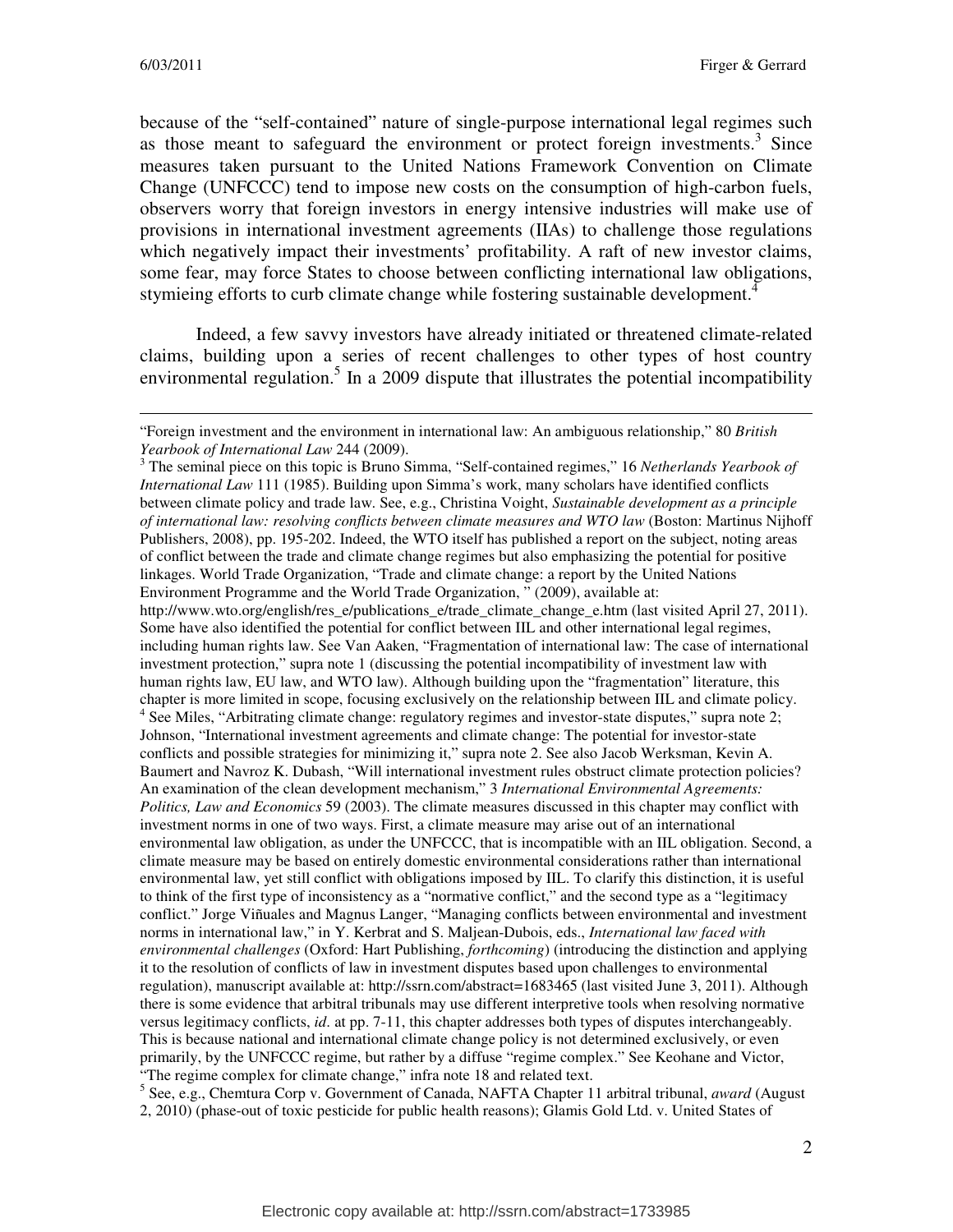of climate policy and IIL, a foreign investor challenged the requirement by German regulators that the investor install costly GHG emissions controls on a proposed coalfired power plant, alleging violations of the Energy Charter Treaty's chapter on investment protection.<sup>6</sup> Relatedly, in response to Australia's proposed cap-and-trade law, at least one foreign investor threatened to file an expropriation claim under the Australia-Hong Kong bilateral investment treaty (BIT) unless the legislation included generous compensation terms to recoup expected losses to the investor's holdings in several dirty coal facilities.<sup>7</sup> And in Europe, a foreign investor warned that it would bring a similar expropriation claim against Austria if the government carried through with implementation of the European Union Emissions Trading System (EU ETS).<sup>8</sup> Although none of these disputes have yet reached an arbitral tribunal, the exploitation of IIL to curtail the clean energy agenda seems likely to persist – and intensify – as national and international climate change regulation continues apace.

Yet IIL and climate policy are less at odds than they appear. Recent trends in both regimes point towards harmonization and coordination, not incongruity and conflict. On

America, NAFTA Chapter 11 arbitral tribunal, *award* (May 16, 2009) (environmental regulations associated with an open-pit mine); Biwater Gauff (Tanzania) Ltd. v. United Republic of Tanzania, ICSID Case No. ARB/05/22, *award* (July 24, 2008) (performance requirements imposed on urban water and sewer project); MTD Equity Sdn. Bhd. & MTD Chile S.A. v. Chile, ICSID Case No. ARB/01/7, *decision on annulment* (February 16, 2007) (environmental and land use regulations associated with a residential construction project); Methanex v. United States of America, NAFTA Chapter 11 arbitral tribunal, *award* (August 3, 2005) (regulation of gasoline additive); Waste Management v. Mexico, ICSID Case No. ARB(AF)/00/3, *award* (April 30, 2004) (local environmental regulations); S.D. Myers, Inc. v. Canada, NAFTA Chapter 11 arbitral tribunal, *partial award* (November 13, 2000) (public health regulations associated with toxic waste disposal); Metalclad Corp. v. United Mexican States, ICSID Case No. ARB(AF)/97/1, *award* (Aug. 30, 2000) (public health regulation associated with waste disposal); Compañía del Desarrollo de Santa Elena SA v Costa Rica, ICSID Case No. ARB/96/1, *final award* (February 17, 2000) (protection of wetlands and biodiversity). <sup>6</sup> Vattenfall AB, Vattenfall Europe AG, Vattenfall Europe Generation AG v. Federal Republic of Germany, ICSID Case No. ARB/09/6, *request for arbitration* (March 30, 2009) (settled August 2010). 7 Peter Smith, "Canberra faces legal challenge over carbon scheme," *Financial Times*, November 24, 2009. <sup>8</sup> Manfred Schekulin, note, on file with author. Of course, IIL can serve as a sword as well as a shield in climate policy battles; in the same way that fossil fuel investors have threatened to challenge environmental regulations, clean energy investors might make use of BIT provisions to protest the *non-enforcement* of climate-friendly measures. For a recent example, see Elizabeth Whitsitt, "Claimant seeks enforcement of environmental laws in notice of dispute alleging expropriation of Barbadian nature sanctuary," *Investment Treaty News*, February 14, 2010, p. 4 (describing *Peter A. Allard v. Government of Barbados* (pending), in which a foreign investor attempted to make novel use of the provisions of the Barbados-Canada BIT in order to challenge the non-enforcement of a host country's environmental laws). The full text of the claimant's notice of dispute is available at http://graemehall.com/legal/papers/BIT-Complaint.pdf (last visited April 29, 2011). Another example, the first dispute to be arbitrated under the Permanent Court of Arbitration's (PCA's) "Optional rules for arbitration of disputes relating to natural resources and/or the environment," involved a Cypriot investor's claim against Ukraine's National Environmental Investment Agency alleging that its investment in a natural gas efficiency project had been expropriated. If completed, the project – designed to generate tradable Emission Reduction Units (ERUs) under the Kyoto Protocol, see infra note 194 and accompanying text – would have yielded returns for the investor as well as the Ukrainian government. In a decision dated July 27, 2010, the arbitral tribunal rejected claimant's request for interim measures. See Luke Eric Peterson, "Tribunal declines interim measures request of investor; claimant pursuing arbitration arising out of Kyoto Protocol emission reduction project," *Investment Arbitration Reporter*, October 20, 2010, available at: http://www.iareporter.com/articles/20101023\_3 (last visited May 3, 2011).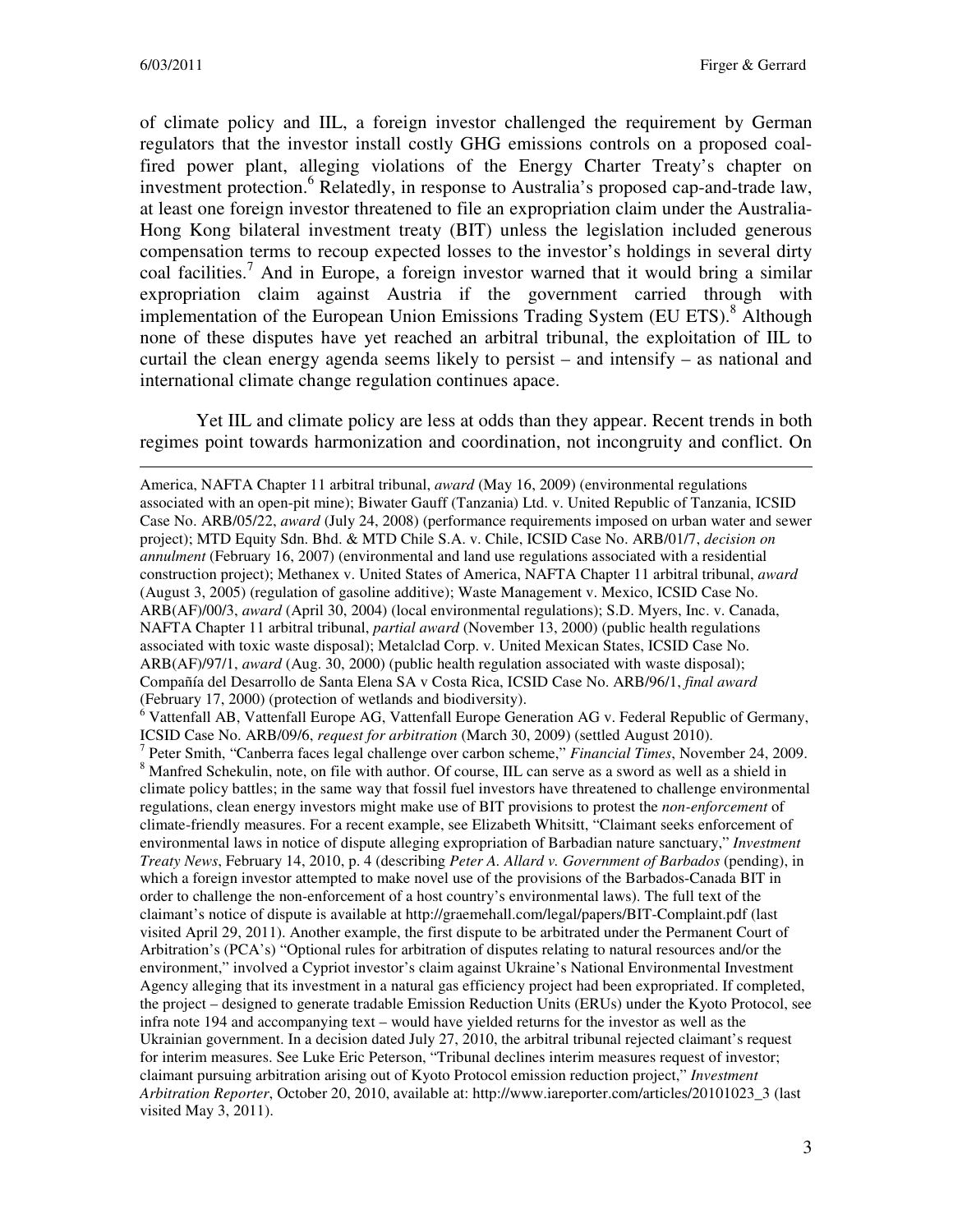the one hand, international climate negotiations and domestic legislative debates are increasingly emphasizing the importance of financial and technical support for mitigation and adaptation by developing countries. Both the Copenhagen Accord of 2009 and the Cancún Agreements of 2010, for instance, call on developed countries to mobilize a total of US\$ 30 billion in "fast start" financing for the period from 2010-2012 and set a goal of US\$ 100 billion per year by 2020 for such efforts.<sup>9</sup> To meet these goals, the UN Secretary-General's High Level Advisory Group on Climate Change Financing (AGF) concluded that developed countries must facilitate both public and private investment flows to developing countries.<sup>10</sup> Beyond climate finance, developed country governments are making additional commitments to transfer clean energy technologies to less developed countries. These types of undertakings seem less likely to necessitate the sort of command-and-control regulations that can conflict with investment treaty obligations. Their success instead will depend, as in the case of foreign investment more generally, upon the establishment of a "clear, stable and predictable policy framework" to incentivize low-carbon foreign direct investment  $(FDI)$ .<sup>11</sup> This is something that can, and should, be readily provided by the international investment law regime.

On the other hand, the increasingly multidirectional character of global investment flows is breaking down traditional distinctions between capital importers and exporters, leading many governments to reexamine their policies in order to strike a better balance between ensuring the security of FDI outflows and promoting beneficial inflows of foreign capital. A decade ago developed countries largely understood themselves to be in the business of protecting their nationals' overseas investments. Today, officials in Brussels, Ottawa, Tokyo and Washington are more likely to embrace the perspectives of host countries as they seek to attract foreign investment while retaining flexibility in setting domestic policies that might affect the rights of foreign investors.<sup>12</sup> This give-and-take is reflected in changes to the language of the IIAs these

<sup>9</sup> UNFCCC *decision* 2/CP.15 (December 18, 2009) paras. 5, 8 (April 23, 2010) [hereinafter Copenhagen Accord], available at: http://unfccc.int/resource/docs/2009/cop15/eng/11a01.pdf (last visited April 29, 2011). The set of texts agreed to in December 2010 at COP-16, known collectively as the Cancún

Agreements, effectively ratified the financing framework laid out by parties in Copenhagen. UNFCCC *draft decision* 1/CP.16 (Dec. 10, 2010) [hereinafter Cancún Agreements], available at:

http://unfccc.int/resource/docs/2010/cop16/eng/07a01.pdf#page=2 (last visited April 29, 2011). Whether the pledges made at COP-16 will actually be forthcoming is very much an open question. In the United States, four Republican Senators publicly called on Secretary of State Hillary Clinton to freeze all future spending related to international climate finance, calling into question the Obama administration's ability to meet its Copenhagen and Cancún commitments. See Darren Samuelsohn, "U.S. climate cash pledge in doubt," *Politico.com*, December 10, 2010, available at:

http://www.politico.com/news/stories/1210/46222.html (last visited April 29, 2011). The Senators' letter to Secretary Clinton is available at: http://thehill.com/images/stories/blogs/energy/clintonletter.pdf (last visited April 29, 2011).

<sup>&</sup>lt;sup>10</sup> United Nations, "Report of the Secretary-General's High-level Advisory Group on Climate Change Financing," (November 5, 2010), available at:

http://www.un.org/wcm/content/site/climatechange/pages/financeadvisorygroup/pid/13300 (last visited April 29, 2011). For further discussion of the AGF, see infra notes 231-232.

<sup>11</sup> UNCTAD, *World Investment Report 2010: Investing in a low-carbon economy*, Sales No. E.10.II.D.2 (New York and Geneva: United Nations, 2010), p. xxvii.

 $12$  Canada, for example, announced in November 2010 that it would amend its foreign investment law, R.S., 1985, c. 28 (1st Supp.), available at: http://www.ic.gc.ca/eic/site/ica-lic.nsf/eng/lk51018.html (last visited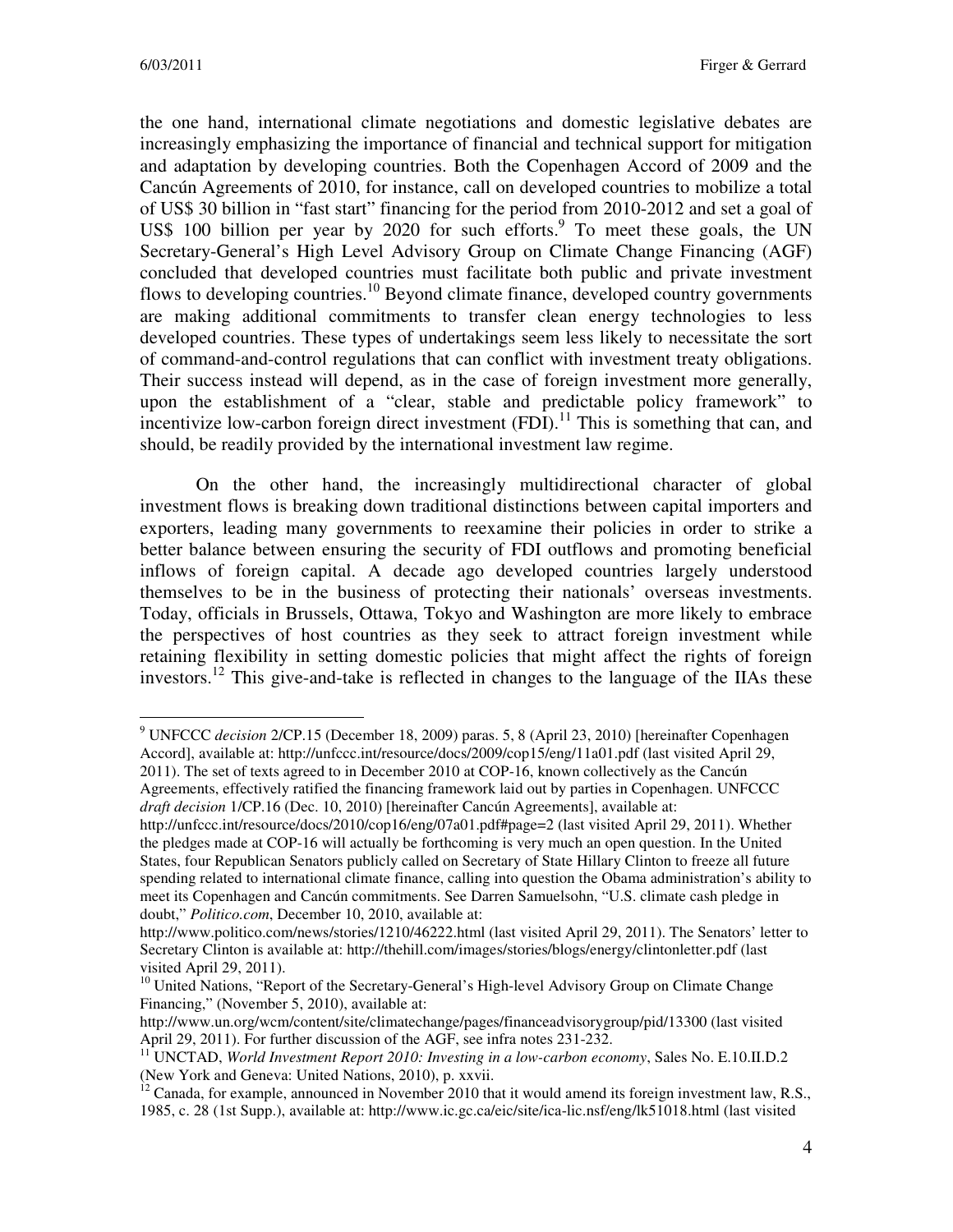governments conclude with other countries; recent agreements impose far less draconian obligations on host countries and contain far more exceptions and carve outs than agreements concluded just several years earlier.<sup>13</sup> Additionally, new initiatives such as the European Commission's (EC's) proposed regulation on foreign investment – which outlines how and when the European Union will replace existing BITs concluded by Member States with new treaties negotiated by the EC itself – include provisions on the environment and human rights and emphasize the importance of host country and home country responsibility in this regard.<sup>14</sup> Thus, rather than signaling the inevitability of conflict, trends in both climate policy and IIL indicate that these disciplines are entering a new phase characterized by coordination, harmonization, and mutual learning. This chapter will map this new terrain and identify key opportunities to productively shape the interaction between climate change policy and international investment law.

The chapter proceeds in five parts. Parts A and B outline the main features of the climate change and IIL regimes, respectively. Part C highlights recent investment oriented trends in climate policy, paying particular attention to those commitments and actions by states that will most likely stimulate low-carbon FDI flows over the short- and medium-term. Part D turns to the IIL regime, noting developments such as the renegotiation of IIAs by both developed and developing countries to encourage sustainable development and environmental protection. Part E concludes.

#### **A.The Global Climate Change Policy Framework**

Global climate change, which results in large measure from anthropogenic emissions of carbon dioxide and other  $GHGs$ ,<sup>15</sup> is widely acknowledged to be the quintessential collective action problem of our time. Like other transboundary environmental harms, climate change creates a "transnational cooperation dilemma,"

April 29, 2011), to require greater transparency and accountability from foreign investors seeking to acquire controlling interests in domestic firms. See Bernard Simon, "Canada to toughen rules on foreign investment," *Financial Times*, November 7, 2010, available at: http://cachef.ft.com/cms/s/0/2a8dd890 ea68-11df-b28d-00144feab49a.html#axzz1KygVvyNT (last visited April 29, 2011).

<sup>&</sup>lt;sup>13</sup> See, e.g., Kenneth Vandevelde, "A comparison of the 2004 and 1994 U.S. model BITs: Rebalancing investor and host country interests," in Karl P. Sauvant, ed., *Yearbook on international investment law and policy 2008-2009* (New York: Oxford University Press, 2009), pp. 283-315 (describing changes over a ten year period in treaty text negotiated by the United States to expand the policy space available to host countries).

<sup>&</sup>lt;sup>14</sup> European Commission, Communication from the Commission to the European Parliament, the Council, the European Economic and Social Committee and the Committee of the Regions, *Toward a comprehensive European international investment policy*, COM(2010)343 final (available as annex to this volume), available at: http://trade.ec.europa.eu/doclib/docs/2010/july/tradoc\_146307.pdf (last visited: March 28, 2011); European Commission, *Proposal for a Regulation of the European Parliament and of the Council establishing transitional arrangements for bilateral investment agreements between Member States and third countries*, COM(2010)344 final (available as annex to this volume), available at: http://trade.ec.europa.eu/doclib/docs/2010/july/tradoc\_146308.pdf (last visited: March 29, 2011), p. 9. These documents touch only glancingly upon the topic of potential home country obligations, although discussions concerning this issue are ongoing in Europe and beyond. See infra note 298 and accompanying text.

<sup>&</sup>lt;sup>15</sup> Intergovernmental Panel on Climate Change (IPCC), "Fourth assessment report: synthesis report" (Geneva, 2007), available at: http://www.ipcc.ch/publications\_and\_data/ar4/syr/en/contents.html (last visited April 29, 2011).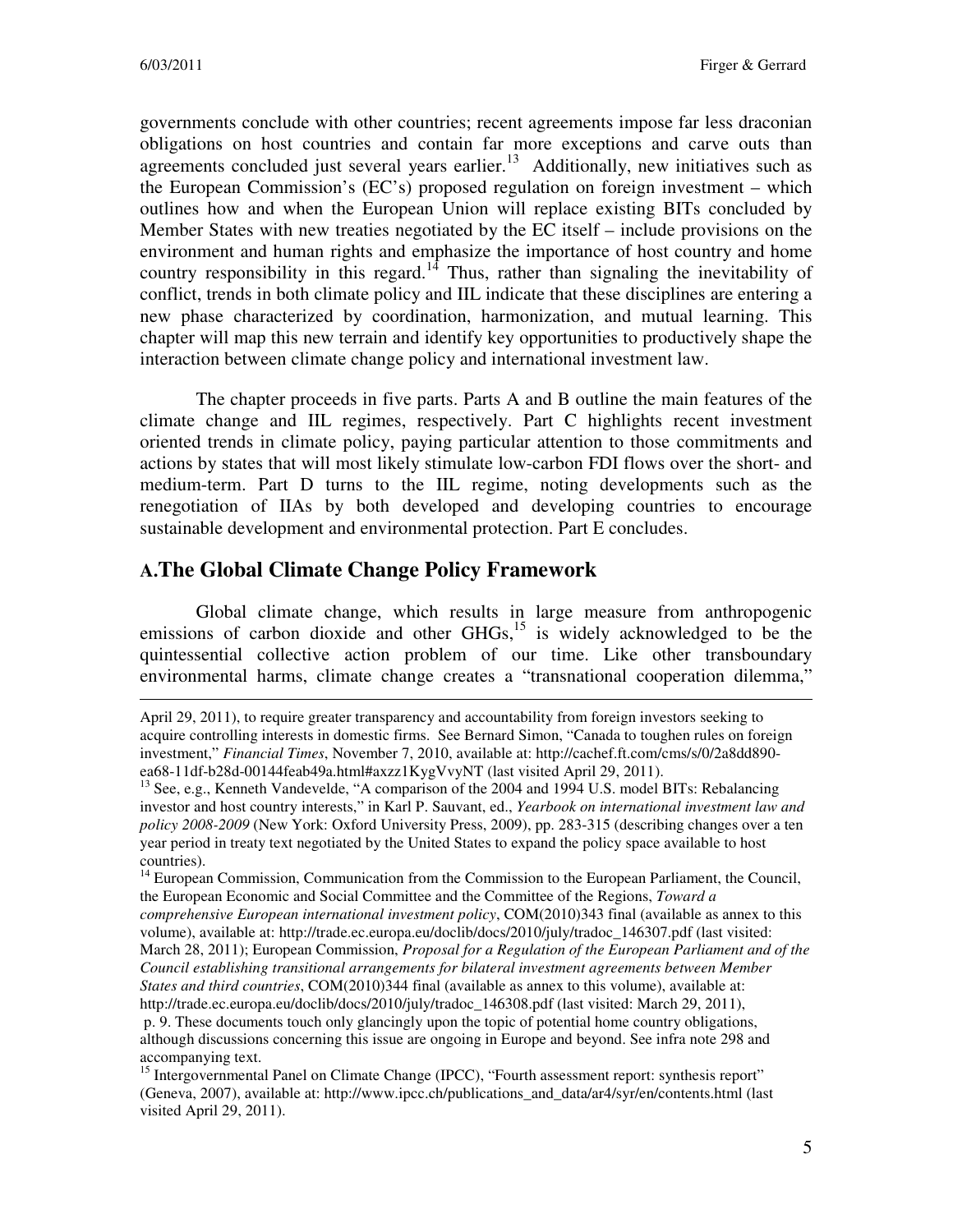since cross-border externalities render unilateral action by States largely ineffective in solving the problem.<sup>16</sup> And because carbon dioxide mixes uniformly throughout the atmosphere, is emitted as a consequence of nearly all modern industrial activities and has planetary rather than solely localized effects, the climate dilemma is particularly hard to resolve; no State acting alone can stop the global warming process and individual States have little incentive to reduce their own GHG emissions when other major emitters do not.<sup>17</sup> For these reasons, climate change calls out for a multilateral solution. Yet notwithstanding this insight and two decades of work to craft a comprehensive international treaty, climate policy today is characterized not by a single overarching framework for global action, but rather a set of overlapping regulatory regimes. This Part describes the key features of this "regime complex" for international climate policy.<sup>18</sup>

## **1.Multilateral Coordination: the UNFCCC**

Recognizing the need for concerted action on global warming, the international community concluded the UNFCCC at the 1992 Earth Summit in Rio de Janeiro.<sup>19</sup> The Convention, along with the 1997 Kyoto Protocol establishing country-specific emissions reduction commitments for the period from 2008 through 2012, has been the primary international mechanism for dealing with climate change ever since.<sup>20</sup> At its core, the UNFCCC, through its Kyoto Protocol, consists of a set of binding emission reduction targets for developed countries; the Kyoto Protocol assigns these parties, listed in Annex I of the Convention, "quantified emission limitation and reduction commitments."<sup>21</sup> Overall, Annex I parties have agreed to reduce their aggregate GHG emissions by at least 5 percent below 1990 levels by  $2012<sup>22</sup>$  To achieve their commitments, Annex I parties are required to implement a variety of policies and measures, in accordance with national circumstances. These include, inter alia, energy efficiency measures, protection of GHG "sinks and reservoirs" such as forests, research and development on renewable energy and carbon sequestration technologies, and the phase out of preferential tax treatment and subsidies for carbon intensive industries.<sup>23</sup> The Conference of the Parties (COP) to the Convention meets annually to review implementation and negotiate further

<sup>16</sup> Scott Barrett, *Environment and statecraft: The strategy of environmental treaty-making* (Oxford: Oxford University Press, 2003), p. 49.

 $17$  Daniel Bodansky, "The United Nations framework convention on climate change: A commentary," 18 *Yale Journal of International Law* 451 (1993).

<sup>&</sup>lt;sup>18</sup> The concept of a "regime complex for climate change" was first proposed by political scientists Robert Keohane and David Victor in 2010. Robert Keohane and David Victor, "The regime complex for climate change," 9 *Perspectives on Politics* 7 (2011). Keohane and Victor build upon earlier work introducing the concept of a regime complex and applying it to the issue area of plant genetic resources. Kal Raustiala and David Victor, "The regime complex for plant genetic resources," 58 *International Organization* 277 (2004).

<sup>&</sup>lt;sup>19</sup> United Nations Framework Convention on Climate Change (opened for signature 20 June 1992, entered into force 21 March 1994) (1992) 31 International Legal Materials 848 [hereinafter UNFCCC].

<sup>&</sup>lt;sup>20</sup> Kyoto Protocol to the United Nations Framework Convention on Climate Change (opened for signature 16 March 1998, entered into force 16 February 2005) (1998) 37 International Legal Materials 22 (hereinafter Kyoto Protocol).

 $^{21}$  *Id.* 

<sup>&</sup>lt;sup>22</sup> *Id.*, art. 3. Notably, the United States is not a party to the Kyoto Protocol, and therefore is not legally bound to reduce its emissions, as are most other developed countries. <sup>23</sup> *Id*., art. 2.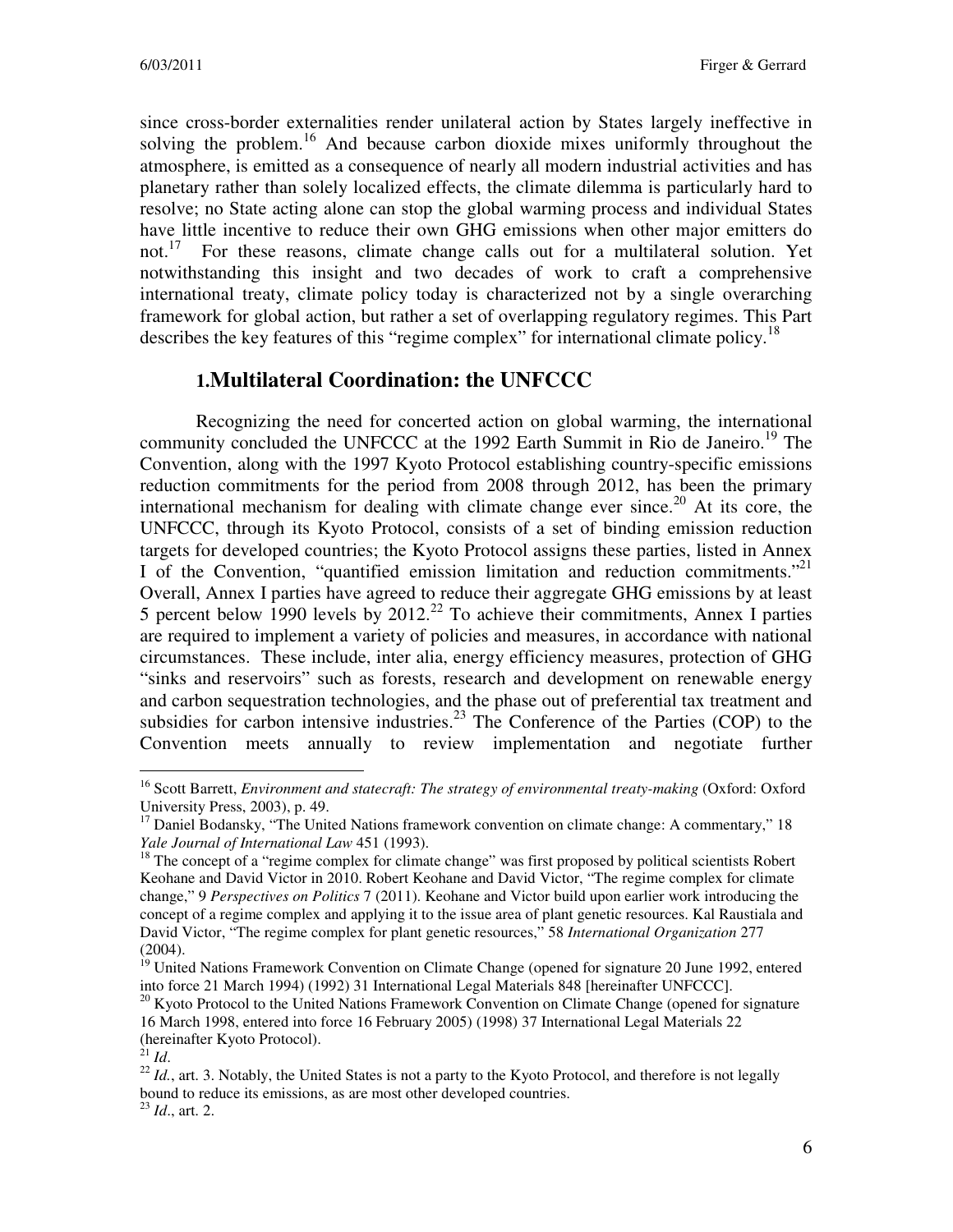commitments, $24$  while two permanent subsidiary bodies meet separately and advise the COP on scientific and technical matters. $25$ 

Crucially, the Kyoto Protocol establishes a set of market-based "flexibility mechanisms" to enable Annex I countries to meet their emissions reduction obligations under Article 3 of the Protocol. These mechanisms include: (i) emissions trading between Annex I parties;  $^{26}$  (ii) joint implementation, which allows Annex I parties to transfer among themselves emissions reduction credits generated by low-carbon projects undertaken in developed countries; $^{27}$  and (iii) the clean development mechanism (CDM), which authorizes Annex I parties to finance and obtain credit for emission reduction projects in developing (non-Annex I) countries.<sup>28</sup> Each of these three mechanisms anticipates a role for the private sector in transnational climate mitigation activities, thus implicating the IIL regime.<sup>29</sup> The CDM, however, is explicitly designed to stimulate lowcarbon  $FDI^{30}$  and has therefore garnered the most attention from those interested in the

<sup>27</sup> *Id*., Article 6.

<sup>28</sup> *Id*., art. 12.

 $29$  Emissions trading schemes authorized under the Kyoto Protocol can take a variety of forms, as Article 17 leaves to the Conference of the Parties (COP) the task of "defin[ing] the relevant principles, modalities, rules and guidelines, in particular for verification, reporting and accountability for emissions trading." Kyoto Protocol, supra note 20, Article 17. Although the details of trading schemes differ across jurisdictions, they function by allocating emissions reduction credits to particular industries or facilities, which are authorized in turn to sell excess permits to other entities for which the marginal cost of emissions abatement is higher. See Nathaniel O. Keohane, "Cap-and-trade is preferable to a carbon tax," in Richard B. Stewart, Benedict Kingsbury and Bryce Rudyk, eds., *Climate finance: Regulatory and funding strategies for climate change and global development* (New York: NYU Press, 2009), pp. 57-64. Needless to say, emissions trading can take place internationally as well as within a particular country, implicating principles of international investment (and trade) law. Likewise, joint implementation prefigures private sector investment across borders in low-carbon projects, with Article 6 of the Kyoto Protocol allowing for such involvement. Kyoto Protocol, supra note 20, Article 6(3). ("A Party included in Annex I may authorize legal entities to participate, under its responsibility, in actions leading to the generation, transfer or acquisition under this Article of emission reduction units.") The Kyoto Protocol is even more explicit with respect to the CDM, stating that "[p]articipation under the clean development mechanism [...] may involve private and/or public entities, and is to be subject to whatever guidance may be provided by the executive board of the clean development mechanism." Kyoto Protocol, supra note 20, Article 12(9). See also Kati Kulovesi, "The private sector and the implementation of the Kyoto Protocol: Experiences, challenges and prospects," 16 *Review of European Community and International Environmental Law* 145 (2007), p. 147.

 $30$  Kyoto Protocol, supra note 20, Article 12(2) ("The purpose of the clean development mechanism shall be to assist Parties not included in Annex I in achieving sustainable development and in contributing to the ultimate objective of the Convention, and to assist Parties included in Annex I in achieving compliance with their quantified emission limitation and reduction commitments under Article 3.").

 $\overline{a}$ <sup>24</sup> UNFCCC, Essential background: Convention bodies, available at:

http://unfccc.int/essential\_background/convention/convention\_bodies/items/2629.php (last visited April 29, 2011). The sixteenth Conference of the Parties (COP-16) took place in Cancún, Mexico from November 29 to December 10, 2010, as this chapter was submitted for publication.

<sup>&</sup>lt;sup>25</sup> The Subsidiary Body for Scientific and Technological Advice (SBSTA) was established by Article 9 of the Convention, with a mandate to "provide the Conference of the Parties and, as appropriate, its other subsidiary bodies with timely information and advice on scientific and technological matters relating to the Convention." UNFCCC, supra note 19, Article 9. Article 10 of the Convention established the Subsidiary Body for Implementation (SBI), which is meant to "assist the Conference of the Parties in the assessment and review of the effective implementation of the Convention." UNFCCC, supra note 19, Article 10. <sup>26</sup> Kyoto Protocol, supra note 20, Article 17.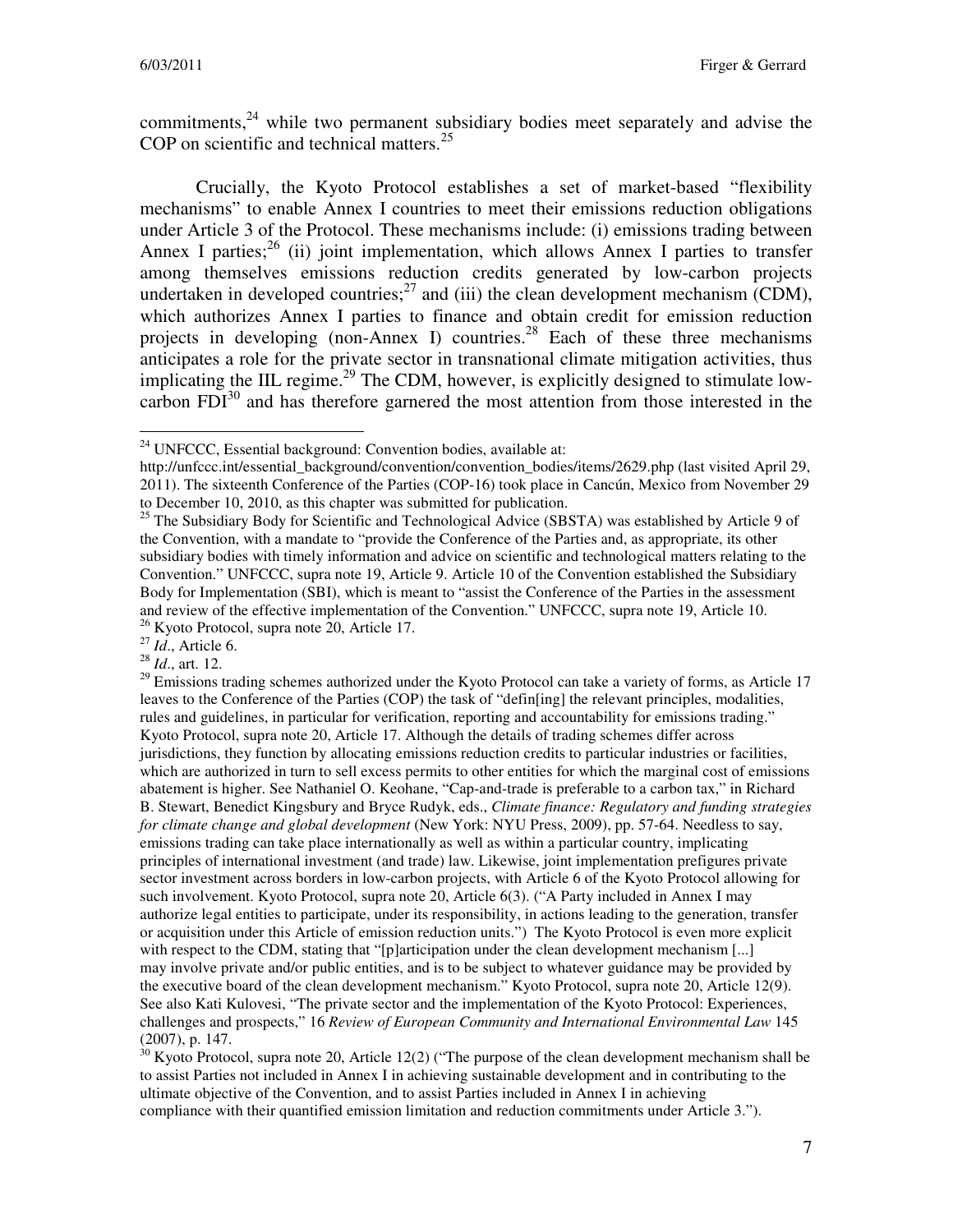interplay among climate change policy, sustainable development, and  $IIL.<sup>31</sup>$  Part C.1 below addresses these issues in greater depth.

As atmospheric concentrations of GHGs continue to rise, the impacts of climate change are already being felt in communities ranging from low-lying Pacific island nations to icebound indigenous villages above the Arctic Circle.<sup>32</sup> Responding to the pressing need to adapt to climate change impacts while still working to mitigate GHG emissions, parties in 2007 established a two-track negotiating system for future COPs. Along one track, parties now work to extend Annex I emissions reduction commitments beyond the Kyoto Protocol's 2012 sunset, while along the other track the parties address adaptation, financing, and other matters left unresolved by the Kyoto Protocol, such as a framework for reducing emissions from deforestation and forest degradation (REDD), also discussed in Part C.1 below.<sup>33</sup>

Although arguably useful, this two-track feature of recent COPs has done little to resolve tensions between various negotiating blocs; disagreement between blocs led to the near-breakdown of the UNFCCC process at the 15th Conference of the Parties (COP-15) held in Copenhagen in December 2009. There, after formal talks had stalled, ostensibly due to "procedural roadblocks" thrown up by developing countries led by Bolivia, Sudan and Venezuela,<sup>34</sup> a small meeting among the United States, Chinese, Indian, Brazilian and South African heads of State, followed immediately by a somewhat larger meeting of the major emitting countries,  $35$  yielded a deal on the last day of the

<sup>32</sup> See, e.g., Islands First, Sea Level Rise, available at:

<sup>&</sup>lt;sup>31</sup> For an excellent overview, see Karen Holm Olsen, "The clean development mechanism's contribution to sustainable development: a review of the literature," 84 *Climatic Change* 59 (2007).

http://www.islandsfirst.org/issues/sea\_level\_rise.html (last visited April 29, 2011); Native Village of Kivalina v. ExxonMobil Corp, 663 F. Supp. 2d 863 (N.D. Cal. 2009), *appeal docketed*, No. 09-17490 (9th Cir. 2010) (common law nuisance claim brought by native Arctic community against major GHG emitters). <sup>33</sup> The "Kyoto track," carried out via the Ad Hoc Working Group on Further Commitments for Annex I Parties under the Kyoto Protocol (AWG-KP), does not include the United States, rending it less than ideal

as a vehicle for negotiations on future emissions reductions. The "Convention track" was established by the Bali Action Plan, which created the Ad Hoc Working Group on Long-Term Cooperative Action under the Convention (AWG-LCA). See Bali Action Plan, infra note 44.

<sup>34</sup> Daniel Bodansky, "The Copenhagen climate change conference: A post-mortem," 104 *American Journal of International Law* 230 (2010). Indeed, much of the agenda in Copenhagen was dominated by developing country delegations, who demanded funding commitments from developed countries. See, e.g., Nairobi declaration on the African process of combating climate change, para. 13, May 2009 ("Africa, in the context of environmental justice, should be equitably compensated for environmental, social and economic losses and […] requires substantially scaled-up finance, technology and capacity-building for adaptation and risk management in accordance with the obligations of the Annex I Parties under the Kyoto Protocol to the Convention"), available at:

http://allafrica.com/download/resource/main/main/idatcs/00011975:7fea6da7d6826946f975c392f881c116. pdf (last visited April 29, 2011); Declaration of the Second Pan-African Parliamentary Network on Climate Change Summit, October 2009 (demanding that developed countries commit at least 1.5% of global GDP to meeting adaptation and mitigation needs), available at:

http://www.africaclimatesolution.org/features/Declaration\_2nd\_PAPNCC\_summit.pdf (last visited April 29, 2011).

 $35$  This grouping of countries, notably, overlapped only partially with the membership of the Major Economies Forum. See infra notes 71-72 and accompanying text.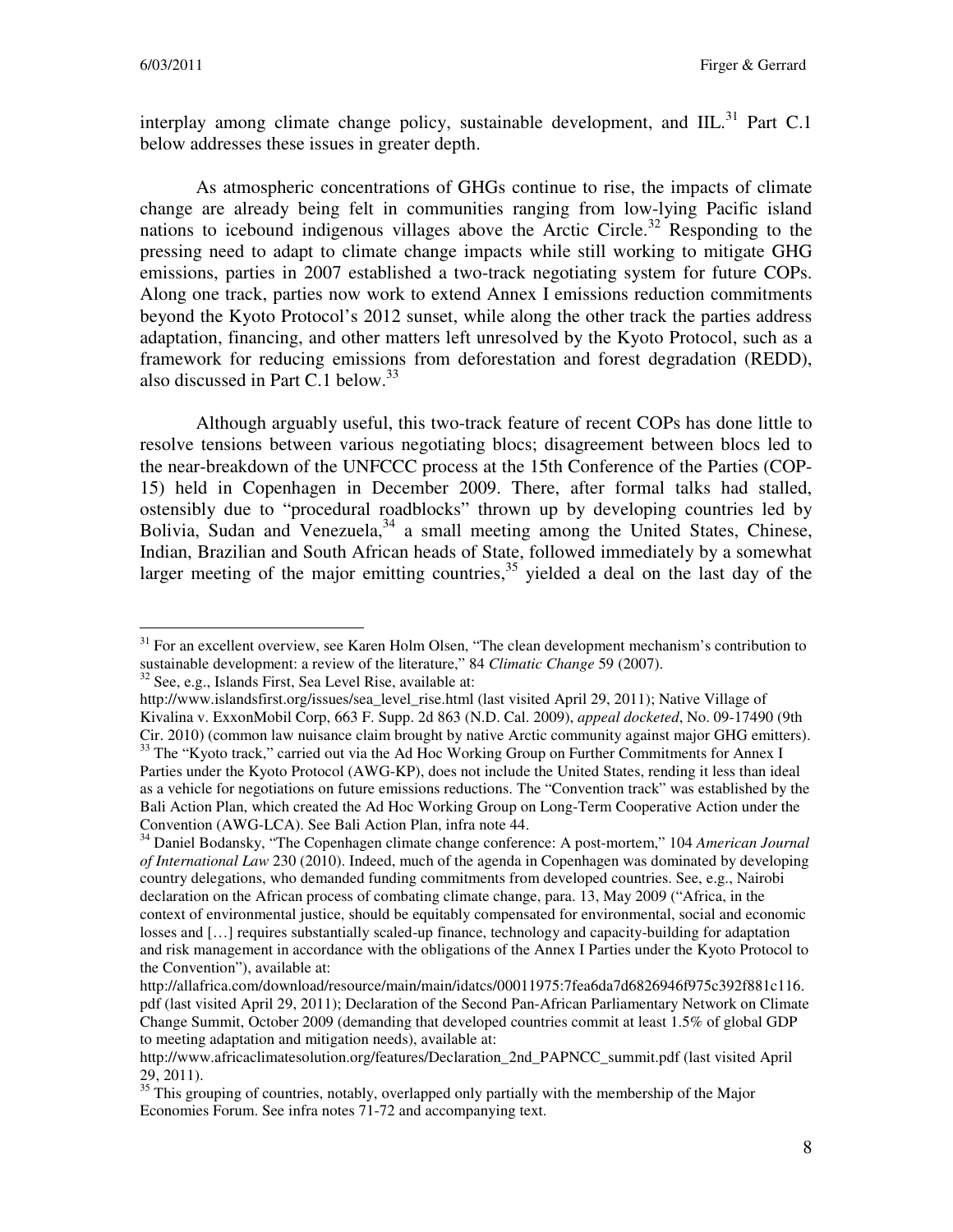summit.<sup>36</sup> The result was a non-binding political document, the Copenhagen Accord. Somewhat unusually, the COP "took note" of the Accord rather than adopting a formal legal treaty.<sup>37</sup> Parties to the UNFCCC decided in Copenhagen to extend the mandate of the Ad Hoc Working Group on Further Commitments for Annex I Parties under the Kyoto Protocol (AWG-KP) through  $2010^{38}$  and at the 16th Conference of the Parties (COP-16) summit in December 2010 the parties to the UNFCCC agreed to a further extension while putting off tough discussions on the future legal framework for climate policy after the expiry of the Kyoto Protocol's first commitment period in  $2012.^{39}$  These discussions were expected to continue through 2011, culminating in the 17th Conference of the Parties (COP-17) meeting in South Africa in December of that year.

Also of note for present purposes, "developed parties"<sup>40</sup> to the UNFCCC agreed in 1992 to a set of financial commitments related to the mitigation and adaptation costs expected to be incurred by developing countries. Pursuant to UNFCCC Article 4, developed country parties will provide "new and additional" financial resources to meet the "agreed full costs" developing country parties incur in fulfilling their reporting commitments related to implementation.<sup>41</sup> Developed country parties will also provide financing "to meet the agreed full incremental costs of implementing measures" related to developing country parties' commitments under Article 4(1), so long as these costs are agreed to between the developing country recipient and the donor country.<sup>42</sup> Perhaps

<sup>37</sup> *Id*. The Copenhagen Accord is a legally ambiguous document. While the Accord itself is a non-binding political statement rather than a binding international treaty, the COP "took note" of the Accord in a formal decision, and requested that parties "associate with" the Accord in the months following the Copenhagen climate summit. For an excellent exposition of the legal and political implications of these issues, see Jacob Werksman, "'Taking note' of the Copenhagen accord: what it means," *World Resources Institute*,

<sup>&</sup>lt;sup>36</sup> Bodansky, "The Copenhagen climate change conference: A post-mortem," supra note 34.

December 20, 2009, available at: http://www.wri.org/stories/2009/12/taking-note-copenhagen-accord-whatit-means (last visited April 29, 2011); Jacob Werksman, "'Associating with" the Copenhagen accord: What does it mean?" *World Resources Institute*, March 25, 2010, available at:

http://www.wri.org/stories/2010/03/associating-copenhagen-accord-what-does-it-mean (last visited April 29, 2011).

<sup>38</sup> Bodansky, "The Copenhagen climate change conference: A post-mortem," supra note 34.

<sup>&</sup>lt;sup>39</sup> The Cancún Agreements, supra note 9, include texts which effectively ratified most of the key provisions of the non-binding Copenhagen Accord, such as loose mitigation targets, a new climate fund for developing countries, and a framework for "international consultations and analysis" to help ease tensions around monitoring, reporting, and verification of country actions. See Pew Center on Global Climate Change, "Sixteenth session of the Conference of the Parties to the United Nations Framework Convention on Climate Change and Sixth Session of the Meeting of the Parties to the Kyoto Protocol," December 2010, available at: http://www.pewclimate.org/docUploads/cancun-climate-conference-cop16-summary.pdf (last visited April 29, 2011). The COP-16 texts, however, also left many important questions unanswered, including whether parties would agree to binding emissions reductions for the period commencing in 2012 and whether such reductions would be imposed through an extension of the Kyoto Protocol or via a new legal instrument.

 $^{40}$  Interestingly, the term "developed party" was used for the first time ever in international law to describe the members of Annex II of the UNFCCC, which includes members of the Organisation for Economic Cooperation and Development [hereinafter OECD] plus the European Community (Annex I), but excludes eleven former socialist countries "undergoing the process of transition to a market economy." Philippe Sands, *Principles of international environmental law*, 2d ed., (Cambridge: Cambridge University Press, 2003), p. 360, n. 253.

 $^{41}$  UNFCCC, supra note 19, Article 4(3).

 $42$  UNFCCC, supra note 19, Articles 4(1), (3).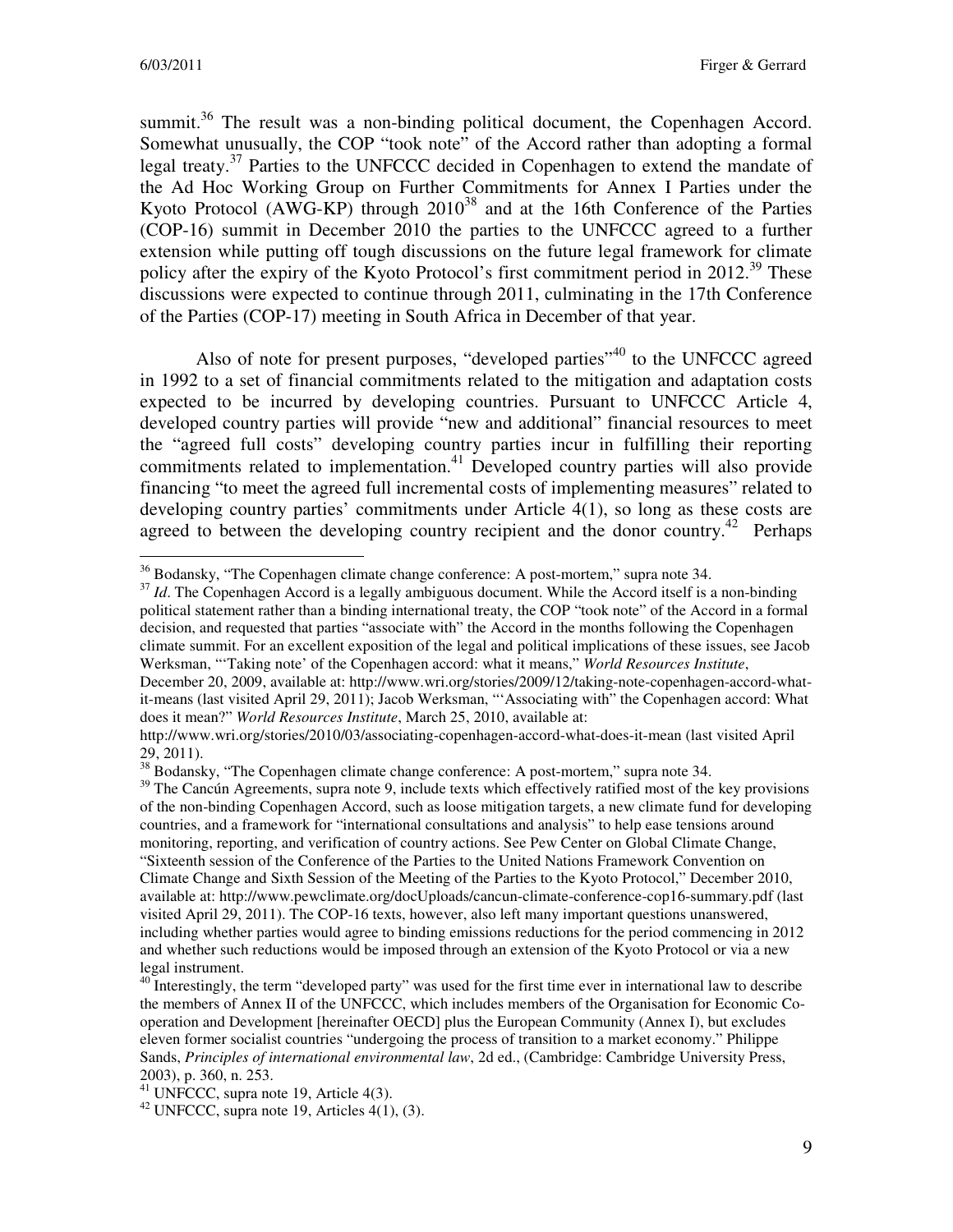most controversially, developed country parties also agreed, under Article 4(4), to assist those developing countries that are "particularly vulnerable to the adverse effects" of climate change in meeting the cost of adaptation to these effects.<sup>43</sup> While these financial commitments have been expanded by subsequent agreements such as the 2007 Bali Action Plan,<sup>44</sup> the 2009 Copenhagen Accord<sup>45</sup> and the Cancún Agreements concluded in December 2010,<sup>46</sup> discussed in greater detail in Part C.2 below, it is worth recalling here that the plain text of the Convention itself calls for the mobilization of climate-friendly FDI, setting the stage for some degree of coordination between climate policy and the IIL regime.

## **2.Sub-global and Regional Initiatives**

While a legally binding multilateral instrument to replace the Kyoto Protocol remained in doubt in early 2011, many States turned to sub-global arrangements in order to advance a more piecemeal and less contentious strategy for climate policy coordination. Examining this phenomenon, Robert Keohane and David Victor identify four climate "clubs" which enable key clusters of countries to cooperate, notwithstanding ongoing gridlock within the UNFCCC negotiations.<sup>47</sup> These clubs include the Group of Eight  $(G8)^{48}$  and its newer, larger configuration, the Group of Twenty  $(G20)$ ,<sup>49</sup> the Asia-Pacific Partnership on Clean Development and Climate  $(APP)^{50}$  and the Major Economies Forum on Energy and Climate Change  $(MEF)$ .<sup>51</sup> While each club's membership overlaps, at times substantially, with the other three, each has generated its own framework for climate policymaking and each has attracted different resources and institutional backers. Each club also engages distinct aspects of the IIL regime.

#### **a.G8**

Consideration of climate change at the  $G8<sup>52</sup>$  began in earnest at the 2005 G8 summit in Gleneagles, Scotland.<sup>53</sup> There, the eight major industrialized countries issued a

<sup>43</sup> See Sands, *Principles of international environmental law*, supra note 40, p. 366.

<sup>44</sup> UNFCCC Decision 1/CP.13 (Bali Action Plan), UN Document FCCC/CP/2007/6/Add.1, March 14,

<sup>2008,</sup> available at: http://unfccc.int/resource/docs/2007/cop13/eng/06a01.pdf (last visited April 29, 2011).

<sup>45</sup> Copenhagen Accord, supra note 9.

<sup>46</sup> Cancún Agreements, supra note 9.

<sup>&</sup>lt;sup>47</sup> Keohane and Victor, "The regime complex for climate change," supra note 18, p. 6.

<sup>48</sup> University of Toronto G8 Information Centre, available at: http://www.g8.utoronto.ca (last visited April 30, 2011).

<sup>&</sup>lt;sup>49</sup> G20, What is the G20, available at: http://www.g20.org/about\_what\_is\_g20.aspx (last visited April 29, 2011).

<sup>&</sup>lt;sup>50</sup> Asia-Pacific Partnership on Clean Development and Climate, Welcome to the Asia-Pacific Partnership on Clean Development and Climate, available at:

http://www.asiapacificpartnership.org/english/default.aspx (last visited April 29, 2011).

<sup>&</sup>lt;sup>51</sup> Major Economies Forum on Energy and Climate, Major Economies Forum, available at:

http://www.majoreconomiesforum.org (last visited April 29, 2011).

<sup>&</sup>lt;sup>52</sup> Since 1975, the leaders of Canada, France, Germany, Japan, Italy, the United Kingdom and the United States have gathered at an annual summit to discuss financial regulation and other pressing global governance matters. This club, known as the Group of Seven or G7, was expanded to include Russia in 1998 and renamed the G8. Although the G7 countries continue to meet as a separate bloc alongside the G8, it is the G8 that has provided a platform for recent collective statements on climate policy. For more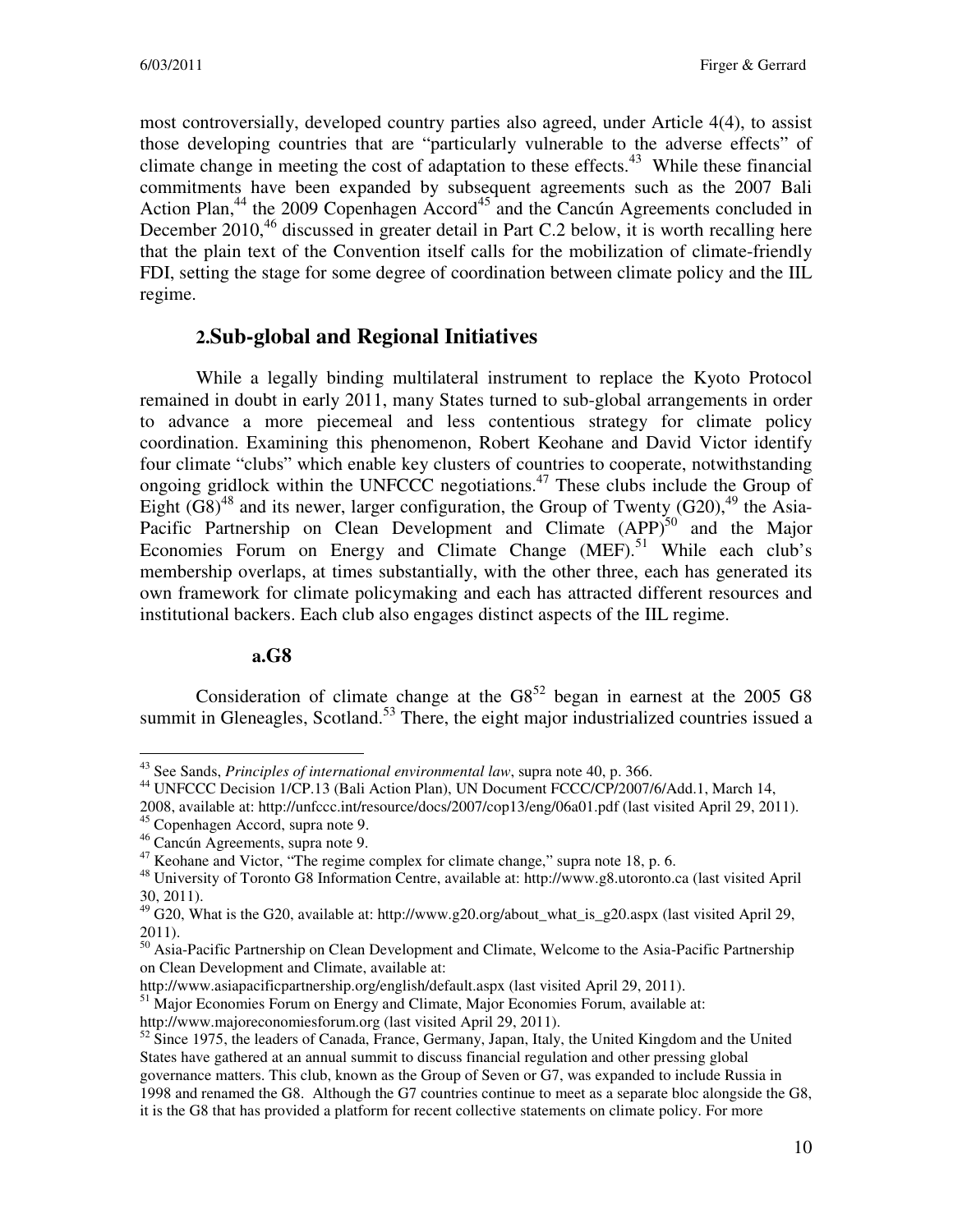joint communiqué titled "Climate Change, Energy and Sustainable Development," which outlined the interconnected challenges posed by climate change and poverty, as articulated by the UNFCCC and Millennium Development Goals, and provided a roadmap for collective action on both issues.<sup>54</sup> The Gleneagles communiqué is noteworthy for several reasons. First, it notes the interrelationship between climate change and development, clarifying the important complementary roles for foreign aid and FDI in mitigating GHG emissions while helping alleviate poverty.<sup>55</sup>

Second, the communiqué contains a "plan of action" specifying key undertakings on everything from the efficiency of buildings and appliances to the development of carbon capture and sequestration (CCS) technology to the encouragement of World Bank and export credit agency (ECA) lending for low-carbon investments.<sup>56</sup> Third, and perhaps most relevant to the issue of climate change policy's interaction with IIL, the communiqué describes specific steps to be taken to "remove barriers to direct investment" in low-carbon projects and "leverage private capital for clean development."<sup>57</sup> By framing the issue of climate finance explicitly in terms of private sector investment and public-private partnerships, the communiqué prefigures subsequent developments such as the Copenhagen Accord and the Cancún Agreements and sets the stage for potential harmonization between climate policy and IIL. Since Gleneagles, the G8 has continued to serve as a forum for collective deliberation on climate change policy, with each subsequent annual communiqué including a statement on the issue.<sup>58</sup>

#### **b.G20**

For the first decade of its existence, the G20 was a relatively low-profile institution, serving as a forum for coordination between finance ministers and central

 $\overline{a}$ information on this history, see University of Toronto G8 Information Centre, What is the G8?, available at: http://www.g7.utoronto.ca/what\_is\_g8.html (last visited April 30, 2011).

<sup>&</sup>lt;sup>53</sup> Although climate change was included on the agenda at the 2003 G8 summit in Evian, France, it was British Prime Minister Tony Blair's insistence on its importance that guaranteed the prominence of the issue at the 2005 Scotland summit, which Blair chaired. Henrike Peichert and Nils Meyer-Ohlendorf, "G8 impact on international climate change negotiations: good or bad?," 2007 Annual Conference of the British International Studies Association: held at Cambridge, from 17 to 19 December 2007, available at: http://ecologic.eu/2221 (last visited April 30, 2011).

<sup>&</sup>lt;sup>54</sup> G8, "Communiqué issued following the Gleneagles summit: held at Gleneagles, Scotland, from 6 to 8 July 2005," (2005), available at:

http://www.unglobalcompact.org/docs/about\_the\_gc/government\_support/PostG8\_Gleneagles\_Communiq ue.pdf (last visited April 30, 2011) [hereinafter Gleneagles communiqué].

<sup>55</sup> *Id*., paras. 1-2.

<sup>56</sup> *Id*.

<sup>57</sup> *Id*., paras. 21-22.

<sup>58</sup> See, e.g., University of Toronto, G7/G8 summit meetings, St. Petersburg summit documents, St. Petersburg plan of action global energy security, available at:

http://www.g8.utoronto.ca/summit/2006stpetersburg/energy.html#plan (last visited April 30, 2011); G8 Muskoka declaration recovery and new beginnings, 25 to 26 June 2010, available at:

http://www.canadainternational.gc.ca/g8/summit-sommet/2010/muskoka-declarationmuskoka.aspx?lang=eng (last visited April 30, 2011).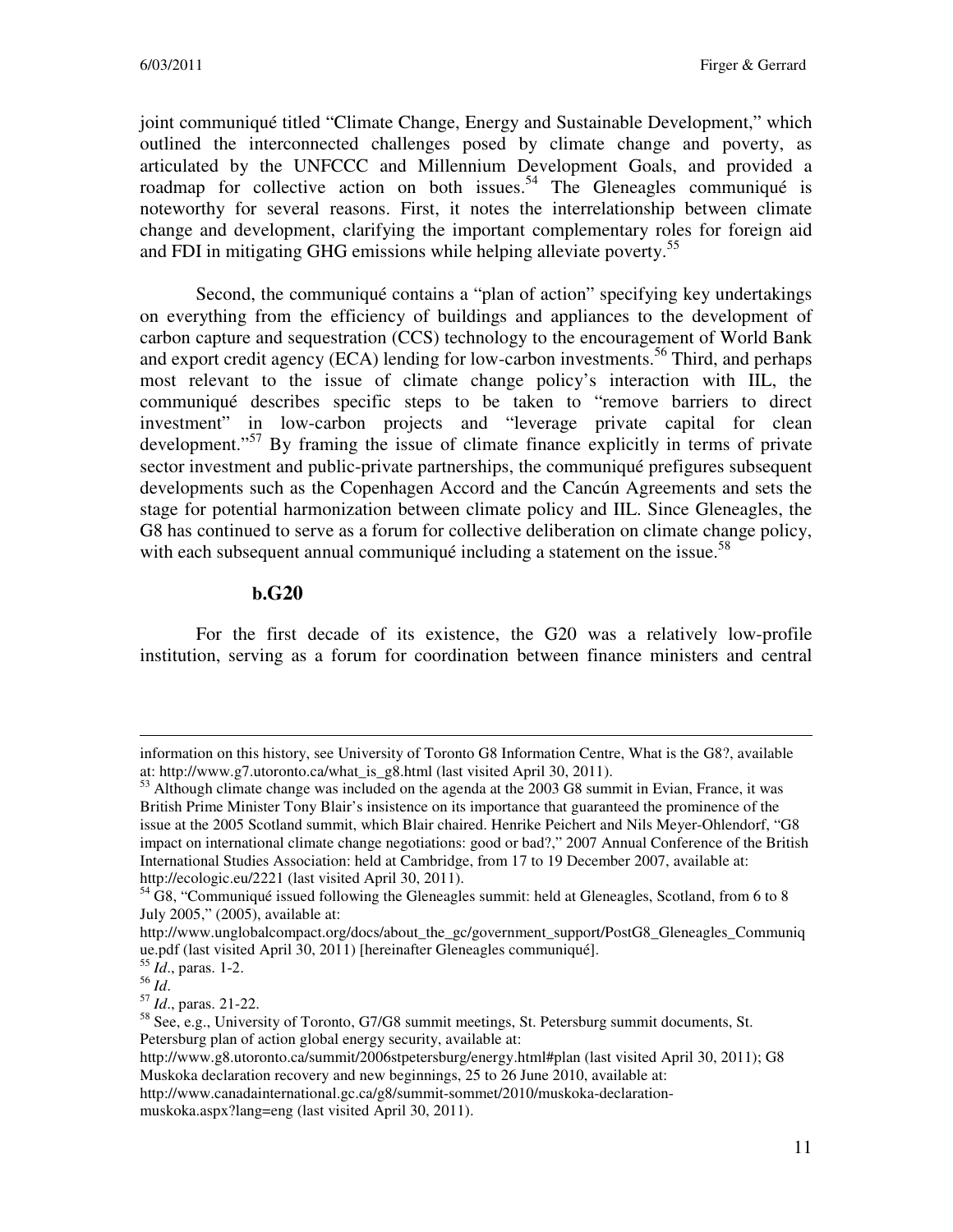bank governors from the world's most "systemically important" countries.<sup>59</sup> This changed in the fall of 2008 when the United States hosted a G20 summit in Washington, D.C. coinciding with the height of the financial crisis. The summit, which was followed by two additional summits in 2009, in London and Pittsburgh, transformed the G20 from a largely technocratic body into the preeminent international summit for political leaders. While the primary objective of the G20 remains international financial stability and regulation, the Pittsburgh leaders' statement expanded the G20's goals to include sustainable development and climate change.<sup>60</sup> The statement created a "Framework for Strong, Sustainable and Balanced Growth," with commitments to:

Rationalize and phase out over the medium term inefficient fossil fuel subsidies that encourage wasteful consumption; [...] [s]timulate investment in clean energy, renewables, and energy efficiency and provide financial and technical support for such projects in developing countries; […] [and] intensify our efforts, in cooperation with other parties, to reach agreement in Copenhagen through the UNFCCC negotiation. $61$ 

A comprehensive agreement in Copenhagen was a bridge too far.<sup>62</sup> And, when the G20 met in South Korea in November 2010 countries had still largely failed to live up to their commitments to cut fossil fuel subsidies.<sup>63</sup> But because leaders in Pittsburgh agreed that the G20 would henceforth replace the G8 as the preeminent forum for future policy coordination,  $64$  opportunities may yet emerge at the G20 level to push for harmonization between climate policy and the IIL regime.

#### **c.Asia-Pacific Partnership**

The Asia-Pacific Partnership (APP) was launched by the leaders of Australia, China, India, Japan, South Korea and the United States in 2005 at the Association of South East Asian Nations (ASEAN) regional forum in Laos.<sup>65</sup> At the time of its founding,

 $\overline{a}$ <sup>59</sup> Randall Germain, "Global financial governance and the problem of inclusion," 7 *Global Governance* 411(2001), p. 416.

<sup>60</sup> G20, Pittsburgh leaders' statement, available at:

http://www.pittsburghsummit.gov/mediacenter/129639.htm (last visited April 30, 2011).

<sup>61</sup> *Id*., paras. 29, 31-32.

<sup>62</sup> See Part A.1, infra.

<sup>63</sup> See "Green view: How to save \$300 billion," *The Economist*, November 12, 2010, available at: http://www.economist.com/blogs/newsbook/2010/11/fossil-fuel\_subsidies (last visited April 30, 2011) (citing a 2010 study which found that no country has initiated a subsidy reform specifically in response to the G20).

<sup>64</sup> See, e.g., Ann Davies, "Major win for Australia as G20 permanently replaces the G8," *The Age*  (Australia), September 26, 2009 available at: http://www.theage.com.au/national/major-win-for-australiaas-g20-permanently-replaces-the-g8-20090925-g6d0.html (last visited April 30, 2011). But see Daniel Price, "Comment: G20 version 2.0 will appease the skeptics," *Financial Times*, March 31, 2011 ("[T]he G20 is not the right forum to address all global issues. It is not a committee to save the world. […] [T]he G20 must guard against mission creep, which could undercut its efficacy on the global economic issues squarely within its remit."), available at: http://www.ft.com/cms/s/0/c0dea9aa-5bc4-11e0-b8e7- 00144feab49a.html (last visited April 30, 2011).

<sup>65</sup> See media release, Honorable Alexander Downer, Former Minister for Foreign Affairs, Australia, "Asia-Pacific Partnership on Clean Development and Climate," (August 11, 2005), available at: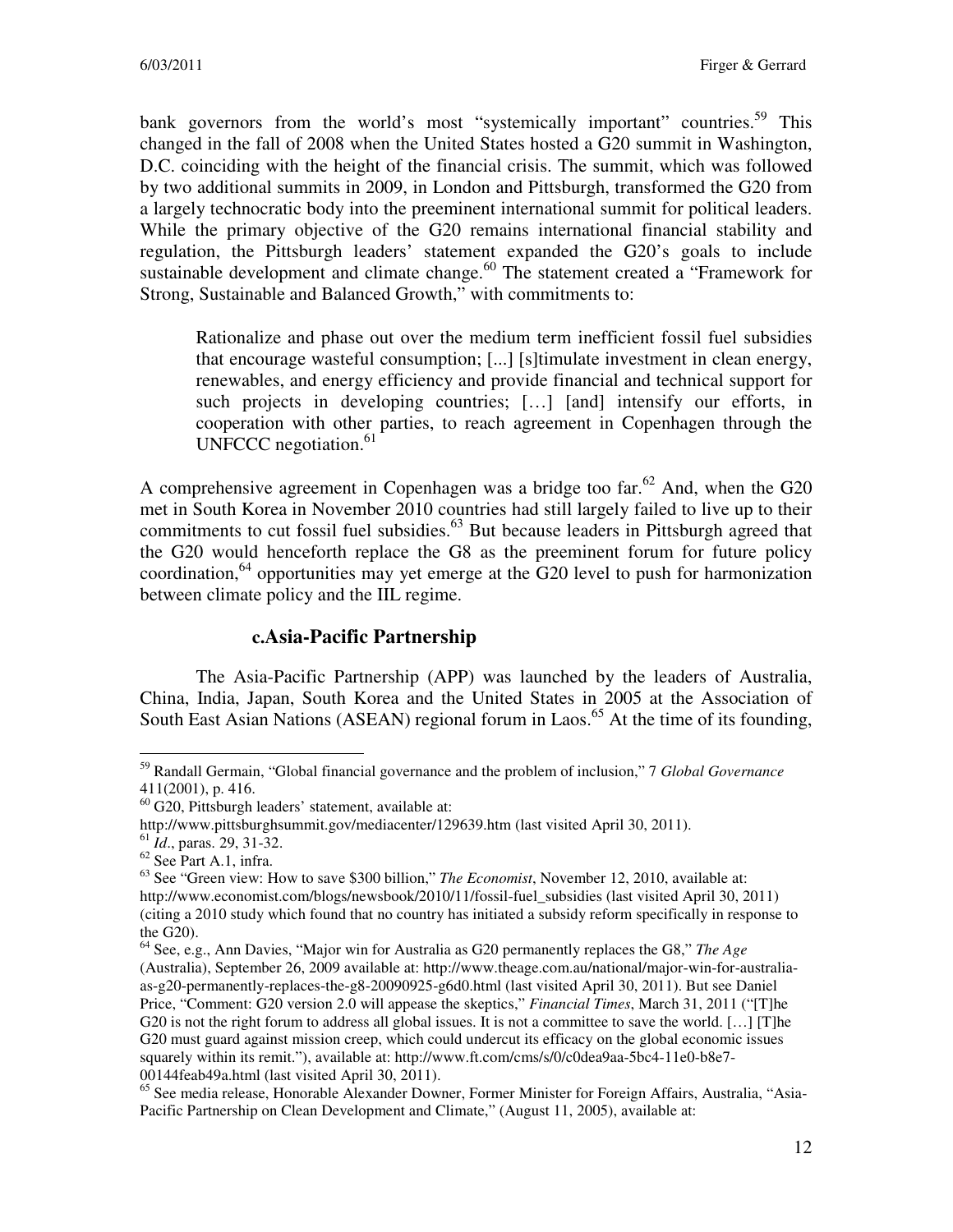many observers viewed the founding of the APP as a cynical response to lingering criticism about the United States' decision to forsake the Kyoto Protocol; President George W. Bush warmly welcomed the new forum for cooperation on research and development of new technologies while eschewing the binding emissions caps imposed by the UNFCCC. $66$ 

The APP was created with four purposes in mind: (i) to create a "voluntary, nonlegally binding framework for international cooperation to facilitate the development, diffusion, deployment, and transfer of" clean and efficient technologies; (ii) to promote regulatory environments to assist such efforts; (iii) to "facilitate attainment" of each country's "national pollution reduction, energy security and climate change objectives," and; (iv) to "provide a forum" for further collaboration on "interlinked development, energy, environment, and climate change issues" among the seven members of the Partnership.<sup>67</sup> Commentators are split on whether the APP's voluntary, industry-based approach represents progress or backsliding by major emitters such as the United States and Australia.<sup>68</sup> Some argue that the club's small and strategically important membership roster make it a useful complement to the clumsy UNFCCC negotiating process, while others doubt whether the vague and non-binding nature of members' commitments will yield measurable reductions in GHG emissions.<sup>69</sup>

#### **d.Major Economies Forum**

Like the APP, the Major Economies Forum (MEF) was conceived of as an alternative forum to the UNFCCC, where a small group of strategically important countries could coordinate their climate and energy policies. In fact, according to one account, the Bush administration created the MEF (originally dubbed the "Major Emitters Forum" in 2007 and rebranded only later, in 2009, as the "Major Economies Forum on Energy and Climate Change") after recognizing that the APP was "too small and without much practical significance."<sup>70</sup> The MEF membership consists of sixteen States plus the European Union. The MEF's roster overlaps entirely with that of the G20, with the

http://www.foreignminister.gov.au/releases/2005/js\_cdc.html (last visited April 30, 2011). Canada became the organization's seventh member at the APP's Second Ministerial Meeting in New Delhi on October 15, 2007.

<sup>66</sup> Keohane and Victor, "The regime complex for climate change," supra note 18, p. 6.

<sup>&</sup>lt;sup>67</sup> Asia-Pacific Partnership on Clean Development and Climate, About the Asia-Pacific Partnership on Clean Development & Climate, available at: http://www.asiapacificpartnership.org/english/about.aspx (last visited April 30, 2011).

<sup>68</sup> Richard Black, "Climate pact: for good or bad?," *BBC News*, July 28, 2005, available at: http://news.bbc.co.uk/2/hi/science/nature/4725681.stm (last visited April 30, 2011).

 $69$  For an overview of these opposing views, see Peter Lawrence, "The Asia-Pacific Partnership on Clean Development and Climate (AP6): A distraction to the Kyoto process or a viable alternative?," 10 *Asia Pacific Journal of Environmental Law* 183 (2007). See also Harro Van Asselt, "From UN-ity to diversity? The UNFCCC, the Asia-Pacific Partnership, and the future of international law on climate change," 1 *Carbon and Climate Law Review* 17 (2007); Sarah A. Peay, "Joining the Asia-Pacific Partnership: The environmentally sound decision?," 18 *Colorado Journal of International Environmental Law and Policy* 477 (2007).

 $70$  Keohane and Victor, "The regime complex for climate change," supra note 18, p. 6.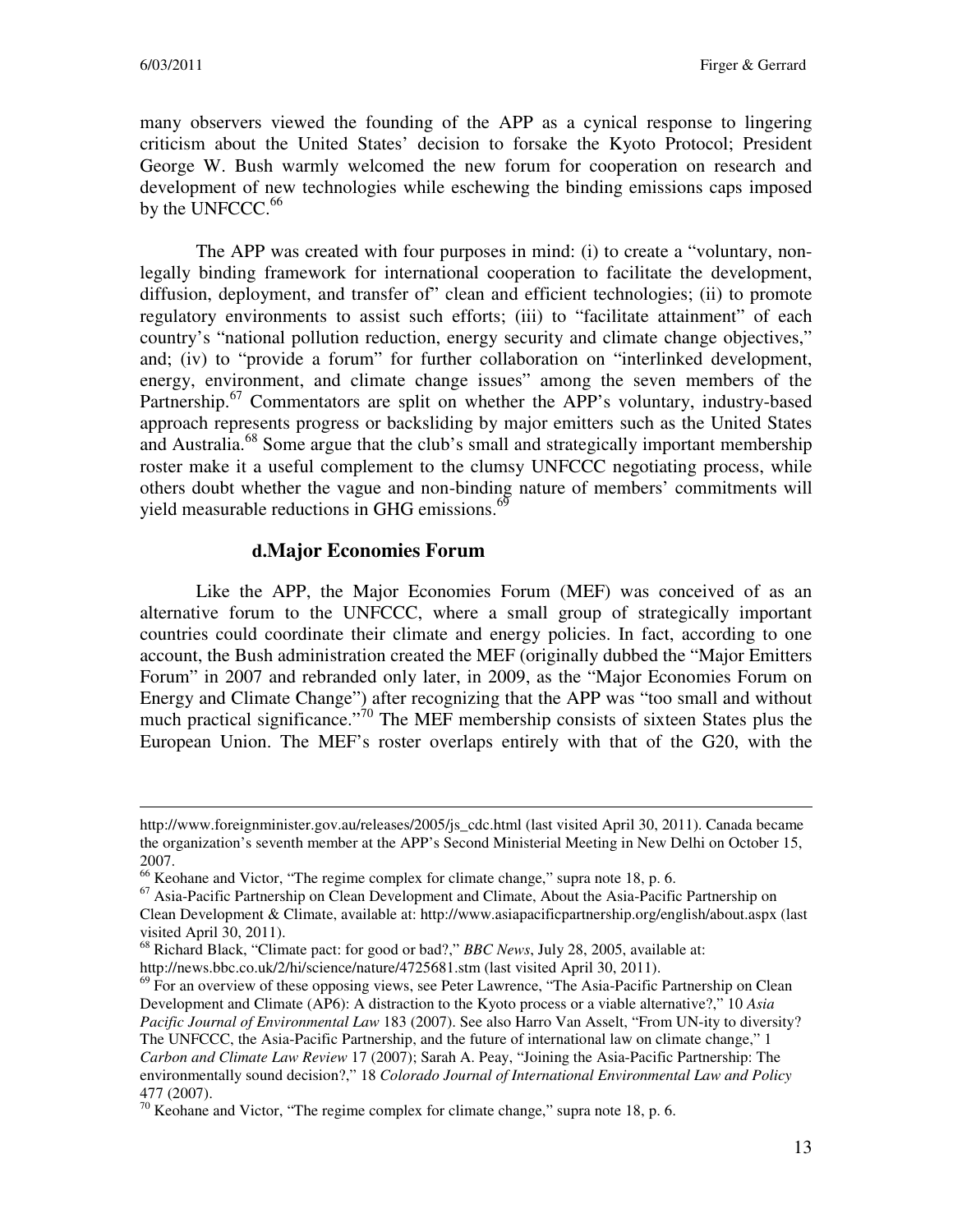exception of Argentina, Saudi Arabia and Turkey, which are geopolitically important countries for the purposes of the G20 but do not rank highly as major emitters of GHGs.

The MEF, like the APP, represents something more than a negotiating bloc at UNFCCC meetings, but something less than a quasi-international institution such as the G8 and G20. As in the case of the APP, the MEF countries have created work streams dedicated to fostering cooperation in particular industries such as renewable energy, advanced vehicles, bio-energy, and energy efficiency in buildings. And like the G8 and G20, the MEF leaders have issued formal declarations following high-level summits. Indeed, the first "Leaders' Declaration" of the MEF was released on July 9, 2009, $\frac{1}{1}$ following the First Leaders' Meeting held in L'Aquila, Italy alongside the 35th G8 summit held in the same location from July 8-10.<sup>72</sup> As of this writing, the format for future MEF collaboration, as well as coordination between initiatives organized by the APP, G8/G20, and MEF, remained unclear.

#### **3.Bilateral Arrangements**

Like the regional initiatives discussed above, bilateral arrangements on climate change are gaining prominence as prospects remain dim for a comprehensive post-2012 global climate treaty. As with BITs in the investment law context, bilateral climate deals are open to criticism on the grounds that they undermine comprehensive international efforts to mitigate global GHG emissions. Moreover, a strong case can be made that the problem of carbon leakage militates in favor of a coordinated multilateral policy on climate change and against ad hoc bilateral arrangements.<sup>73</sup> Nevertheless, with just two countries (China and the United States) responsible for approximately 40 percent of aggregate global carbon dioxide emissions,  $\overline{A}$  bilateral deals hold out the promise of

 $\overline{a}$ <sup>71</sup> Major Economies Forum, "Declaration of the leaders: Major Economies Forum on Energy and Climate," July 9, 2010, available at: http://www.majoreconomiesforum.org/past-meetings/the-first-leadersmeeting.html (last visited April 30, 2011).

 $^{72}$  See G8, from La Maddalena to L'Aquila, Italy's year at the helm of the G8 comes to an end, available at: http://www.g8italia2009.it (last visited April 30, 2011). The 2009 Leaders' Declaration established a new institution, the "Global Partnership for Low Carbon Energy," which was meant to "drive transformational low-carbon, climate-friendly technologies." In establishing the Global Partnership, MEF leaders emphasized that they would "dramatically increase and coordinate public sector investments in [...] these technologies, with a view to doubling such investments by 2015, while recognizing the importance of private investment, public-private partnerships and international cooperation." Major Economies Forum, "Declaration of the Leaders: Major Economies Forum on Energy and Climate," supra note 71.

<sup>&</sup>lt;sup>73</sup> Carbon leakage refers to the migration of emissions from jurisdictions where the cost of carbon is high to those where it is relatively low (or unpriced). The classic example is the relocation of energy-intensive manufacturing from Europe, where the European Union Emissions Trading System imposes a cap on carbon dioxide emissions, to China, where emissions are still largely unregulated. See generally Robert N. Stavins, "A meaningful U.S. cap-and-trade system to address climate change," 32 *Harvard Environmental Law Review* 293 (2008) (discussing leakage as it applies to cap-and-trade schemes). See also Michael Vandenberg and Mark Cohen, "Climate change governance: Boundaries and leakage," 18 *New York University Environmental Law Journal* 221 (2010) (proposing a new strategy to counteract leakage effects based on information disclosure).

<sup>74</sup> United Nations Statistics Division, millennium development goals indictors: Carbon dioxide emissions, available at: http://mdgs.un.org/unsd/mdg/SeriesDetail.aspx?srid=749&crid= (last visited April 30, 2011).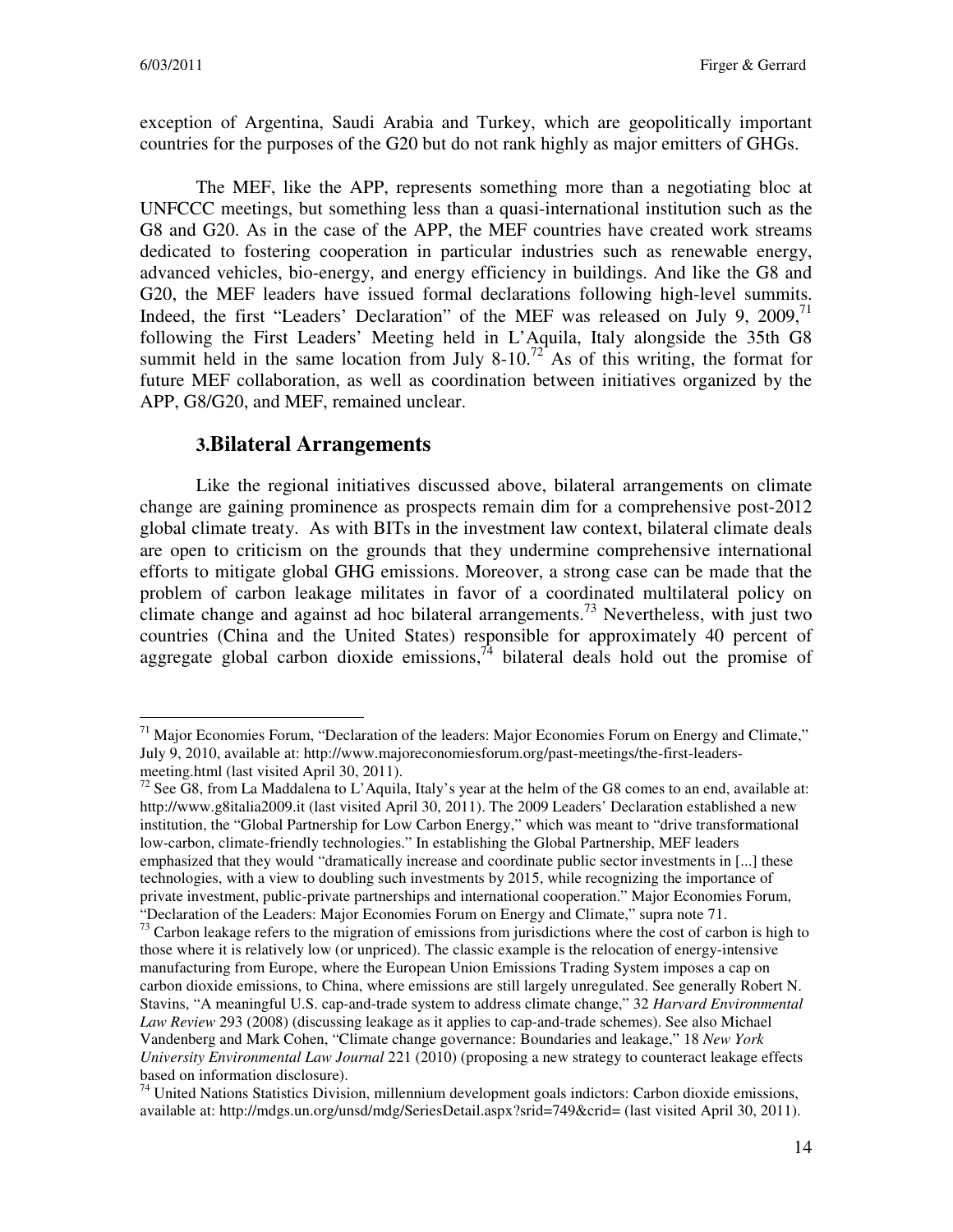meaningful progress on climate change, especially while UNFCCC negotiations remain largely gridlocked.

Bilateral climate arrangements have been established on a variety of topics, from collaboration on research and development to technology transfer to foreign investment. Although the vast majority of these arrangements do not create binding obligations under international law, the arrangements' proliferation nevertheless represents significant transnational action on climate change. Furthermore, in many cases such agreements anticipate a leading role for private investment in clean energy projects. The United States and China, for instance, signed a July 2009 memorandum of understanding to enhance cooperation on climate and energy matters.<sup>75</sup> This built upon a "Framework for Ten Year Cooperation on Energy and Environment"<sup>76</sup> concluded the previous year. The July agreement was elaborated upon, in turn, during President Obama's November 2009 visit to Beijing,<sup>77</sup> at which President Obama and his counterpart President Hu Jintao announced seven new projects and initiatives, including the United States-China Clean Energy Research Center, the United States-China Electric Vehicles Initiative and a program on "21st Century Coal," which features an agreement on the joint construction of Chinese CCS facilities by United States firms and major Chinese partners.<sup>78</sup> The United States penned a similar deal with India in late  $2009<sup>79</sup>$  emphasizing many of the same issues.

The European Union, like the United States, has developed a framework for bilateral cooperation with China. The European Union's agreement with China is known as the European Union-China Climate Change Partnership,<sup>80</sup> which includes subsidiary agreements establishing the Europe-China Clean Energy Centre and the Near Zero Emissions Coal Project, through which the European Union has agreed to finance the construction of a coal plant using advanced CCS technology.<sup>81</sup> In addition, some EU Member States have indicated that they plan to fulfill their UNFCCC climate finance commitments, including the "fast start" funding promised in Copenhagen for the period

 $75$  Memorandum of understanding to enhance cooperation on climate change, energy and the environment between the Government of the United States of America and the Government of the People's Republic of China, July 18, 2009, available at: http://www.state.gov/r/pa/prs/ps/2009/july/126592.htm (last visited April 30, 2011).

<sup>&</sup>lt;sup>76</sup> United States Department of State, United States-China Ten Year Framework for Cooperation on Energy and Environment, available at: http://www.state.gov/g/oes/env/tenyearframework/index.htm (last visited April 30, 2011).

 $77$  United States Department of Energy, United States-China clean energy announcements, November 17, 2009, available at: http://www.energy.gov/news/8292.htm (last visited April 30, 2011). <sup>78</sup> *Id*.

<sup>&</sup>lt;sup>79</sup> Press release, the White House Office of the Press Secretary, "Fact sheet: U.S.-India green partnership to address energy security, climate change, and food security," November 24, 2009, available at:

http://www.whitehouse.gov/sites/default/files/Green\_Partnership\_Fact\_Sheet.pdf (last visited April 30, 2011).

<sup>&</sup>lt;sup>80</sup> European Commission, European Union and China partnership on climate change, September 2, 2005, available at: http://europa.eu/rapid/pressReleasesAction.do?reference=MEMO/05/298 (last visited April 30, 2011).

<sup>&</sup>lt;sup>81</sup> See NZEC carbon capture and storage, what is NZEC?, available at: http://www.nzec.info/en/what-isnzec (last visited April 30, 2011).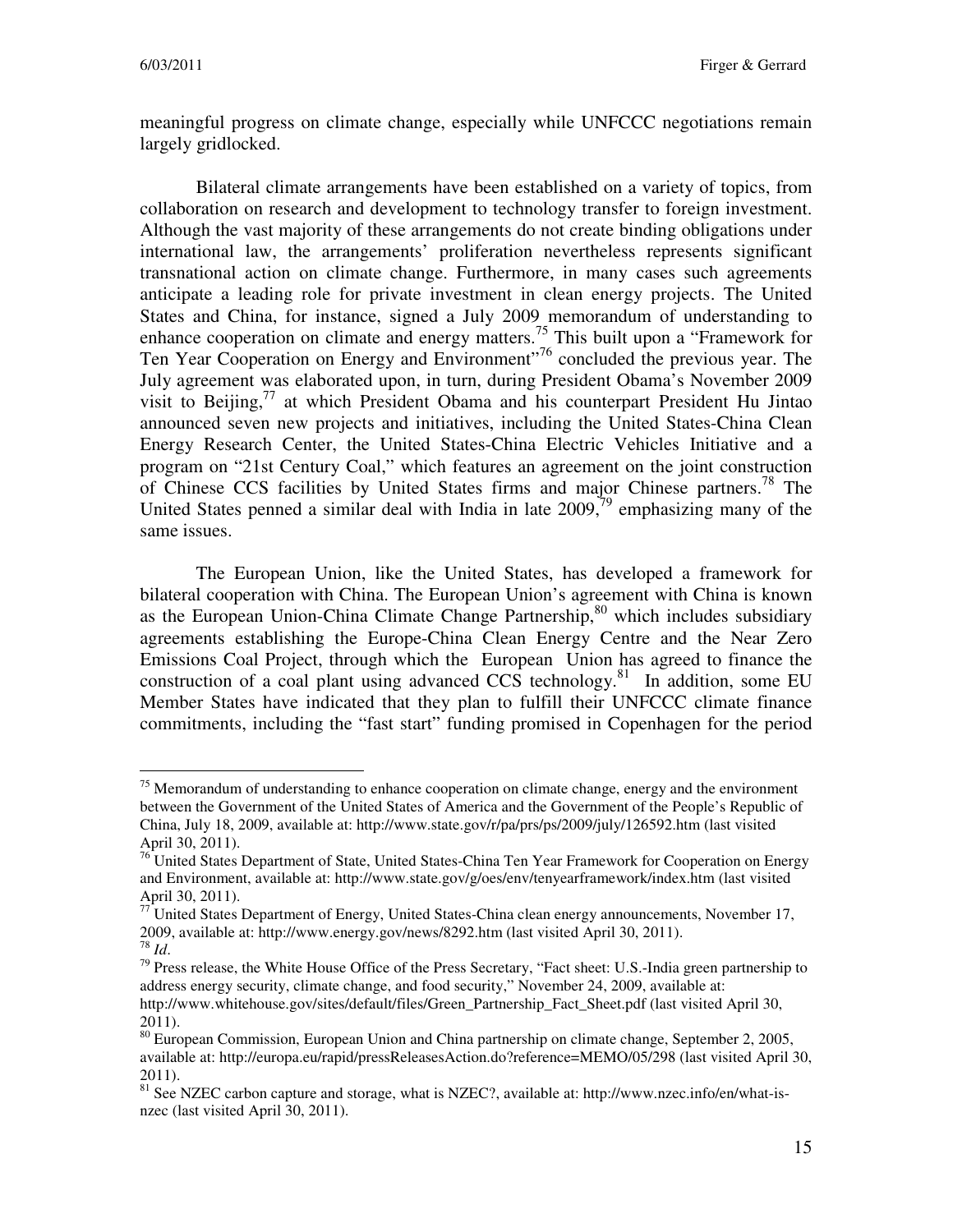from 2010-12, through bilateral deals. $82$  According to the chairperson of the European Parliament's environment committee, EU Member States may also seek to draft technology transfer agreements on a bilateral basis.<sup>83</sup>

Beyond these general climate arrangements, States are concluding specialized bilateral agreements on issues as diverse as nuclear power and forest conversation. Japan, while refusing at COP-16 to endorse a second commitment period under the Kyoto Protocol in the absence of stronger emissions reduction commitments from China and others,<sup>84</sup> quietly unveiled a new initiative to provide major financial support to developing countries for the construction of nuclear power plants.<sup>85</sup> And, countries such as Norway are taking big steps forward on bilateral forest protection schemes under the rubric of REDD, discussed in greater depth in Part C.1 below. Norway's "International Climate and Forest Initiative,"<sup>86</sup> launched at the 13th Conference of the Parties (COP-13) summit in 2007, allocates up to US\$ 500 million per year for forest protection initiatives. As of April 2011, Norway had entered into financing agreements with Brazil, Guyana, Indonesia, Mexico, Tanzania, as well as with multinational entities such as the Congo Basin Forest Fund administered by the Africa Development Bank.<sup>87</sup>

As in the investment law arena, bilateral climate deals are also proliferating along the South-South axis, as developing countries take positions of greater prominence on the global stage. In October 2009, China and India signed their first bilateral agreement on climate, establishing a "Joint Working Group" to coordinate the countries' negotiating positions at the Copenhagen summit but also to collaborate on joint research on renewable energy and clean coal.<sup>88</sup> And, at a November 2010 bilateral summit in Cape Town, China pledged a US\$ 20 billion line of credit to South Africa for renewable and nuclear energy projects, hoping that such credit will facilitate "outward bound movement

<sup>82</sup> "Bilateral deals mushroom as climate treaty falters," *EurActive.com*, October 1, 2010, available at: http://www.euractiv.com/en/climate-environment/bilateral-deals-mushroom-climate-treaty-falters-news-498187 (last visited April 30, 2011).

<sup>83</sup> *Id*.

<sup>84</sup> Lisa Friedman, "Future of Kyoto Protocol remains in serious doubt as Cancun talks enter final day," *New York Times*, December 10, 2010 ("Japan brought the issue to a head on the first day of negotiations in this Yucatan peninsula resort town when it declared unequivocally that it would not submit new greenhouse gas emission targets under a second phase of the treaty in 2012").

<sup>85</sup> Juliet Eilperin and William Booth, "Some aren't waiting for climate consensus," *Washington Post*, December 10, 2010. Of course, in the aftermath of the crisis at the Fukushima Dai-ichi nuclear power plant, which began with the March 2011 earthquake and tsunami, Japan's political, diplomatic and financial posture vis-à-vis nuclear energy is very much open to reconsideration. At the time of this writing, the country's commitment to finance the construction of new nuclear power facilities, at home or abroad, remained unclear.

<sup>&</sup>lt;sup>86</sup> Ministry of the Environment (Norway), What does the Norwegian Climate and Forest Initiative finance?, available at: http://www.regjeringen.no/en/dep/md/Selected-topics/climate/the-government-of-norwaysinternational-/what-do-we-finance.html (last visited April 30, 2011).  $^{87}$  *Id.* 

<sup>88</sup> See "India and China sign their first bilateral agreement on climate," *Hindustan Times*, October 21, 2009, available at: http://www.hindustantimes.com/India-and-China-sign-their-first-bilateral-agreement-onclimate/Article1-467517.aspx (last visited April 30, 2011).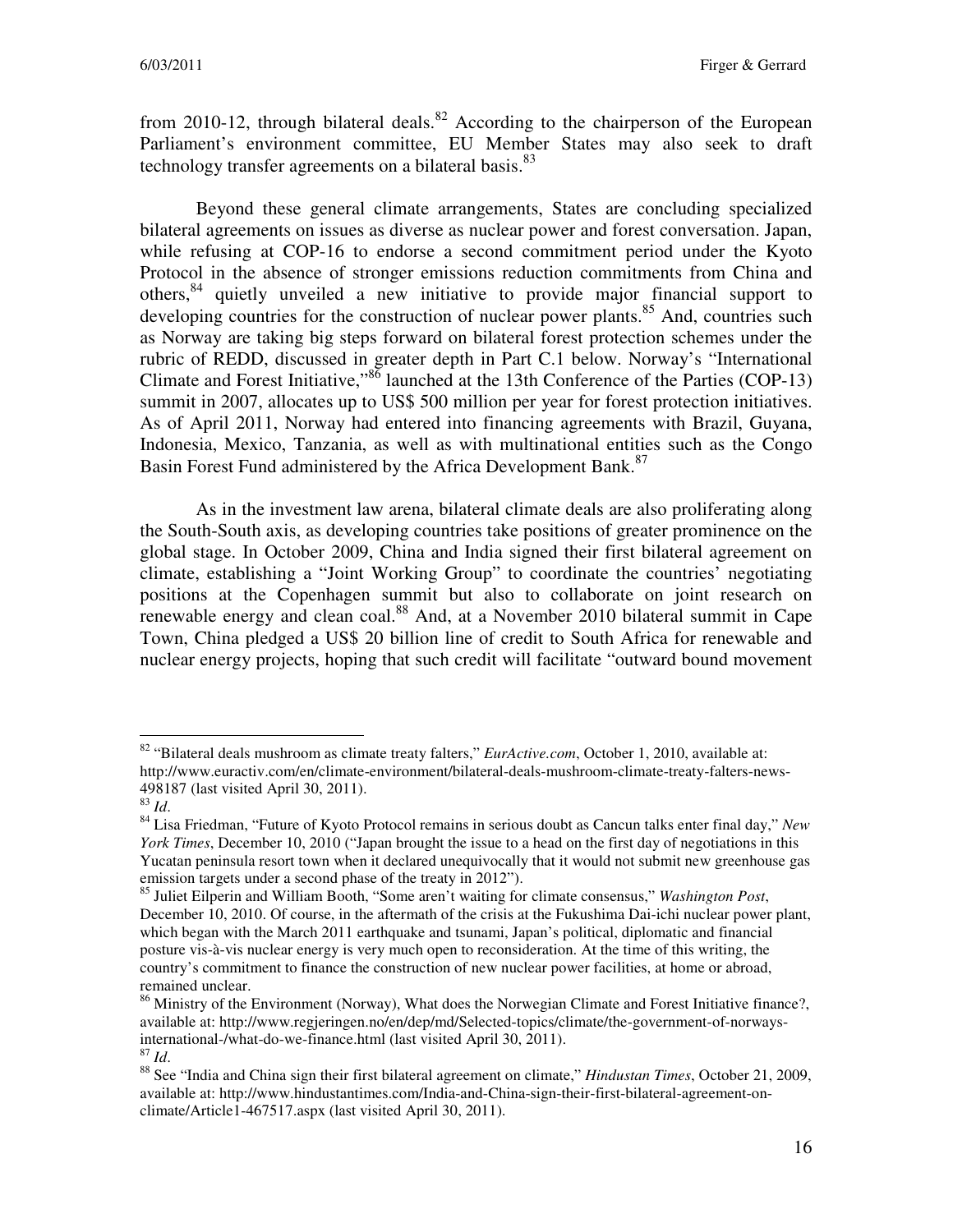for Chinese companies" seeking new markets.<sup>89</sup> Such developments augur well for the future of low-carbon investment: As FDI flows in general are increasingly originating in and directed towards emerging economies where future GHG emissions are predicted to grow fastest, so too will clean energy investments flow more readily along a South-South  $axis.<sup>90</sup>$ 

## **4.National Regulation**

Despite the global nature of the problem, most regulation on climate change still occurs at the national level. This is due in part to the persistence of the Westphalian nation-State as the predominant actor on the global stage, but can also be traced back to a more pedestrian rationale: The Kyoto Protocol requires Annex I parties to limit their aggregate domestic emissions through appropriate national legislation. All Annex I parties have taken steps to meet their quantified emission limitation and reduction commitments under Article 3 of the Kyoto Protocol, but the preeminent example here is the EU ETS, which commenced operation on January 1, 2005 and which has been adopted in the national legislation of each EU Member State.<sup>91</sup> Implementation of the EU ETS has proceeded in stages. Phase I, which ran from 2005-2007, was characterized by "learning by doing" among EU Member States and regulated entities; many mistakes were made, and the nascent European carbon market experienced wide swings and steep drops in value.<sup>92</sup> Phase II, known as the "Kyoto Commitment Phase," runs from 2008-2012 and is "aimed at achieving the reduction targets set by the Kyoto Protocol,"<sup>93</sup> a goal which, as of this writing, seemed unlikely to be met. Phase III of the EU ETS, which will

 $\overline{a}$ <sup>89</sup> Mandy Rossouw, "China's sweet climate change deal," *Mail and Guardian* (South Africa), November 19, 2010, available at: http://www.frontier-advisory.com/chinas-sweet-climate-change-deal (last visited May 2, 2011).

 $90$  It must be noted here, however, that many of the benefits of such South-South clean energy investments are being wiped out by the sheer scale of dealmaking between developing economies in high carbon industries such as coal mining. Indonesia, for instance, recently overtook Australia as the world's largest producer of thermal coal, with exports rising 400 percent between 2000 and 2010. China and India are the first and second largest markets for Indonesian coal, and companies from both countries are making major investments in the industry. Anthony Deutsch, Amy Kazmin and Leslie Hook, "Scramble for coal reaches Indonesia," *Financial Times*, September 8, 2010, available at: http://www.ft.com/cms/s/0/986dbd40-bb5f-11df-a136-00144feab49a,dwp\_uuid=9d04b7e0-e671-11df-95f9-00144feab49a.html#axzz1LJfEudos (last accessed).

 $91$  See Council Directive (EC) 2003/87 of the European Parliament and of the Council (October 13, 2003) (establishing a scheme for greenhouse gas emission allowance trading within the Community) ("EU ETS Directive"), available at: http://eur-

lex.europa.eu/LexUriServ/LexUriServ.do?uri=OJ:L:2003:275:0032:0032:EN:PDF (last accessed May 2, 2011); Council Directive (EC) 2004/101 (November 13, 2004) ("Linking Directive"), available at: http://eur-lex.europa.eu/LexUriServ/LexUriServ.do?uri=OJ:L:2004:338:0018:0018:EN:PDF (last accessed May 2, 2011) amends the EU ETS Directive to enable EU Member States to grant permits to private sector actors such as power plant operators, and to use credits obtained through the Kyoto flexibility mechanisms to comply with their obligations under the EU ETS. Each Member State's domestic implementation of these directives proceeded pursuant to domestic legislative rules. For an exposition of the legislative process in the United Kingdom, see Tim Stephens, "The United Kingdom's carbon emissions reduction legislation" 24 *Environmental and Planning Law Journal* 249 (2007).

<sup>92</sup> See Josephine A. W. Van Zeben, "(De)Centralized law-making in the revised EU ETS," 3 *Carbon & Climate Law Review* 340 (2009), p. 346.

<sup>93</sup> *Id*.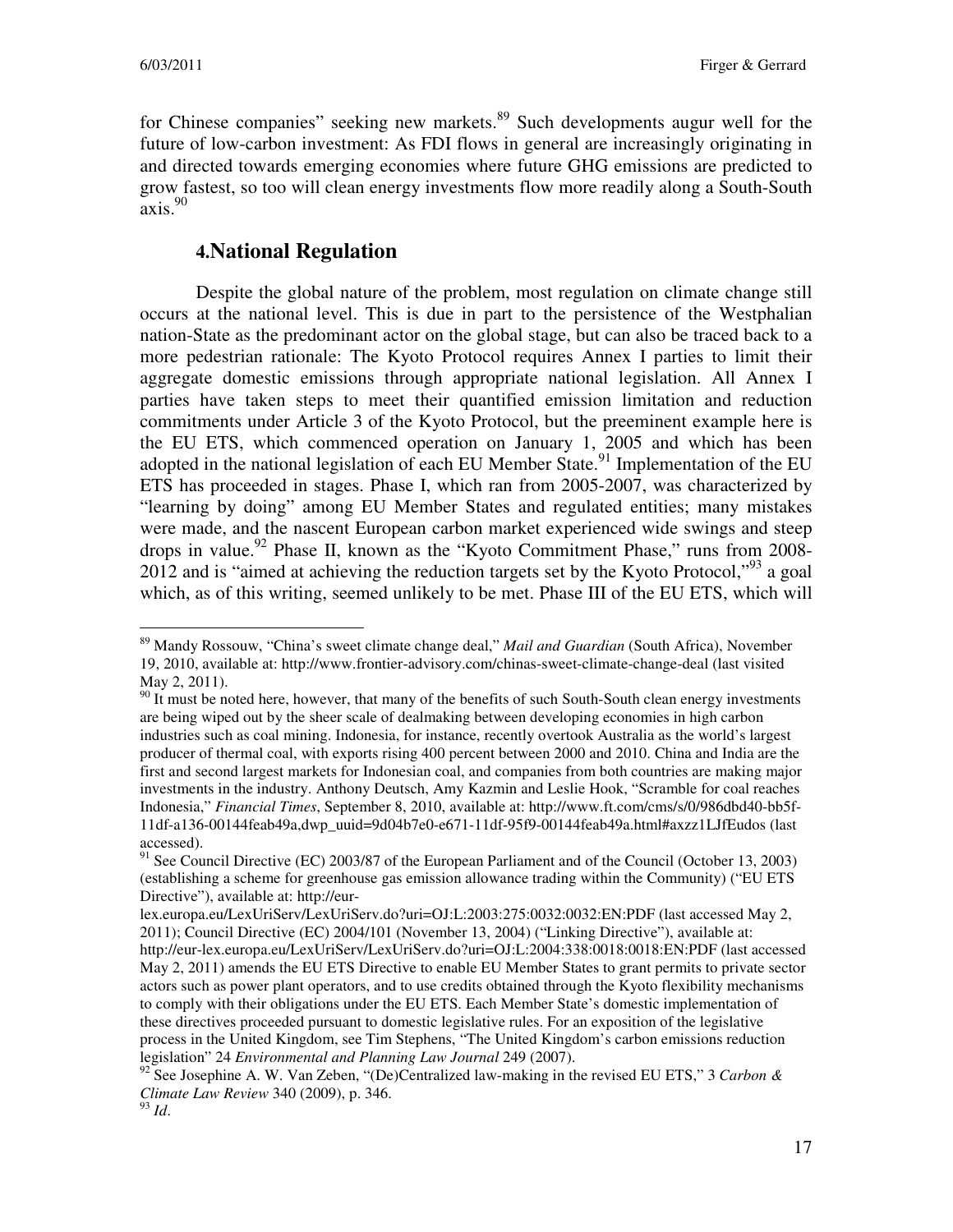begin in 2013, will feature several important changes, including the setting of a community-wide cap on emissions rather than cap-setting through "National Allocation Plans," and the substitution of allowance auctioning for the current system, in which emission allowances are freely allocated to emitters.<sup>94</sup>

Because of its stringent emissions cap and its authorization of offsetting mechanisms such as the Kyoto Protocol's CDM and joint implementation schemes,  $95$  the EU ETS has spurred significant private sector investment in low-carbon technologies while also affecting the property rights of innumerable firms and individuals.<sup>96</sup> Unsurprisingly, it has also generated significant legal controversy. In March 2010, the European Court of Justice (ECJ) issued a final ruling in a landmark case brought by Arcelor SA, a steel manufacturer, challenging certain ETS provisions that allegedly "infring[ed] its right to property and its freedom to pursue an economic activity, which constitute fundamental rights guaranteed by the Community legal order."<sup>97</sup> The ECJ rejected Arcelor's challenge, upholding the EU ETS while noting that "the right to property and the right to pursue an economic activity did not constitute 'absolute prerogatives,' but had to be 'viewed in relation to their social function.<sup>",98</sup> Neither the EU ETS nor other forms of national climate regulation have yet to generate an investment treaty claim by an aggrieved foreign investor,  $\frac{99}{9}$  but experts agree that the question is not if, but when, such a claim will be filed.<sup>100</sup>

 $\overline{a}$ 

 $99$  See supra notes 5-9 and accompanying text.

<sup>94</sup> *Id*., pp. 347-55.

<sup>&</sup>lt;sup>95</sup> See infra notes 193-199 and accompanying text. The EU ETS allows firms to use CERs and ERUs to offset their emissions reduction obligations under the cap. Although as of December 2010 the EU ETS did not grant offset credits for avoided deforestation and forest conservation projects, some observers noted that the adoption of REDD at COP-16 in Mexico signaled a growing willingness among Europeans to consider allowing international forest carbon offsets into the ETS.

<sup>&</sup>lt;sup>96</sup> For a discussion of the legal nature of emissions permits and offset credits such as CERs generated via CDM projects, see Jolene Lin, "Private actors in international and domestic emissions trading systems," in David Freestone and Charlotte Streck, eds., *Legal aspects of carbon trading: Kyoto, Copenhagen, and beyond* (New York: Oxford University Press, 2009), p. 142.

<sup>97</sup> Case T-16/04, Arcelor SA v. European Parliament and Council of the European Union, 2010 *E.C.R* 00000, para. 146. This case followed closely on the heels of another challenge to the EU ETS, based in part on an argument about ETS infringement on the principle of equal treatment (nondiscrimination). See Case C-127/07, Arcelor Atlantique et Lorraine and Others, 2008 *E.C.R.* I-9895.

<sup>98</sup> Chester Brown, "International, mixed, and private disputes arising under the Kyoto Protocol," 1 *Journal of International Dispute Settlement* 447 (2010), p. 461 (citing *Arcelor SA*, para. 153). For a summary of the facts and holdings in the Arcelor case, as well as other cases challenging European Union and Member State actions taken pursuant to the EU ETS, see *id*. pp. 461-63.

<sup>&</sup>lt;sup>100</sup> See, e.g., Brown, "International, mixed, and private disputes arising under the Kyoto Protocol," supra note 98; Marshall, "Climate change and international investment agreements: Obstacles or opportunities," supra note 2. Although climate-friendly regulatory measures can theoretically yield a panoply of investment treaty claims, certain host country actions seem more likely than others to spur claims by investors. For instance, government procurement policies imposing performance requirements on goods or stipulating that goods must be manufactured using low-carbon energy sources could conceivably fall afoul of a BIT's national treatment clause. See Part B.5, infra. Likewise, an aggrieved fossil fuel investor might try to argue that the initiation of a strict cap-and-trade program with auctioned – rather than allocated – allowances constitutes a measure "tantamount to expropriation," see Part B.3, infra, or is a violation of the investor's "legitimate expectations," see Part B.4, infra.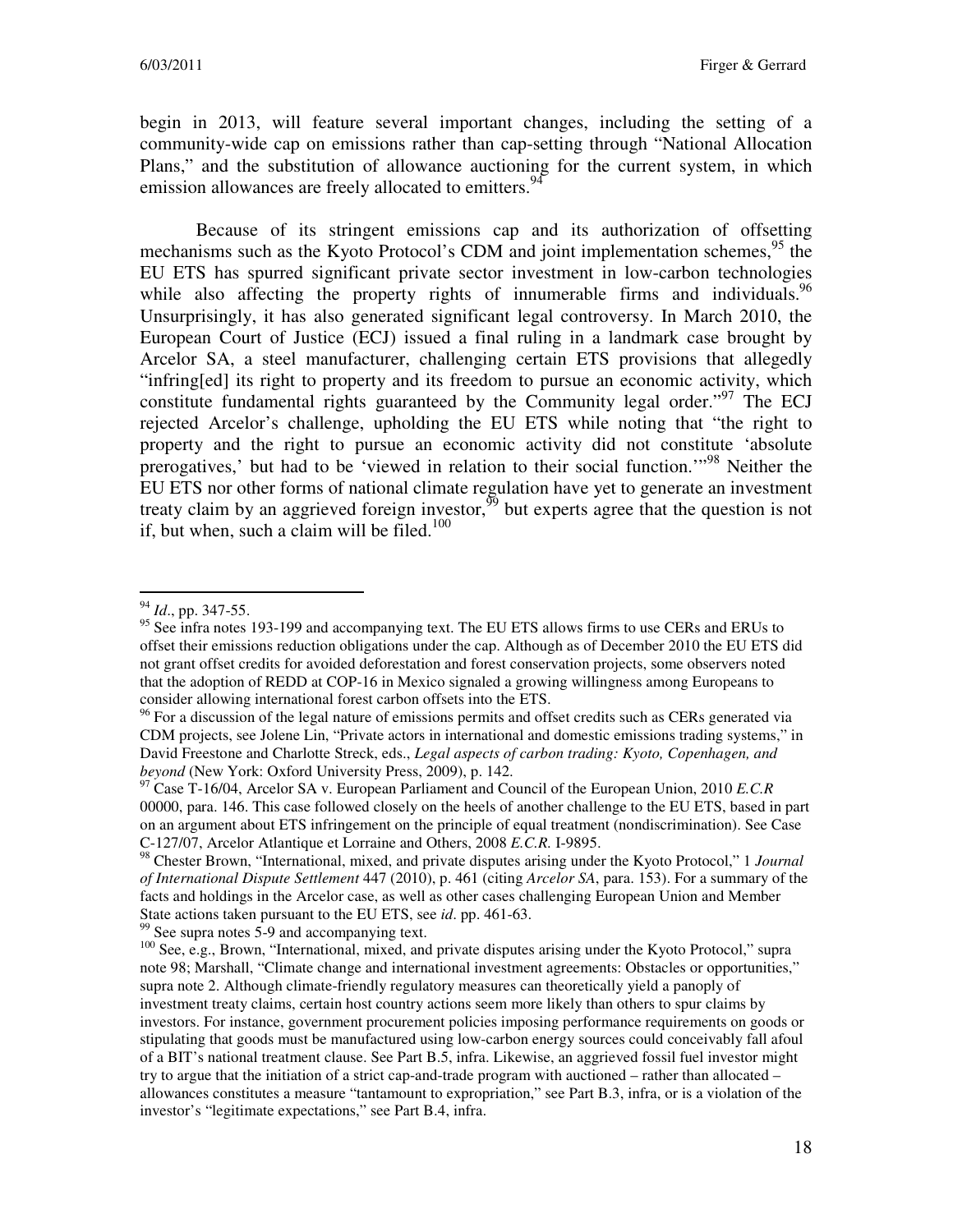#### **5.Sub-national Policies**

Many countries, including those that have promulgated comprehensive national emission reduction legislation, are also experimenting with a variety of sub-national climate policies. Sub-national policies are taking on particular importance in the United States, since federal cap-and-trade legislation failed to pass the Senate in 2010 and, at the time of this writing, appeared unlikely to be revisited before 2013 at the earliest. Moreover, because some sub-national entities such as the state of California are themselves among the top GHG emitters worldwide, $^{101}$  sub-national policies can generate significant emissions reductions even in the absence of a comprehensive national climate policy. $102$ 

Sub-national climate regulation in the United States is occurring simultaneously at the municipal, state, and regional levels. This "plural architecture"<sup>103</sup> holds out great possibilities for innovation, collaboration and mutual learning across jurisdictions, but also increases the risk of wasteful duplication and, worse, mutually incompatible regulatory regimes. In many countries, as in the United States, a federal system of government allows for concurrent national and sub-national jurisdiction over many spheres of economic and social activity.<sup>104</sup> In some instances, federal preemption can stymie state experimentation in areas where federal rules displace sub-national jurisdictions' authority to regulate.<sup>105</sup> However, although several challenges were pending as this chapter was submitted for publication, regional, state and local climate regulation in the United States is proceeding apace largely without substantial interference from the courts.<sup>106</sup>

<sup>&</sup>lt;sup>101</sup> If California were a country, it would rank as the world's 18th largest emitter of greenhouse gases, with slightly less emissions than Iran and slightly more than South Africa. In the United States, only Texas ranks higher, at 8th, ahead of Canada and slightly behind Brazil. World Resources Institute, climate analysis indicators tool (CAIT), 2007, available at: http://cait.wri.org (last visited April 30, 2011).

 $102$  For an overview of the issues related to sub-national climate change regulation in the United States, see generally Richard B. Stewart, "States (and cities) as actors in global climate regulation: Unitary vs. plural architectures," 50 *Arizona Law Review* 681 (2008). <sup>103</sup> *Id*.

<sup>&</sup>lt;sup>104</sup> For an illuminating discussion of federalism and climate change, see Blake Hudson, "Federal constitutions and global governance: The case of climate change," 87 *Indiana Law Journal \_\_* (forthcoming 2012).

<sup>&</sup>lt;sup>105</sup> In Wyeth v. Levine, 129 S. Ct. 1187 (2009), the United States Supreme Court explored these preemption principles in ruling that federal drug laws do not preempt state common law tort claims against drug manufacturers. For a discussion of the state of the debate on preemption, see Gregory Dickinson, "Chevron's sliding scale in Wyeth v. Levine, 129 S. Ct. 1187 (2009)," 33 *Harvard Journal of Law and Public Policy* 1177 (2010).

<sup>&</sup>lt;sup>106</sup> For a comprehensive account of all climate-related litigation in the United States, including preemption challenges to state and local regulation, see Columbia Center for Climate Change Law, Columbia Law School, Climate change litigation in the U.S. (chart), available at: http://www.climatecasechart.com (last visited April 30, 2011). Of course, challenges to climate-related regulatory activities in the United States are coming not only in the form of lawsuits, but also through controversial legislative attacks in Congress. Several bills and amendments passed in the House of Representatives in early 2011 would strip EPA of its ability to regulate GHGs under the Clean Air Act, as it has been legally obligated to do since 2007 under the Supreme Court's decision in Massachusetts v. EPA, 549 U.S. 497 (2007). The Columbia Center for Climate Change Law maintains a useful tracking service of congressional activities on climate change,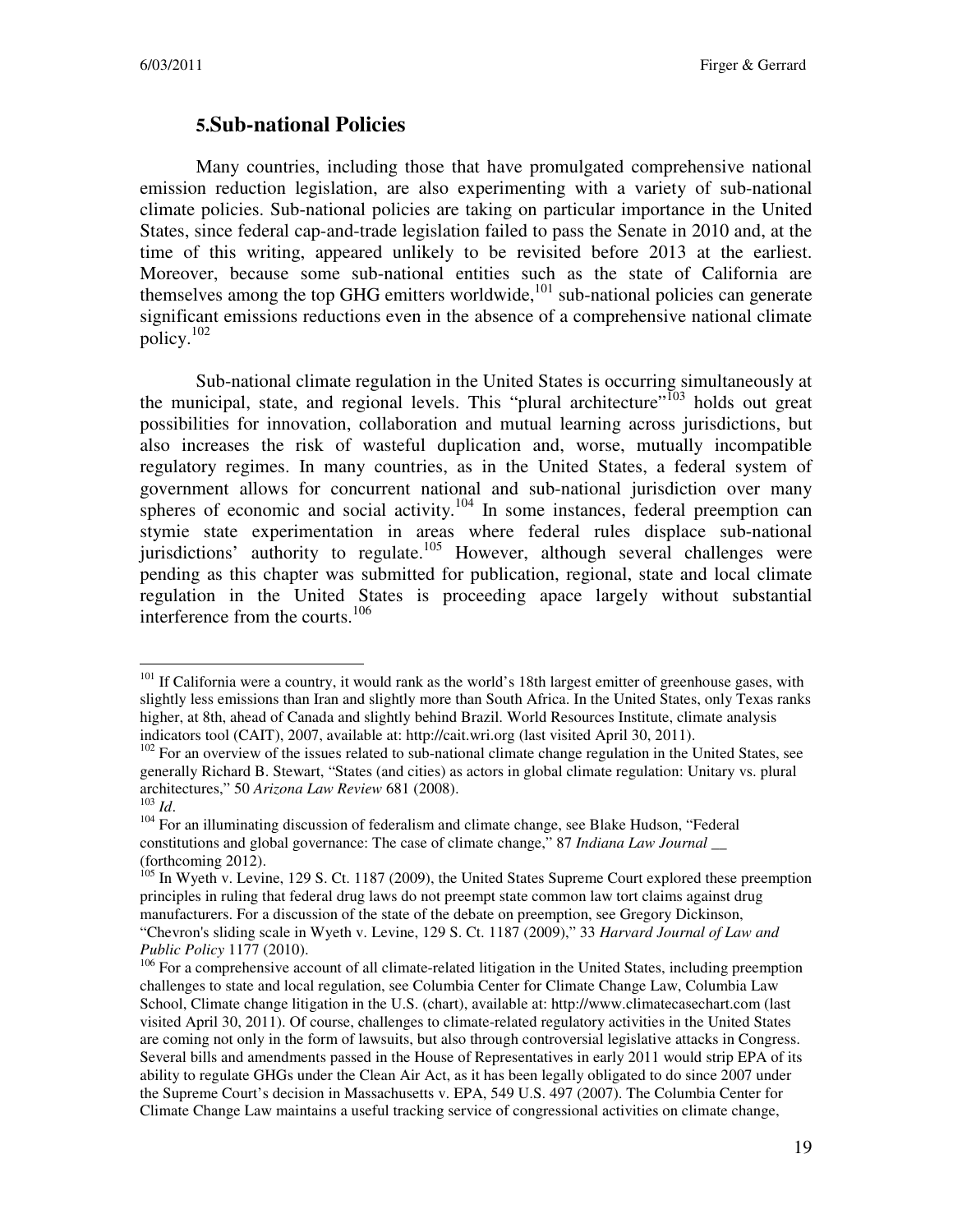At the regional level, multi-state schemes such as the Regional Greenhouse Gas Initiative (RGGI)<sup>107</sup> and the Western Climate Initiative (WCI)<sup>108</sup> have taken the lead in creating markets for carbon emissions reduction credits. With ten participating states as of early  $2011$ ,  $^{109}$  RGGI represents an accord to cap regional carbon dioxide emissions from power plants at 188 million tons per year, which was projected to be the total power plant emissions for the region in 2009. Member states agreed to reduce this figure by 2.5 percent each year between 2015 and 2019 for a total reduction of 10 percent, achieved in part via trading emissions allowances. The New York State Department of Environmental Conservation points out that this phased-in approach "will provide predictable market signals and regulatory certainty."<sup>110</sup> On September 25, 2008 RGGI held its first emissions allowance auction, with fifty-nine entities participating, including utility and energy companies, financial institutions, and environmental groups.<sup>111</sup> Across the country, the WCI published final reporting requirements for participating jurisdictions in July 2009.<sup>112</sup> Together with rules for harmonizing WCI reporting and the requirements of the Environmental Protection Agency's (EPA's) Mandatory Reporting Rule for GHG emissions,  $^{113}$  this represents an important step towards the launch of full-scale emissions trading, currently scheduled to commence on January 1, 2012.<sup>114</sup> Meanwhile, WCI member states $115$  took steps of their own to meet their reductions requirements under the

available at: http://www.law.columbia.edu/centers/climatechange/resources/legislation (last visited April 30, 2011).

<sup>107</sup> Regional Greenhouse Gas Initiative [hereinafter RGGI], available at: http://www.rggi.org/home (last visited 2011).

<sup>108</sup> Western Climate Initiative [hereinafter WCI], available at: http://www.westernclimateinitiative.org (last visited April 30, 2011).

<sup>109</sup> RGGI members in 2010 were Connecticut, Delaware, Maine, Maryland, Massachusetts, New Hampshire, New Jersey, New York, Rhode Island and Vermont. Pennsylvania and the Canadian provinces of New Brunswick, Ontario and Québec are official observers. See RGGI, the ten states, available at: http://www.rggi.org/states/ten\_states (last visited April 30, 2011). In early 2011, several states under the leadership of Republican governors, including New Hampshire and New Jersey, signaled their intent to withdraw from the accord. Indeed, as this chapter was submitted for publication, the New Hampshire House of Representatives had voted to pull out of the program. Ehren Goossens, "New Hampshire House votes to withdraw from regional carbon trading market," *Bloomberg*, March 30, 2011, available at: http://www.bloomberg.com/news/2011-03-30/new-hampshire-house-votes-to-withdraw-from-regionalcarbon-trading-market.html (last visited April 30, 2011).

<sup>110</sup> New York State Department of Environmental Conservation, How the carbon dioxide budget trading program works, available at: http://www.dec.ny.gov/energy/39276.html (last visited April 27, 2011.)

<sup>111</sup> See RGGI Auction Results, Auction 1, available at: http://rggi.org/market/co2\_auctions/results/auction1 (last visited April 27, 2011).

<sup>112</sup> WCI, final essential requirements for mandatory reporting for the Western Climate Initiative, available at: http://www.westernclimateinitiative.org/component/remository/Reporting-Committee-Documents/Final-Essential-Requirements-for-Mandatory-Reporting/ (last visited April 27, 2011).

<sup>113</sup> WCI, harmonization of essential requirements for mandatory reporting in U.S. jurisdictions with EPA mandatory reporting rule, available at: http://www.westernclimateinitiative.org/news-and-updates/125 harmonization-of-essential-requirements-for-mandatory-reporting-in-us-jurisdictions-with-epa-mandatoryreporting-rule (last visited April 27, 2011).

<sup>114</sup> See WCI, Frequently Asked Questions, available at: http://www.westernclimateinitiative.org/the-wcicap-and-trade-program/faq#question7 (last visited April 27, 2011).

<sup>115</sup> Seven United States states are members of the WCI (Arizona, California, Montana, New Mexico, Oregon, Utah and Washington), as are four Canadian provinces (British Columbia, Manitoba, Ontario, and Quebec). See WCI, WCI partners and observers, available at: http://www.westernclimateinitiative.org/wci-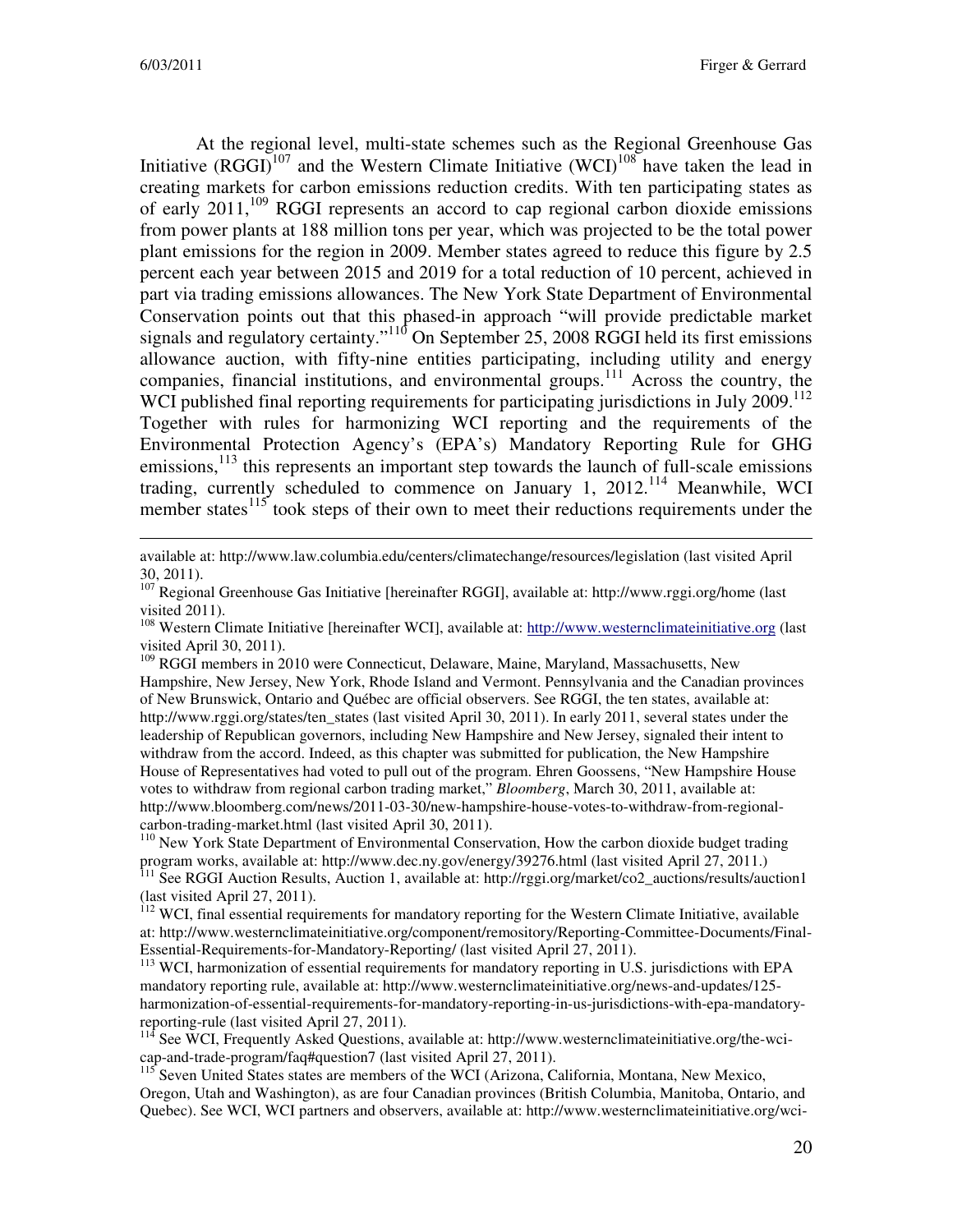WCI framework,<sup>116</sup> including anticipatory measures creating possible avenues of linkage between the WCI, RGGI and potentially other regional emissions trading schemes.

At the state level, as with so many other United States environmental issues, California is taking the lead. After the California legislature passed Assembly Bill 32 (AB 32), the Global Warming Solutions Act of 2006, the California Air Resources Board (CARB) began work to establish a comprehensive statewide regulatory scheme, including cap-and-trade rules scheduled to go into effect in 2011. AB 32, which requires California to reduce its GHG emissions to 1990 levels by 2020,<sup>117</sup> survived a high-stakes ballot initiative put to California voters in November 2010, which would have effectively stripped CARB of its authority to regulate  $GHGs$ <sup>118</sup> In March 2011, implementation by CARB of climate regulations pursuant to AB 32 was blocked by a California Superior Court decision, which held that CARB had violated the California Environmental Quality Act (CEQA) by failing to conduct an adequate environmental review of its implementation decisions. The court found that CARB had failed to adequately consider, describe, and analyze alternatives to the cap-and-trade program (such as a direct carbon tax) in its scoping plan and improperly began implementing the scoping plan measures before its CEQA process was complete. $119$  The future timeline for implementation by

partners-and-observers-map (last visited April 27, 2011). Interestingly, Canadian provinces begun participating in the WCI at the same time that Canada's central government was pushing for a bilateral climate agreement with the Obama administration. See, e.g., "Canada to seek climate-change deal with Obama," *Business Week*, Novovember 5, 2008. This "disconnect" between state and federal action, on both sides of the border, presents not only significant challenges in terms of foreign affairs preemption and federalism, on *both* sides of the United States-Canada border. These issues are beyond the scope of this chapter. For a compelling account of the preemption and federalism problems raised by subnational action on climate change, see Judith Resnik, "Foreign as domestic affairs: rethinking horizontal federalism and foreign affairs preemption in light of translocal internationalism," 57 *Emory Law Journal* 31 (2007).

<sup>116</sup> See, e.g., Celeste Lecompte, "Oregon approves greenhouse gas reporting rules" *New York Times*, October 24, 2008. See also California Air Resources Board, AB 32 climate change scoping plan document, available at: http://www.arb.ca.gov/cc/scopingplan/document/scopingplandocument.htm (last visited April 27, 2011).

<sup>117</sup> Global Warming Solutions Act of 2006, California Health & Safety Code § 38550 (West 2006). <sup>118</sup> See Colin Sullivan and Debra Kahn, "Voters reject 2-sided assault on climate law," *New York Times*, November 3, 2010.

<sup>119</sup> Association of Irritated Residents v. California Air Resources Board (Cal. Super. Ct. March 18, 2011). Petitioners in the case include environmental justice groups representing lower-income communities largely in Southern California, and the Association of Irritated Residents, a central-valley based group that in the last few years has sought relief on environmental matters in over a dozen cases. They argue that the CARB violated its obligations under CEQA by treating its scoping plan as a post-hoc rationalization for policies it had already decided upon. Petitioners believe a cap-and-trade program would allow industrial facilities, many situated in low-income communities, to continue to emit non-GHG pollutants while lowering their carbon output indirectly through emissions trading on the carbon market. In reaching its March 18 decision, the Court did not address these environmental justice concerns, but focused instead on a narrow procedural question: whether CARB analyzed alternatives to cap-and-trade under the law. For an excellent collection of commentary on the lawsuit and its likely impacts on AB 32 implementation, see Sean Hecht, "The recent court decision blocking California's scoping plan to reduce greenhouse gas emissions: one-stop shopping for recent Legal Planet commentary," *Legal Planet*, March 28, 2011, available at: http://legalplanet.wordpress.com/2011/03/28/the-recent-court-decision-blocking-californiasscoping-plan-to-reduce-greenhouse-gas-emissions-one-stop-shopping-for-recent-legal-planetcommentary/#more-9811 (last visited April 27, 2011).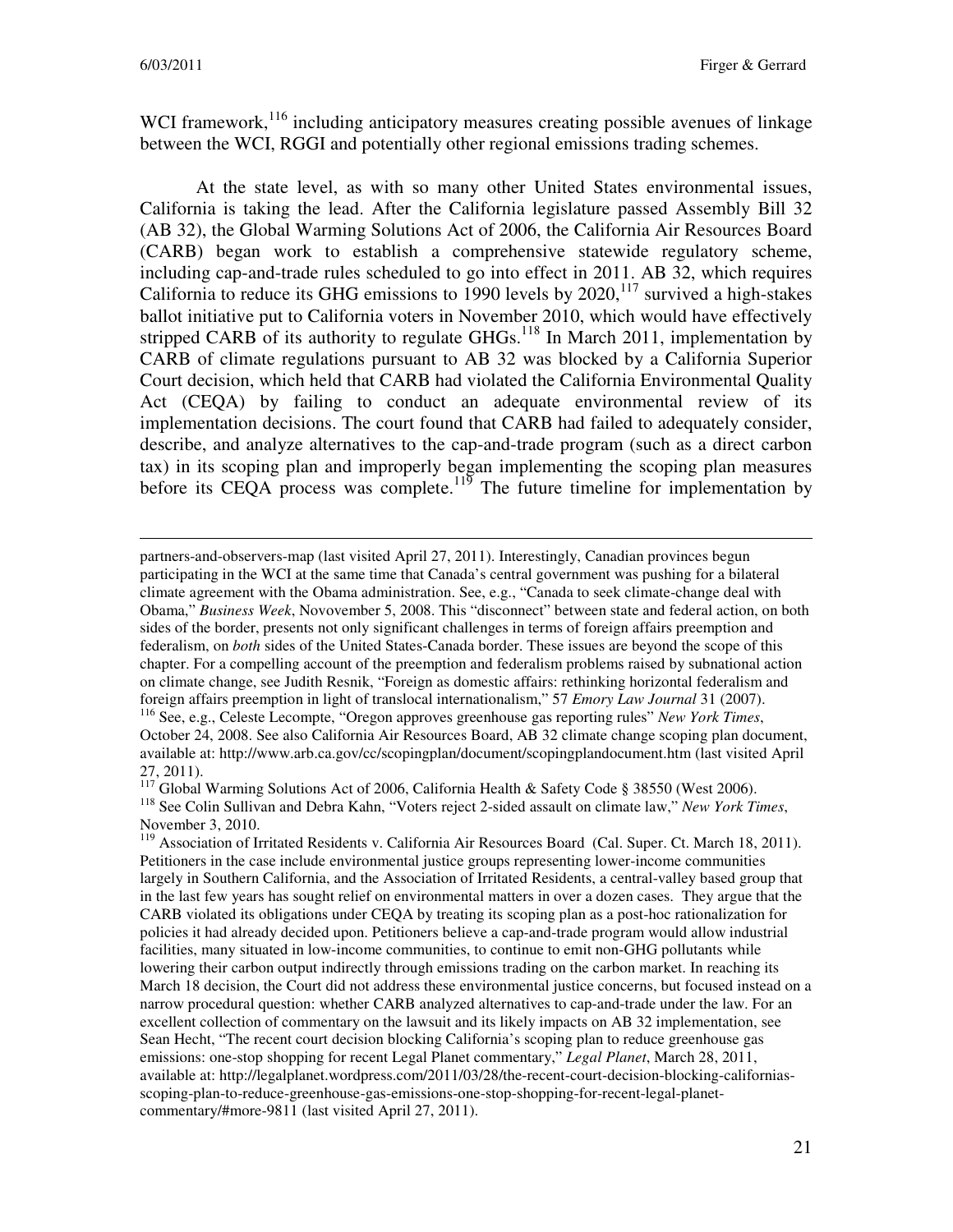CARB of its cap-and-trade program remained in doubt as this chapter was submitted for publication.

One particularly noteworthy development in connection with sub-national climate policy is the initiation of international partnerships between states and cities, rather than at the level of national governments. In the United States, for instance, state officials are moving forward in the international arena even in the absence of federal climate legislation. On November 16, 2010, California's then-Governor Arnold Schwarzenegger signed two memoranda of understanding (MOUs) with the governors of Acre, Brazil and Chiapas, Mexico establishing a "sub-national Reducing Emissions from Deforestation and Forest Degradation working group" to "develop recommendations" due to be reported to CARB in October 2011. These recommendations will help bring "subnational REDD programs into California's cap-and-trade program to allow California companies to use REDD credits for compliance."<sup>120</sup>

A week after Schwarzenegger's announcement, a worldwide summit of mayors and local leaders held in Mexico City produced a voluntary agreement, known as the Global Cities Covenant on Climate, to coordinate mitigation and adaptation activities at the municipal level.<sup>121</sup> These transnational initiatives, like others being undertaken by state and municipal leaders worldwide, raise domestic legal issues related to constitutional federalism and foreign affairs, while also calling into question some of the UNFCCC/Kyoto Protocol mechanisms, which were designed with nation States, not subnational entities, in mind. Nevertheless, they represent a potentially significant avenue for international cooperation on climate change and hold out the possibility of real emissions reductions at a time when some national governments may seem less willing to act.

## **B.The International Investment Law Regime**

The protection of foreign property under international law has a long and storied history,  $122$  but the modern era for IIL began in earnest only in 1959 when West Germany and Pakistan concluded the world's first bilateral investment treaty.<sup>123</sup> In the ensuing five decades States have entered into thousands of BITs, 2,750 of which were in force as of December 2009, together with 295 additional IIAs.<sup>124</sup> Much like the variegated "regime" complex" covering aspects of climate change policy, IIL lacks a single, comprehensive

<sup>&</sup>lt;sup>120</sup> Press Release, Governor Arnold Schwarzenegger (California), "Gov. Schwarzenegger announces agreement with Mexico and Brazil to combat climate change, protect forests at GGCS 3," November 16, 2010.

<sup>&</sup>lt;sup>121</sup> World Mayors Summit on Climate, the Mexico City Pact, available at: http://www.wmsc2010.org/themexico-city-pact (last visited April 27, 2011).

<sup>122</sup> Rudolf Dolzer and Christoph Schreuer, *Principles of international investment law* (New York: Oxford University Press, 2008), pp. 1-30; M. Sornarajah, *The international law on foreign investment*, 2d ed., (Cambridge: Cambridge University Press, 2004), pp. 18-30.

<sup>&</sup>lt;sup>123</sup> Treaty for the Promotion and Protection of Investments, West Germany-Pakistan (signed 25 November 1959, entered into force 26 March 1963) 457 UNTS 23.

<sup>124</sup> UNCTAD, *World Investment Report 2010: Investing in a low-carbon economy*, supra note 11, p. 81. The relationship between the existence of IIAs and FDI flows is contested. For an excellent overview of the issues, see Karl Sauvant and Lisa Sachs, eds., *The effect of treaties on foreign direct investment* (New York: Oxford University Press, 2009).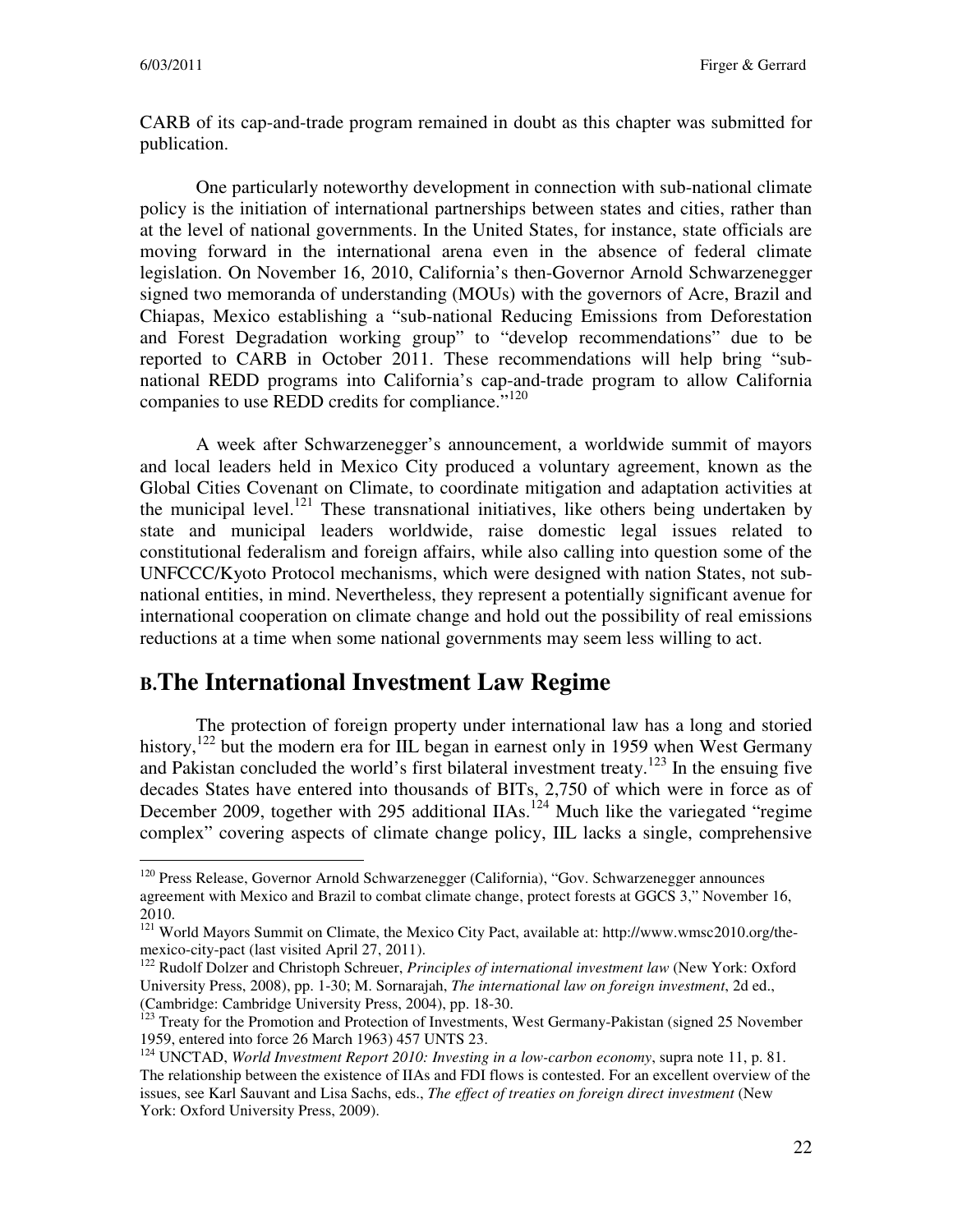mechanism to regulate the conduct of states, firms and individuals vis-à-vis transnational investment.<sup>125</sup> Rather, a set of interrelated principles, norms and governance structures have emerged through the drafting and interpretation, in investor-State disputes, of thousands of distinct IIAs. Such IIAs can take the form of BITs, regional investment treaties such as the ASEAN Comprehensive Investment Agreement, the investment chapters of free trade agreements (FTAs) such as the North American Free Trade Agreement (NAFTA), or the investment-oriented provisions of treaties focusing on other subject matter, such the Energy Charter Treaty (ECT). This Part introduces the features common to nearly all of these IIAs and identifies those areas where they are most likely to interact, both positively and negatively, with climate policy.

## **1.Object and purpose of IIAs**

In resolving investment disputes, arbitral panels interpret the operative provisions of IIAs according to the principles enumerated in Article 31 of the Vienna Convention on the Law of Treaties, which refers to the objects and purposes of treaties.<sup>126</sup> Loosely speaking, the "object and purpose" of a treaty indicates parties' fundamental intentions in concluding a given instrument.<sup>127</sup> These intentions tend to be gleaned from both reasonable assumptions about the general pro-investment purposes of investment treaties as well as specific preambular language, which may highlight additional purposes.<sup>128</sup>

Traditionally, preambular language in IIAs has been narrowly focused on the desirability of foreign investment per se and on the economic benefits of such investment for both home and host countries. For instance, the preamble of the 2005 United Kingdom Model BIT simply states:

The Government of the United Kingdom of Great Britain and Northern Ireland and the Government of \_\_\_\_; Desiring to create favourable conditions for greater investment by nationals and companies of one State in the territory of the other State; Recognising that the encouragement and reciprocal protection under international agreement of such investments will be conducive to the stimulation

 $125$  This was not for lack of trying. In the mid-1990s, OECD countries attempted to negotiate a multilateral agreement on investment (MAI), with the idea being that such a treaty would be concluded first by OECD countries themselves and subsequently opened for signature by others. See Kenneth Vandevelde, "A brief history of international investment agreements," in Sauvant and Sachs, *The effect of treaties on foreign direct investment,* supra note 124, p.33. In part due to a very effective international campaign against the MAI coordinated by non-governmental organizations, the MAI negotiations failed and the initiative was scrapped. See UNCTAD, *Lessons from the MAI*, Sales No. E.99.II.D.26 (New York: United Nations, 1999).

<sup>&</sup>lt;sup>126</sup> Vienna Convention on the Law of Treaties (opened for signature 23 May 1969, entered into force 27 January 1980) 1155 UNTS 311 [hereinafter Vienna Convention], Article 31(1) ("A treaty shall be interpreted in good faith in accordance with the ordinary meaning to be given to the terms of the treaty in their context and in light of its object and purpose.").

<sup>&</sup>lt;sup>127</sup> Dolzer and Schreuer, *Principles of international investment law*, supra note 122, p. 21.

 $128$  Vienna Convention Article  $31(2)$  states that a treaty's preamble is part of the context for the interpretation of object and purpose. For a general discussion of the applicability of Article 31(2) to the interpretation of IIAs, see Jeswald Salacuse, *The law of investment treaties* (New York: Oxford University Press, 2010), pp. 146-48.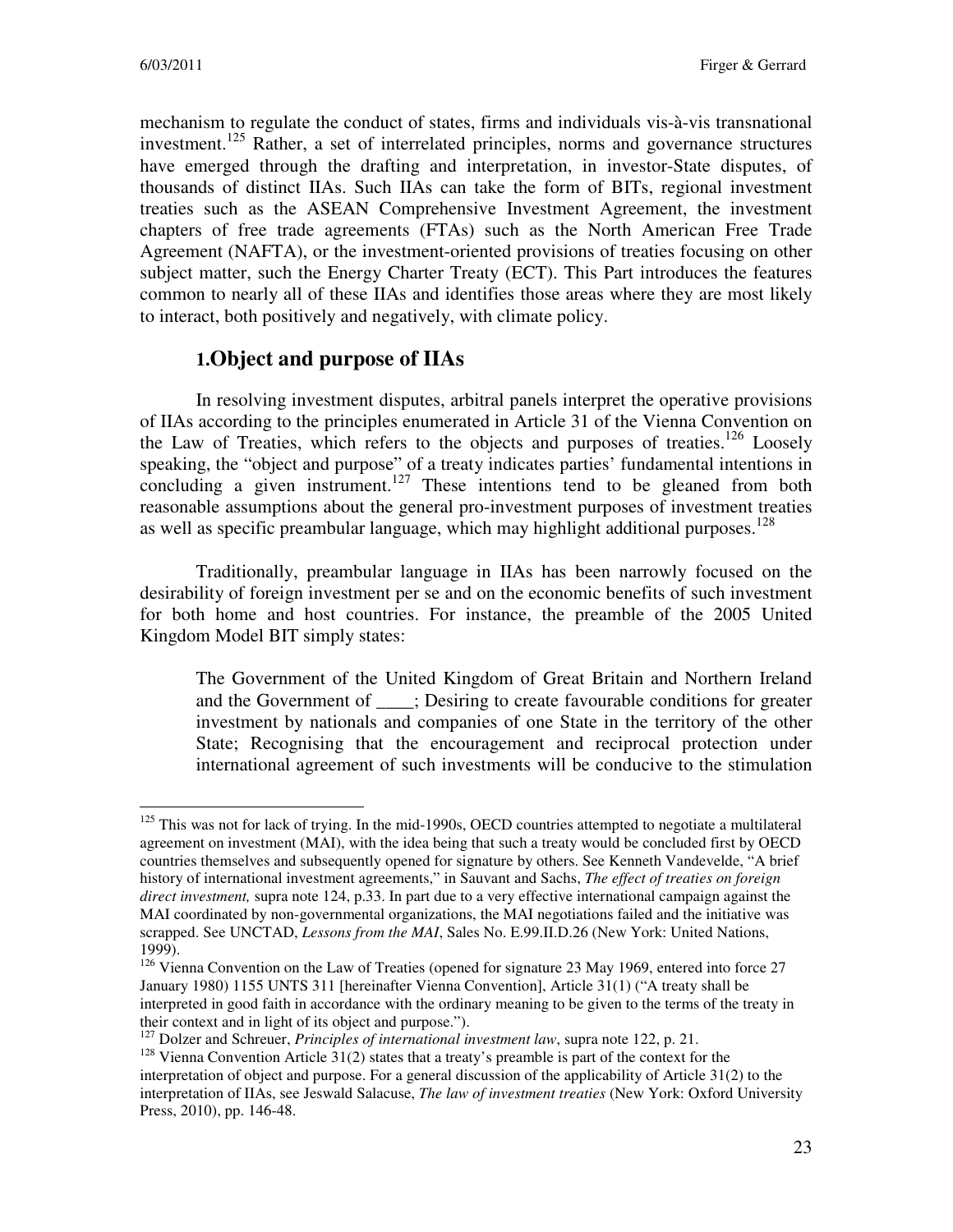of individual business initiative and will increase prosperity in both States; Have agreed as follows:  $\left[ \ldots \right]^{129}$ 

This wording, replicated more or less verbatim in many other  $IIAs$ ,  $130$  has led many tribunals to resolve ambiguities in favor of claimants and place the burden of proof on respondent States, even in cases where challenged host country regulatory measures are undertaken for legitimate reasons such as to protect the environment or public health.<sup>131</sup>

More recently, States have expanded treaty preambles to include broader policy considerations, rendering less tenable a one-dimensional "investor protection" rationale for the objects and purposes of IIAs.<sup>132</sup> For example, the 2004 United States Model BIT includes a clause emphasizing that the treaty's investment protection objectives should be achieved "in a manner consistent with the protection of health, safety, and the environment, and the promotion of internationally recognized labor rights."<sup>133</sup> Whereas a tribunal considering a climate mitigation measure with arguably discriminatory impacts on foreign investors may have sided with a claimant under the 2005 United Kingdom Model BIT, the inclusion of these words in the United States Model could lead to a finding that such a measure in fact complies with the treaty's object and purpose. Other examples go even further, incorporating sustainable development and other objectives into not only preambular language but operative treaty provisions as well. We discuss this trend and its implications for climate policy in Part D below.

#### **2.Investor-state dispute settlement**

A defining feature of most modern IIAs is the guarantee that investors can seek binding international arbitration for alleged violations of the investors' treaty rights without first exhausting local remedies or seeking the diplomatic protection of the investors' home countries.<sup>134</sup> An investor-State dispute settlement (ISDS) mechanism has

<sup>&</sup>lt;sup>129</sup> Reproduced in Dolzer and Schreuer, *Principles of international investment law*, supra note 122, p. 376. <sup>130</sup> See, e.g., Agreement between the Government of the People's Republic of China and the Government of the Republic of Djibouti on the promotion and protection of investments (China-Djibouti BIT) (signed 18 August 2003, not yet entered into force). [NB citation format]

<sup>131</sup> See, e.g., Siemens v. Argentina, ICSID Case No. ARB/02/6 2007, *award* (February 6, 2007), para. 289; Azurix v. Argentina, ICSID Case No. ARB/01/12, *award*, (July 14, 2006), para. 360; *MTD v. Chile*, supra note 5, para. 113.

<sup>&</sup>lt;sup>132</sup> Peter Muchlinski, "The framework of investment protection: the content of BITs," in Karl Sauvant and Lisa Sachs, eds., *The effect of treaties on foreign direct investment* (New York: Oxford University Press, 2009), pp. 38.

<sup>133</sup> 2004 United States Model BIT, *reproduced in* Dolzer and Schreuer, *Principles of international investment law*, supra note 122, p. 385.

<sup>&</sup>lt;sup>134</sup> For a detailed discussion of the evolution from diplomatic espousal under public international law principles to investor-state arbitration under IIAs, see William S. Dodge, "Investor-state dispute settlement between developed countries: Reflections on the Australia-United States Free Trade Agreement" 39 *Vanderbilt Journal of Transnational Law* 1 (2006), pp. 5-14. For an examination of the investor-state provisions in the NAFTA, see Daniel M. Price, "Chapter 11 investor-state dispute settlement: Frankenstein or safety valve?," 26 *Canada-United States Law Journal* 107 (2000). The insufficiency of traditional methods of diplomatic espousal for the purposes of contemporary foreign investors can be illustrated by the case of Barcelona Traction Light and Power Co., Ltd. (Belgium v. Spain), 1970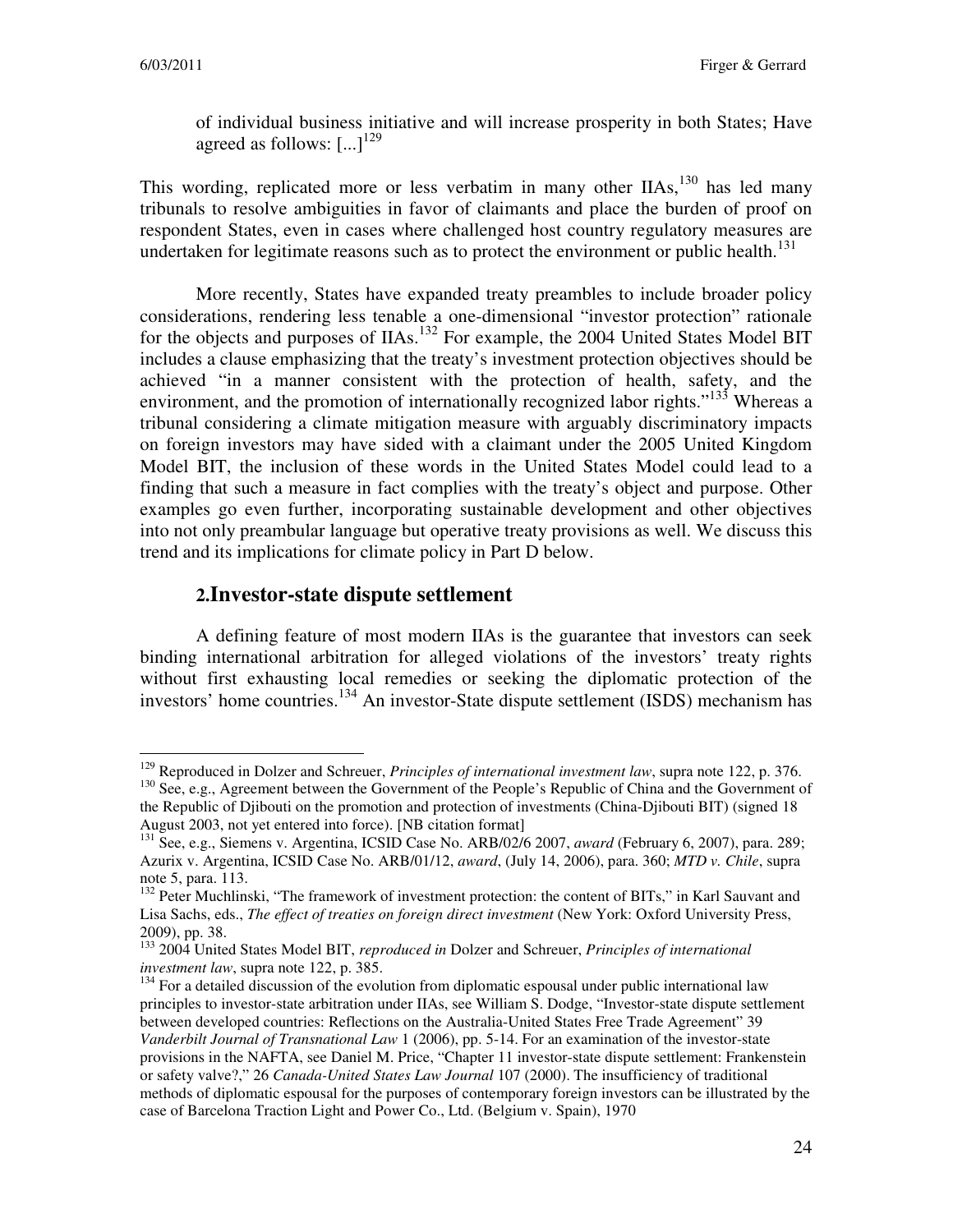been featured in BITs since at least the early 1980s, when it was included in the first such treaties negotiated by the United States.<sup>135</sup> But prior to the conclusion of the NAFTA in 1994, "few (if any) claims were brought under these agreements and [...] direct litigation between persons and States was a rarity."<sup>136</sup> Beginning in the mid-1990s, such provisions became increasingly common. Only in the past few years have governments begun to reconsider their commitment to binding ISDS.

Investor-State arbitration has been justified largely on the basis of an assumption about the motivations of foreign investors. Conventional wisdom holds that in order to attract foreign investment, host countries must shield foreigners from the vagaries of domestic institutions such as courts. Because investors fear the expropriation or diminution of their investment at the hands of local officials, it is thought that a host country must bind itself with an "international commitment device" such as a BIT in order to assure investors that they will be treated fairly. The internationalization of dispute settlement via ISDS, which removes investor claims from domestic courts in favor of international arbitral tribunals, thus serves to substitute for "poor institutional environments" where the risks of investing would otherwise outweigh the benefits.<sup>137</sup>

In the late 1990s, the Governments of the United States, Canada and Mexico awoke to the "sheer significance of the powers allocated to foreign investors and to arbitrators under NAFTA Chapter  $11^{138}$  leading to both procedural and substantive reforms of the NAFTA's arbitration provisions. Around the same time, scholars began to call into question the link between the availability of ISDS and the quantity of incoming FDI,<sup>139</sup> which had served as the primary justification for investor-State arbitration provisions in IIAs. New research appears to demonstrate that these risks are overblown. More pointedly, some developing countries have responded to these critiques by renegotiating their BITs to exclude certain categories of investment from ISDS, requiring investors to exhaust local remedies before seeking international arbitration<sup>140</sup> and in a few cases terminating entire treaty programs.<sup>141</sup> Notwithstanding these developments, ISDS today remains a key feature of most extant IIAs.

I.C.J. 3, 32 (Feb. 5), in which the International Court of Justice required eight years to reject a claim on jurisdictional grounds.

<sup>&</sup>lt;sup>135</sup> See generally Kenneth Vandevelde, "The bilateral investment treaty program of the United States," 21 *Cornell International Law Journal* 201 (1988) (discussing development and features of US BIT program).

<sup>&</sup>lt;sup>136</sup> Vicki Been and Joel C. Beauvais, "The global fifth amendment: NAFTA's investment protections and the misguided quest for an international regulatory takings doctrine," 78 *New York University Law Review* 30 (2003), p. 45, n. 63.

<sup>&</sup>lt;sup>137</sup> Tom Ginsburg, "International substitutes for domestic institutions: Bilateral investment treaties and governance," 25 *International Review of Law and Economics* 107 (2005), p. 113.

<sup>138</sup> Gus Van Harten, "Five justifications for investment treaties: A critical discussion," 2 *Trade, Law and Development* 19 (2010), p. 21.

<sup>&</sup>lt;sup>139</sup> *Id.* pp. 30-32 (summarizing eight empirical studies on the proposition that IIAs encourage investment and concluding that "this justification for the system is [...] unsupported by the preponderance of empirical evidence.").

<sup>&</sup>lt;sup>140</sup> E.g., Agreement between the Belgium-Luxembourg Economic Union and Colombia on the reciprocal promotion and protection of investments (Belgium-Colombia BIT) (signed February 4, 2009, not yet entered into force), art. XII.

<sup>&</sup>lt;sup>141</sup> See Van Harten, "Five justifications for investment treaties: A critical discussion," supra note 138, pp. 22-23.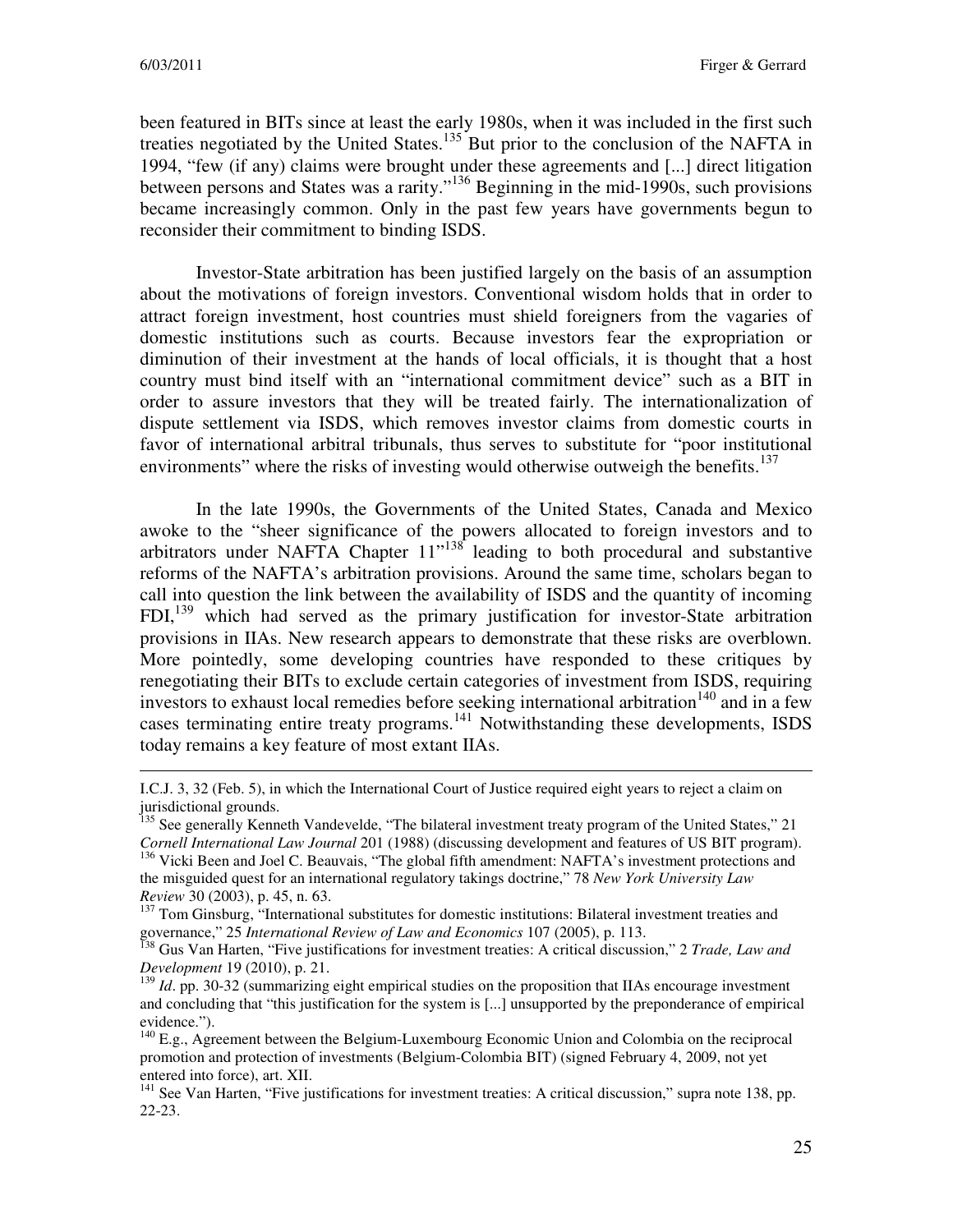## **3.Expropriation**

Of paramount concern for every foreign investor is the risk that a host country government will seize the investor's assets.<sup>142</sup> The longstanding international law principle of territorial sovereignty affirms a host country's right to nationalize the property of aliens, but customary international law (CIL) and treaties place certain conditions on a government's ability to legally expropriate.<sup>143</sup> According to the most common formulation, these conditions prohibit the expropriation of an alien's investment unless done for a public purpose, in a non-discriminatory manner $144$  and conditioned on the payment of "prompt, adequate and effective compensation."<sup>145</sup> Each of these conditions has been the subject of enormous controversy and the standards for expropriation under international law – including the definition of what actions constitute an act of expropriation – are still very much contested.<sup>146</sup>

For present purposes, it is sufficient to focus on two key questions. First, what constitutes an acceptable "public purpose" for an expropriation? Second, when do administrative and regulatory actions of the host country government constitute "indirect" or "creeping" expropriation or measures "tantamount to" expropriation by diminishing an investor's property rights, even though the host country's actions leave the investor in possession of the investment? Although arbitral tribunals have been divided on these questions, certain principles can help elucidate the standards used to reach answers in particular cases.

First, in determining whether an expropriation was carried out for a "public purpose," arbitral tribunals have taken one of three distinct and relatively incompatible approaches, leaving both investors and host countries uncertain as to the standards to be applied in future disputes. The first approach, embraced by the tribunals in Metalclad (2000) and Santa Elena (2000) but disfavored in more recent disputes, considers the

 $\overline{a}$ <sup>142</sup> Salacuse, *The law of investment treaties*, supra note 128, p. 285.

<sup>&</sup>lt;sup>143</sup> See August Reinisch, "Expropriation," in Peter Muchlinski, Federico Ortino and Christoph Schreuer, eds., *Oxford handbook of international investment law* (New York: Oxford University Press, 2008), pp.

<sup>407-458.</sup> See also Dolzer and Schreuer, *Principles of international investment law*, supra note 122, p. 89. <sup>144</sup> Some investment treaties impose procedural due process requirements on the expropriating state, see Article 6(1)(d) of the 2004 United States Model BIT, equating due process with the international minimum standard of treatment under CIL and/or the requirement of fair and equitable treatment (FET). It is unclear whether an explicit due process clause in an IIA creates an independent requirement for the legality of a state's expropriatory act or simply constitutes part of a more general non-discrimination obligation. See Dolzer and Schreuer, *Principles of international investment law*, supra note 122, p. 91.

<sup>145</sup> Dolzer and Schreuer, *Principles of international investment law*, supra note 122, pp. 89-118. See also Christoph Schreuer, "The concept of expropriation under the ECT and other investment protection treaties" in Clarisse Ribeiro, ed., *Investment arbitration and the energy charter treaty* (Huntington NY: JurisNet, 2006), p. 108 ("Expropriations, in order to be legal, must be in the public interest, non-discriminatory, must take place under due process of law and against prompt adequate and effective compensation.").

<sup>&</sup>lt;sup>146</sup> For an overview of the debate, see Muchlinski, "The framework of investment protection: the content of BITs," supra note 132, pp. 61-65. See also Noah Rubins and N. Stephan Kinsella, *International investment, political risk and dispute resolution: A practitioner's guide* (New York: Oceana Publications, 2005), pp. 200-12.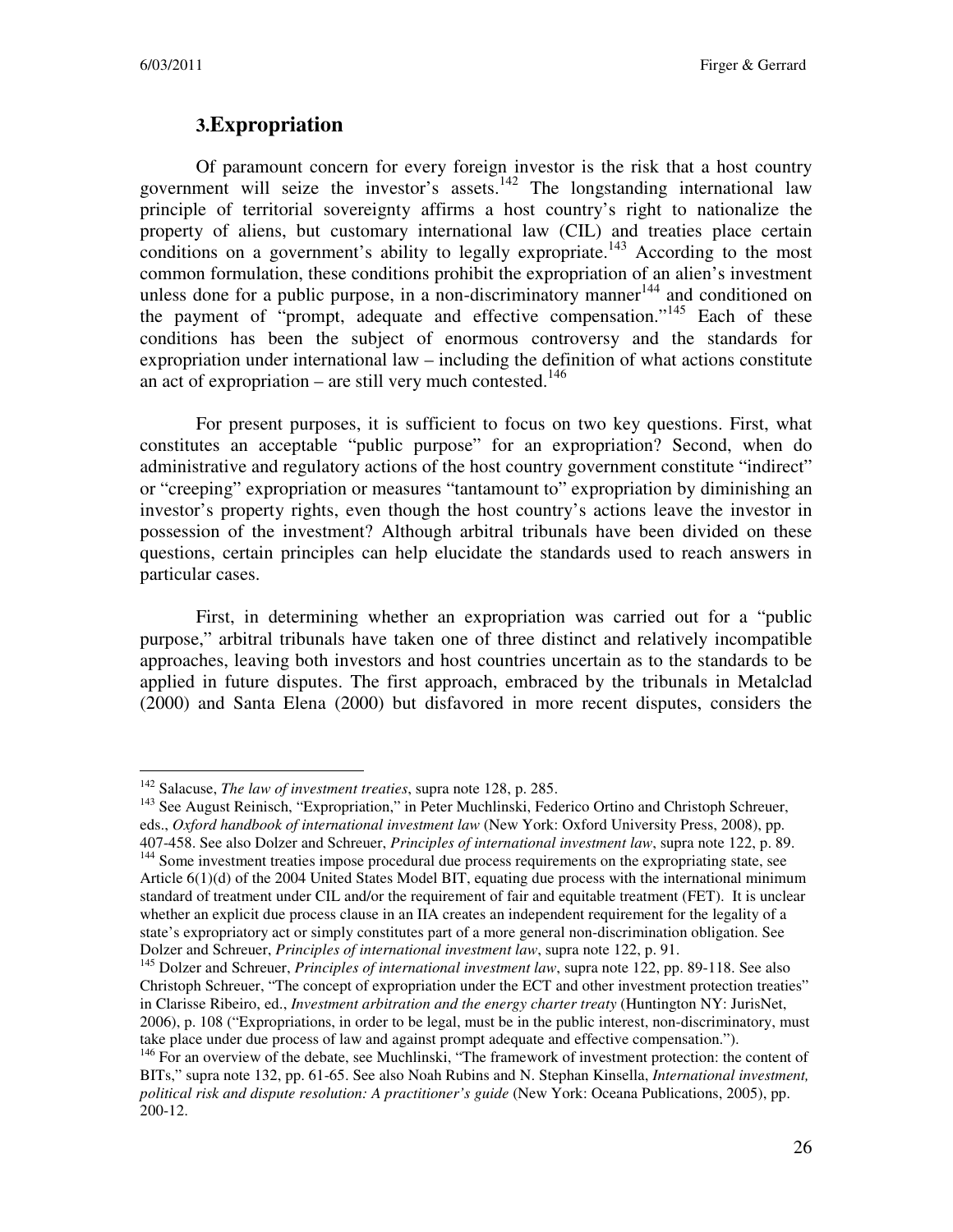purpose of a challenged measure irrelevant if that measure has the effect of denying the investor the benefit of its investment.<sup>147</sup>

The Metalclad tribunal, for instance, held that it "need not decide or consider the motivation or intent of the adoption of the Ecological Decree," and found that "the implementation of the Ecological Decree would, in and of itself, constitute an act tantamount to expropriation."<sup>148</sup> Taking a similar stand, the Santa Elena tribunal held that "[w]hile an expropriation or taking for environmental reasons may be classified as a taking for a public purpose, and thus may be legitimate, [this] […] does not affect the nature of the measure or the compensation to be paid for the taking. […] The international source of the obligation to protect the environment makes no difference."<sup>149</sup>

The second approach favors a balancing test in lieu of the effects test adopted by earlier awards, looking to the burdens imposed on a foreign investor and the degree of relationship between the means employed and the public purpose sought to be realized by the challenged measure. The tribunal adopted this approach in 2003 in the Tecmed case,<sup>150</sup> which like Metalclad involved the siting of a hazardous waste facility. Citing jurisprudence from the European Court of Human Rights, the tribunal in Tecmed held that "a measure must be both appropriate for achieving its aim and not disproportionate thereto" and that the "requisite balance will not be found if the person concerned has had to bear 'an individual and excessive burden.'<sup>151</sup> Applying this standard, the tribunal rejected claimant's arguments that Mexico's regulatory actions had amounted to an expropriation.

The third and final approach is categorical, excluding "non-discriminatory regulation for a public purpose [...] enacted in accordance with due process" from the category of expropriation.<sup>152</sup> This approach was adopted in Methanex (2005) and followed by the tribunal in Saluka Investments BV v. Czech Republic (2006), which conclusively held that "the principle that a State does not commit an expropriation and is thus not liable to pay compensation to a dispossessed alien investor when it adopts general regulations that are 'commonly accepted as within the police power of States' forms part of customary international law today."<sup>153</sup>

Notwithstanding the apparently chronological progression of these three approaches, wherein earlier disputes adopting the first approach have given way to later disputes adopting the second and third approaches, it would be wrong to interpret such variation over time as a sort of jurisprudential evolution. Indeed, in the absence of the principle of stare decisis, ad hoc international arbitral tribunals remain entirely free to

<sup>&</sup>lt;sup>147</sup> Marshall, "Climate change and international investment agreements: Obstacles or opportunities," supra note 2, p. 45.

<sup>148</sup> *Metalclad*, supra note 5, para. 111.

<sup>149</sup> *Santa Elena*, supra note 5, para. 71.

<sup>&</sup>lt;sup>150</sup> Técnicas Medioambientales Tecmed S.A. v. United Mexican States, ICSID Case No. ARB(AF)/00/2, *award* (May 29, 2003).

<sup>151</sup> *Id.*, para. 122.

<sup>152</sup> *Methanex*, supra note 5, Part IV, Chapter D, para. 7.

<sup>153</sup> Saluka Investments BV v. Czech Republic (UNCITRAL), *partial award* (March 17, 2006), para. 262.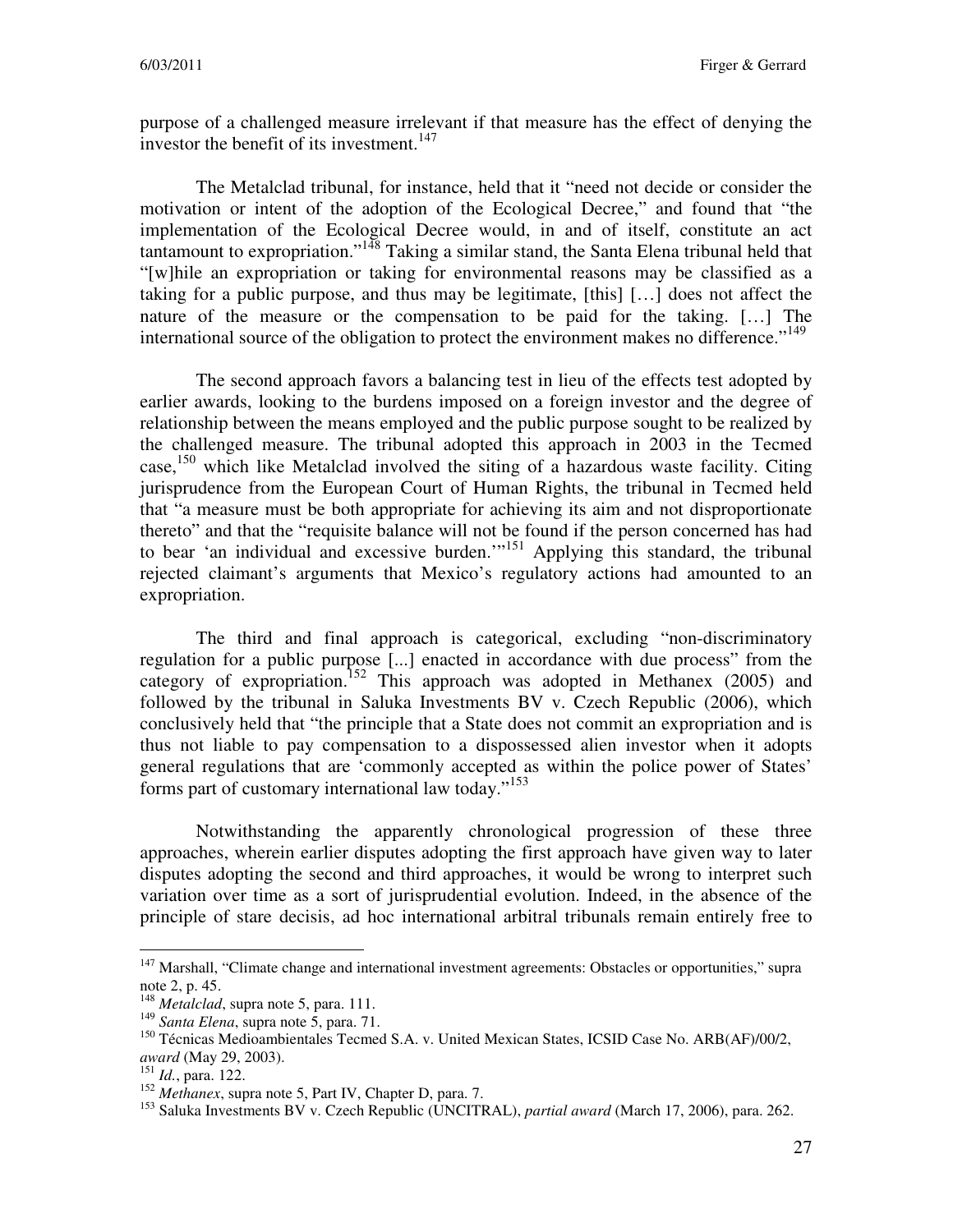pick and choose standards to apply to the facts of any given dispute, leaving the law on expropriation persistently unsettled, with serious implications for climate policy. That said, arbitrators do not live in a vacuum; over time, as climate change and issues such as human rights are increasingly prioritized on the international stage, a legal realist would expect arbitral tribunals to bend doctrine to changing norms and expectations. This appears, in large measure, to be precisely what most arbitrators have done.

A second key question that emerges in the context of climate-related regulation is whether a particular measure amounts to an "indirect" expropriation actionable under the provisions of an IIA. In contemporary practice, direct nationalization of investments by host country governments is exceedingly rare; indirect expropriations carried out through administrative action are far more frequent.<sup>154</sup> Investment tribunals have been divided on the question of how to determine when an "indirect" or "creeping" expropriation has occurred or when governmental action rises to the level of measures "tantamount to" expropriation.<sup>155</sup> In this regard, some scholars have criticized the NAFTA tribunals and other arbitral bodies for misapplying the United States legal doctrine of "regulatory takings" in the very different context of investor-State arbitration.<sup>156</sup>

The best that can be said here is simply that measures which interfere with an investor's property rights, such as disproportionate tax increases, interference with contractual rights and the unjustified revocation of permits and licenses, have all been found to constitute indirect expropriations by a variety of tribunals.<sup>157</sup> Inevitably, inquiries in this area tend to be fact-based and highly dependent upon the context in which a state has acted, including, as identified above, the purpose for which the challenged measure has been adopted. Climate-related regulatory purposes have yet to be explicitly tested in investor-State arbitration, but appear ripe for such a challenge in coming years.

#### **4.Fair and equitable treatment**

Nearly all modern IIAs guarantee that host countries will provide investors with fair and equitable treatment (FET), which has arguably become "the most important standard in investment disputes."<sup>158</sup> Like expropriation, the FET standard has been contested by States and scholars over the course of many decades, with disagreements raging about the appropriate relationship between the treaty-based FET obligation and the international minimum standard of treatment under CIL, $^{159}$  as well as about whether a

<sup>154</sup> See Salacuse, *The law of investment treaties*, supra note 128, p. 297.

<sup>155</sup> *Id*., pp. 297-300.

<sup>&</sup>lt;sup>156</sup> Been and Beauvais, "The global fifth amendment: NAFTA's investment protections and the misguided quest for an international regulatory takings doctrine," supra note 136.

<sup>157</sup> Salacuse, *The law of investment treaties*, supra note 128, pp. 300-307.

<sup>&</sup>lt;sup>158</sup> Christoph Schreuer, "Protection against arbitrary or discriminatory measures," in Catherine Rodgers and Roger Alford, eds., *The future of investment arbitration* (New York: Oxford University Press, 2009), p. 189.

<sup>159</sup> On the international minimum standard, see especially the *Neer* claim, IV RIAA 60 (1926). On the relationship between the international minimum standard and the obligation to accord fair and equitable treatment in accordance with Article 1105 of the NAFTA, see, e.g., *Glamis Gold*, supra note 5, paras. 598- 627 (explaining the differences between a narrow FET standard referencing CIL and a broader one which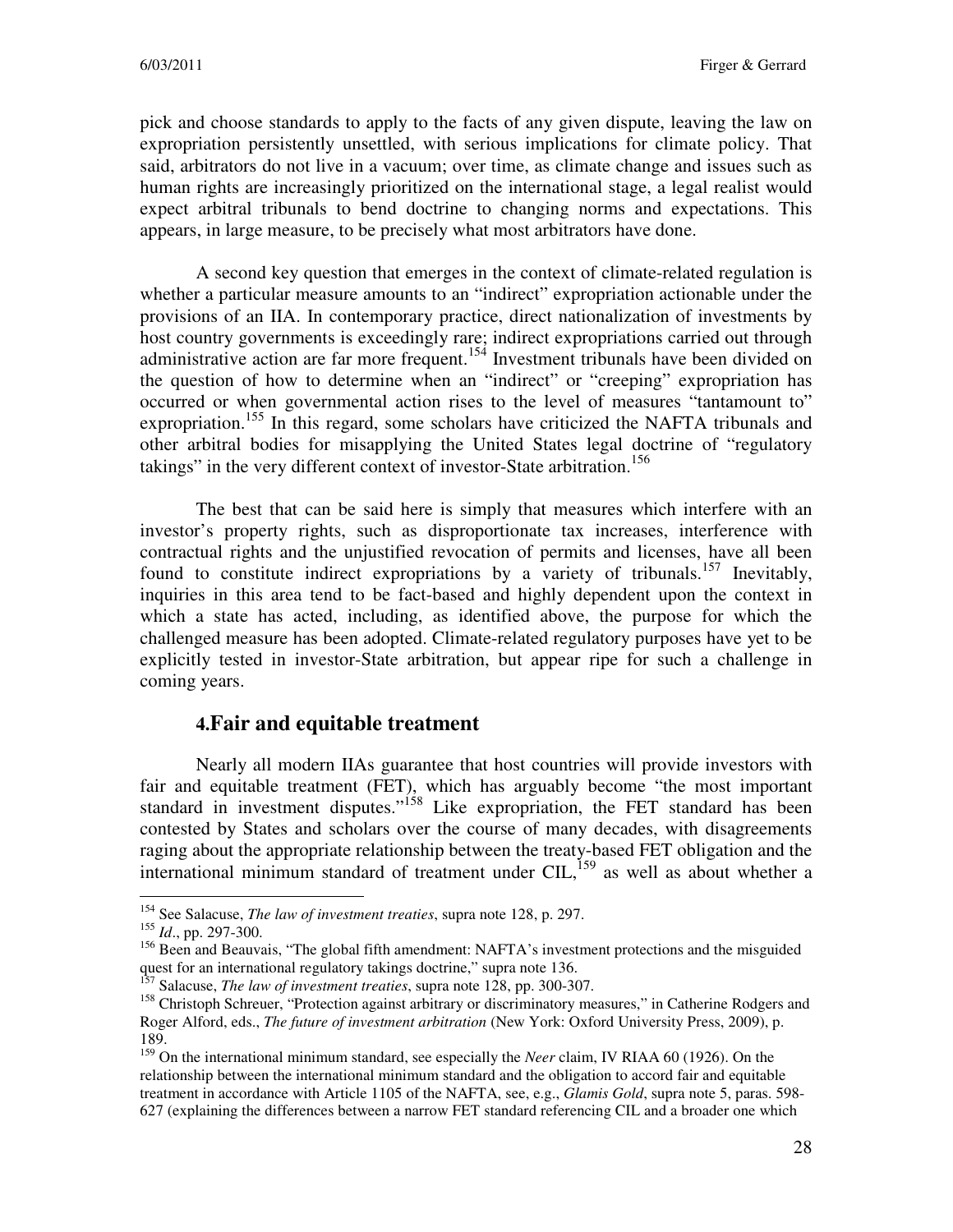due process standard constitutes an independent treaty norm or is subsumed within the FET obligation.<sup>160</sup> Further muddying the waters, arbitral tribunals have at times considered the FET and non-expropriation obligations in tandem, concluding that certain breaches of the FET standard can amount to indirect expropriation of investments.<sup>161</sup>

Despite real differences of opinion at the margins, the FET guarantee is generally thought to include a set of basic investor protections, including commitments by the host country to: (i) transparency, stability, and respect for investors' legitimate expectations; (ii) compliance with contractual obligations; (iii) procedural due process; (iv) good faith; and, (v) freedom from coercion and harassment.<sup>162</sup> The tribunal in Waste Management (2004) articulated the standard as follows:

[T]he minimum standard of treatment of fair and equitable treatment is infringed by conduct attributable to the State and harmful to the claimant if the conduct is arbitrary, grossly unfair, unjust or idiosyncratic, is discriminatory or exposes the claimant to sectional or racial prejudice, or involves a lack of due process leading to an outcome which offends judicial propriety—as might be the case with a manifest failure of natural justice in judicial proceedings or a complete lack of transparency and candour [sic] in an administrative process. In applying this standard it is relevant that the treatment is in breach of representations made by the host State which were reasonably relied on by the claimant.<sup>163</sup>

Many subsequent tribunals have followed this general approach, while at the same time stressing that FET must be judged on the basis of the facts of a particular case and not in the abstract.<sup>164</sup>

From the perspective of climate policy, the most problematic part of the FET standard is the requirement that a host country not undermine investors' "legitimate expectations."<sup>165</sup> Put plainly, the notion is that "it is unfair for a state to create certain

does not). *Cf. Saluka Investments*, supra note 153, para. 309 (holding that "the 'fair and equitable treatment' standard […] is an autonomous Treaty standard" unconnected to CIL). See also *Biwater Gauff*, supra note 5, paras. 593-96 (tribunals may interpret the FET standard differently depending upon the facts of the case).

<sup>&</sup>lt;sup>160</sup> For an extensive discussion of these and other issues relating to FET, see generally Dolzer and Schreuer, *Principles of international investment law*, supra note 122, pp. 119-49. See also Muchlinski, "The

framework of investment protection: the content of BITs," supra note 132, p. 46. <sup>161</sup> For instance, in CME Czech Republic B.V. v. Czech Republic (UNCITRAL/BIT award), *partial award* of Sept. 13, 2001, available at: http://ita.law.uvic.ca/documents/CME-2001PartialAward.pdf (last visited

April 30, 2011), the tribunal held that "by permitting or tolerating [] conduct [...] amount[ing] to an unfair and inequitable treatment […] the State Party must in the tribunal's opinion have taken a measure tantamount to expropriation." *CME v. Czech Republic* para. 606.

<sup>162</sup> Dolzer and Schreuer, *Principles of international investment law*, supra note 122, pp. 133-47. <sup>163</sup> *Waste Management*, supra note 5, para. 98.

<sup>&</sup>lt;sup>164</sup> See Marshall, "Climate change and international investment agreements: obstacles or opportunities," supra note 2, p. 40, nn. 78-9 (collecting cases).

<sup>&</sup>lt;sup>165</sup> The concept of "legitimate expectations" was dealt with exhaustively in EDF (Services) Ltd. V. Romania, ICSID Case ARB/05/13, *award* (August 10, 2009). The *EDF* decision and its treatment of the concept are summarized in Abhijit P.G. Pandya and Andy Moody, "Legitimate expectations in investment treaty arbitration: an unclear future," 2010, unpublished manuscript available at: http://ssrn.com/abstract=1631507 (last visited April 30, 2011).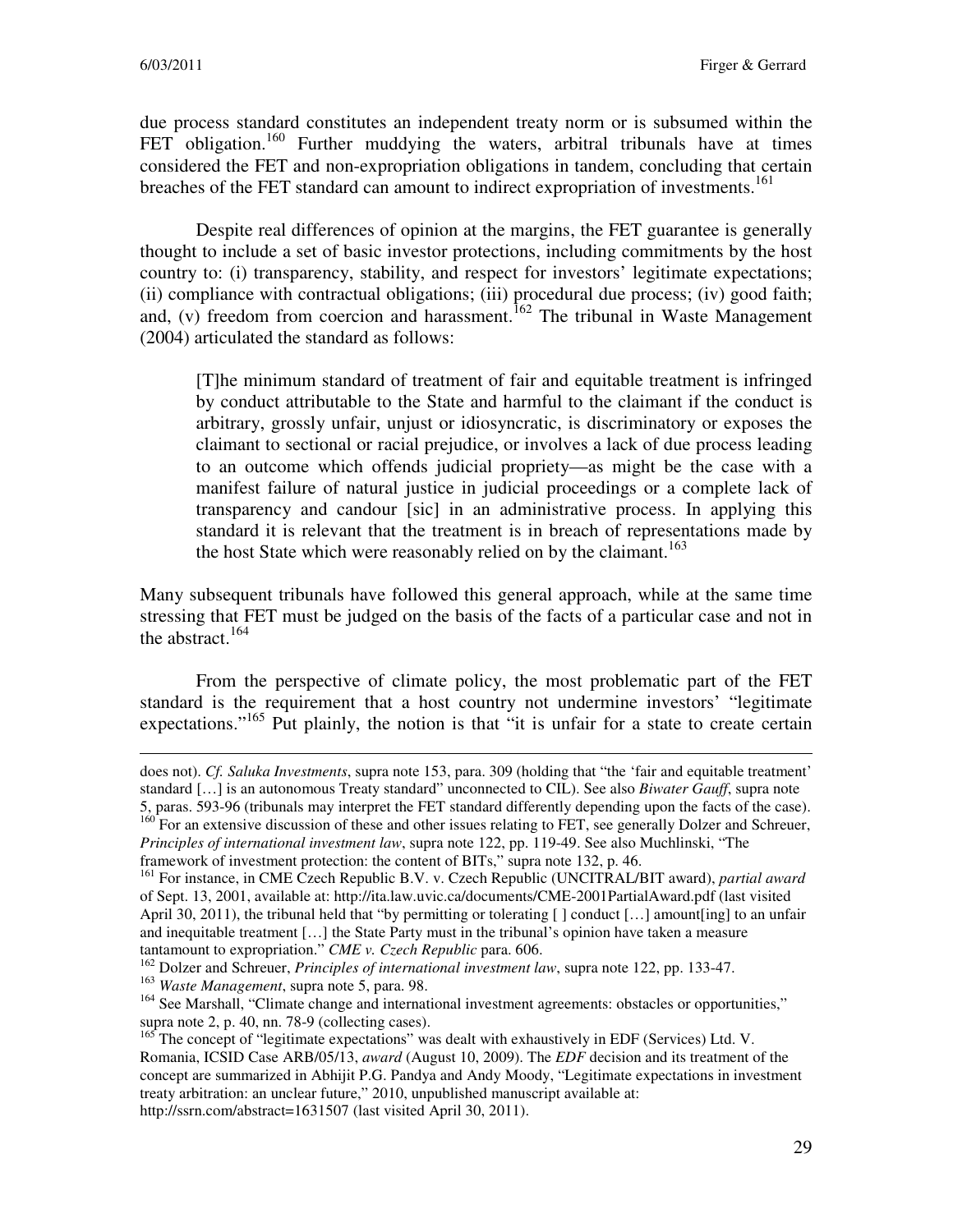expectations in the minds of investors through its laws, regulations, and actions; and then, once the investment is made, to change those laws and regulations in ways that significantly frustrate or cancel the expectations that the state itself has been instrumental in creating."<sup>166</sup> Where new climate regulations impose the previously externalized costs of GHG emissions upon investors, a claimant may allege that its "legitimate expectations" have been violated.<sup>167</sup> For while some degree of regulatory evolution is to be expected (and, clearly, the FET obligation ought not be interpreted as stringently as the requirements imposed by stabilization clauses),  $^{168}$  the difference between a regulatory landscape where emissions are free and one with a price on carbon is arguably stark enough to provide the basis for a successful FET claim. This issue is discussed in greater depth in Part D.1 below.

## **5.National and/or most-favored-nation treatment**

National treatment provisions require that host countries treat foreign investors no less favorably than the host countries treat their own nationals.<sup>169</sup> A close cousin of national treatment, the most favored nation (MFN) clause included in many IIAs does not guarantee equality of treatment between foreign and domestic investors, but rather prohibits host countries from treating a covered foreign investor or an investment originating from an IIA partner any less favorably than it treats investors or investments from any other country.<sup>170</sup> This means, in practice, that a foreign investor can invoke an MFN clause to take advantage of the highest standard of treatment granted to the nationals of any of the host country's BIT partners. Some BITs, such as those negotiated by the United States, combine the national treatment and MFN standards, requiring the host country to grant foreign investors the more favorable of either national or MFN treatment.<sup>171</sup>

 Notably, certain aspects of the international climate regime might be considered to violate the national treatment or MFN obligations in IIAs. An example can be found in the language of Article 12 of the Kyoto Protocol, which states that CDM projects can only be undertaken between developing countries and entities from developed countries. This limitation on participation is facially discriminatory under national treatment principles. Although no investor has yet brought a claim alleging that this requirement under the Kyoto Protocol violates an IIA, such a claim theoretically could be brought.<sup>172</sup> Additionally, certain climate-friendly measures, including subsidies or investment incentives (or the removal of subsidies or incentives for high carbon fossil

<sup>166</sup> Salacuse, *The law of investment treaties*, supra note 128, p. 232.

<sup>&</sup>lt;sup>167</sup> Johnson, "International investment agreements and climate change: the potential for investor-state conflicts and possible strategies for minimizing it," supra note 2, p. 11153.

<sup>&</sup>lt;sup>168</sup> See infra note 186 and accompanying text.

<sup>169</sup> Dolzer and Schreuer, *Principles of international investment law*, supra note 122, pp. 178-86.

<sup>170</sup> Dolzer and Schreuer, *Principles of international investment law*, supra note 122, pp. 186-91.

<sup>&</sup>lt;sup>171</sup> Jeswald Salacuse and Nicholas Sullivan, "Do BITs really work? An evaluation of bilateral investment treaties and their grand bargain," 46 *Harvard International Law Journal* 67 (2005), pp. 84-85.

<sup>&</sup>lt;sup>172</sup> See Brown, "International, mixed, and private disputes arising under the Kyoto Protocol," supra note 98, p. 465.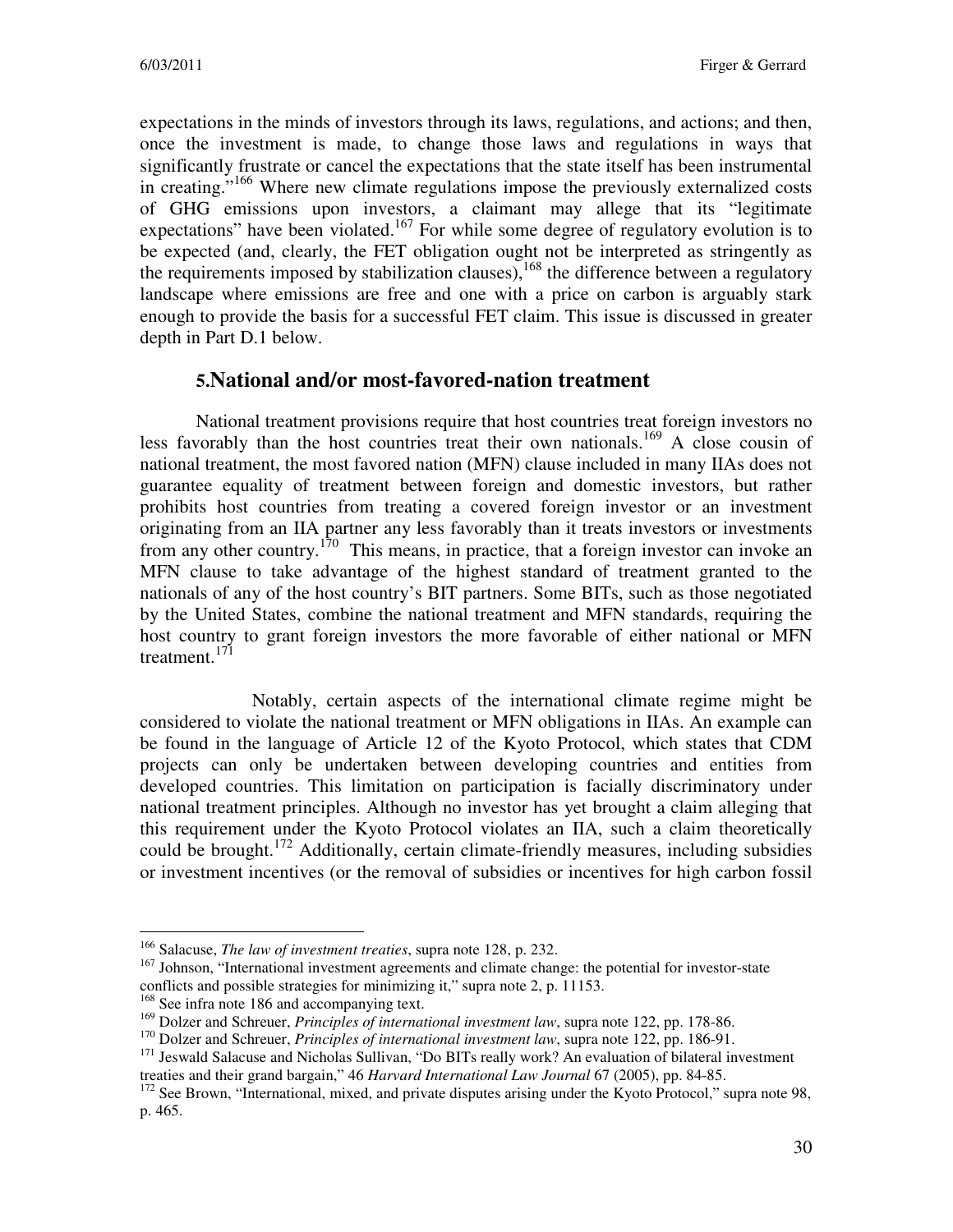fuels),  $173$  might be interpreted to run afoul of national treatment and MFN provisions. Thus, the commitments made at the G20's 2009 Pittsburgh summit, not to mention President Obama's recent statements on fossil fuel subsidies in the 2012 federal budget, might arguably conflict with certain interpretations of key features of the IIL regime, making them ripe for challenge by an aggrieved investor.<sup>174</sup>

## **6.Umbrella clauses**

Many IIAs contain so-called "umbrella clauses," which raise contractual violations and breaches of other obligations to investors to the level of treaty violations, making the previously mentioned infringements actionable by investors before an international arbitration tribunal rather than leaving the resolution of such disputes to domestic courts.<sup>175</sup> Sometimes couched in terms of a host country's "observance of obligations,"<sup>176</sup> an umbrella clause is typically justified on the grounds that it ensures an additional degree of contractual stability and therefore creates an environment more favorable for foreign investment.<sup>177</sup> Thus, such provisions generally stipulate that "[e]ach Contracting Party shall observe any obligation it may have entered into with regard to the investments of investors of the other Contracting Party."<sup>178</sup> However, this feature of IIAs has been the subject of some controversy.

In twin decisions involving the same claimant (Switzerland-based Société Générale de Surveillance (SGS)), two arbitral tribunals famously reached opposite conclusions on the question of tribunal jurisdiction, pursuant to a BIT's umbrella clause, to hear an investor's claim regarding host country breaches of investment contracts. In SGS v. Pakistan  $(2003)$ ,  $^{179}$  the tribunal rejected the claimant's arguments on textual and policy grounds and, noting that this was the first time a tribunal had examined the legal effect of an umbrella clause, upheld Pakistan's objection to the tribunal's jurisdiction.<sup>180</sup> By contrast, the tribunal in SGS v. Philippines  $(2004)^{181}$  held that the umbrella clause in the Switzerland-Philippines BIT subsumed the contractual dispute in question "notwithstanding the presence of an exclusive jurisdiction clause in favor of local trial courts for such disputes."<sup>182</sup> Distinguishing the Pakistan decision on the basis of differences in the wording of the clause in question<sup>183</sup> and noting that it was not bound by

<sup>&</sup>lt;sup>173</sup> See "Green view: how to save \$300 billion," *The Economist*, supra note 63.

<sup>&</sup>lt;sup>174</sup> See supra notes 60-64 and accompanying text.

<sup>&</sup>lt;sup>175</sup> For a detailed discussion of umbrella clauses, see Salacuse, *The law of investment treaties*, supra note 128, pp. 271-284.

<sup>&</sup>lt;sup>176</sup> Muchlinski, "The framework of investment protection: the content of BITs," supra note 132, pp. 54-59. <sup>177</sup> *Id*., p. 54.

<sup>&</sup>lt;sup>178</sup> *Id.*, p. 274 (quoting the 1990 United Kingdom-Argentina BIT).

<sup>179</sup> Societé Générale de Surveillance (SGS) v. Pakistan, ICSID Case No. ARB/01/13, *decision on jurisdiction* (August 6, 2003).

<sup>180</sup> *Id*., paras. 163-174.

<sup>181</sup> Societé Générale de Surveillance (SGS) v. Philippines, ICSID Case No. ARB/02/6, *decision on jurisdiction* (January 29, 2004).

 $182$  Muchlinski, "The framework of investment protection: The content of BITs," supra note 132, p. 56.

<sup>&</sup>lt;sup>183</sup> Compare Switzerland-Pakistan BIT, art. II ("Either Contracting Party shall constantly guarantee the observance of the commitments it has entered into with respect to the investments of the investors of the other Contracting Party,") with Switzerland-Philippines BIT, art. X(2) ("Each Contracting Party shall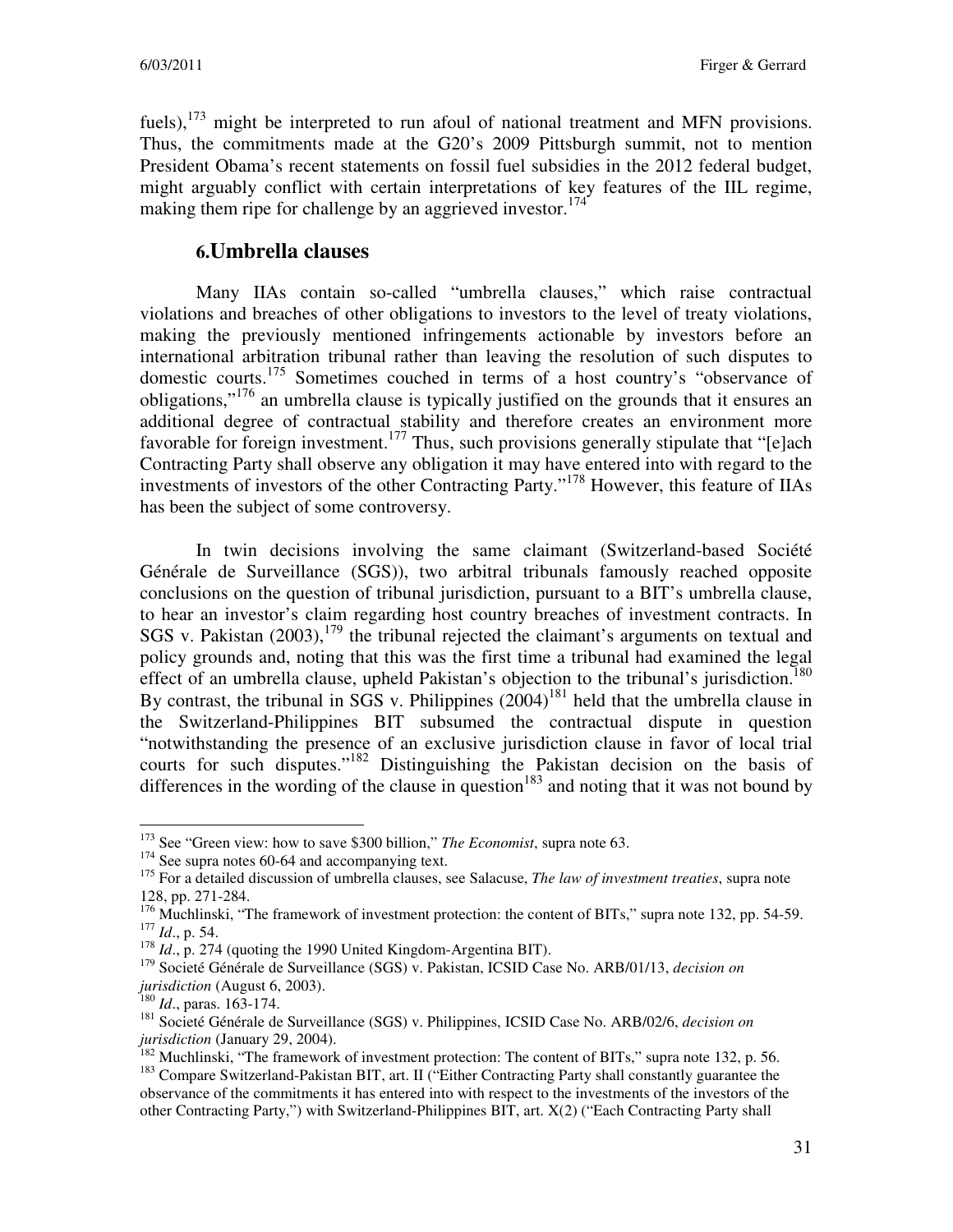any doctrine of precedent to follow the prior tribunal's logic, $184$  the Philippines tribunal read the clause broadly to cover the contractual dispute between the parties.<sup>185</sup> Confusion has persisted on the issue of umbrella clauses since the twin SGS cases were decided, with many subsequent tribunals following the Philippines approach and looking closely at the language of the clause in question in order to determine the scope of its coverage.

An additional complication in umbrella clause interpretation may emerge in cases where investment contracts contain so-called "stabilization clauses."<sup>186</sup> Such clauses operate to "'freeze the law of the host state with respect to the investment project over the life of the project'" or, less drastically, to "'require that the investor be compensated for the cost of complying with'" new laws introduced after the investment is made.<sup>187</sup> Since a stabilization clause may provide evidence of an investor's "legitimate expectations" concerning the investor's investment,<sup>188</sup> such a clause may allow the investor to bring an IIA claim under either an FET obligation or an umbrella clause.<sup>189</sup> Moreover, there is at least some support for the proposition that breach of a stabilization clause can also constitute an indirect expropriation.<sup>190</sup> Claims involving breaches of stabilization clauses have heretofore dealt with issues as diverse as taxation and human rights,<sup>191</sup> and would also appear ripe for a climate-related challenge.

#### **C.Investment Oriented Trends in Climate Change Policy**

As the international community grapples with a warming planet, a rough consensus has emerged that any strategy to deal with climate change must not only limit developed country emissions but also encourage low-carbon economic growth in the developing world while at the same time helping particularly vulnerable countries and regions adapt to adverse climate impacts. Each of these tasks features an investment component; each task will therefore engage, to some degree, features of the IIL regime. This Part itemizes existing climate policies that touch upon the IIL principles identified

 $\overline{a}$ 

<sup>188</sup> See supra notes 165-168 and accompanying text.

observe any obligation it has assumed with regard to specific investments in its territory by investor of the other Contracting Party.").

<sup>184</sup> *SGS v. Philippines*, supra note 181, para. 97.

<sup>&</sup>lt;sup>185</sup> For an analysis of these cases and a critique of the *SGS v. Philippines* decision, see Thomas Waelde, "The 'umbrella' clause in investment arbitration: A comment on the original intentions and recent cases," 6 *Journal of World Investment and Trade* 183 (2005) (describing how the *SGS v. Philippines* tribunal gave effect to the umbrella clause, only to back away from applying it to allow the claimant to bring its claim).

<sup>&</sup>lt;sup>186</sup> See Thomas Waelde and George Ndi, "Stabilizing international investment commitments: International law versus contract interpretation," 31 *Texas International Law Journal* 215 (1996) (discussing the stabilization clause in general).

 $187$  Johnson, "International investment agreements and climate change: The potential for investor-state conflicts and possible strategies for minimizing it," supra note 2, p. 11153.

<sup>&</sup>lt;sup>189</sup> Johnson, "International investment agreements and climate change: The potential for investor-state conflicts and possible strategies for minimizing it," supra note 2, p. 11153.

<sup>190</sup> See, e.g., Revere Copper & Brass, Inc. v. Overseas Private Investment Corporation (OPIC), [1978] 56 International Legal Materials 258.

<sup>&</sup>lt;sup>191</sup> See, e.g., Andrea Shemberg, "Investment agreements and human rights: The effects of stabilization clauses," Corporate Social Responsibility Initiative Working Paper No. 42, Harvard Kennedy School (March 2008); Sornarajah, *The international law on foreign investment*, supra note 122, pp. 406-10; Dolzer and Schreuer, *Principles of international investment law*, supra note 122, pp. 75-77.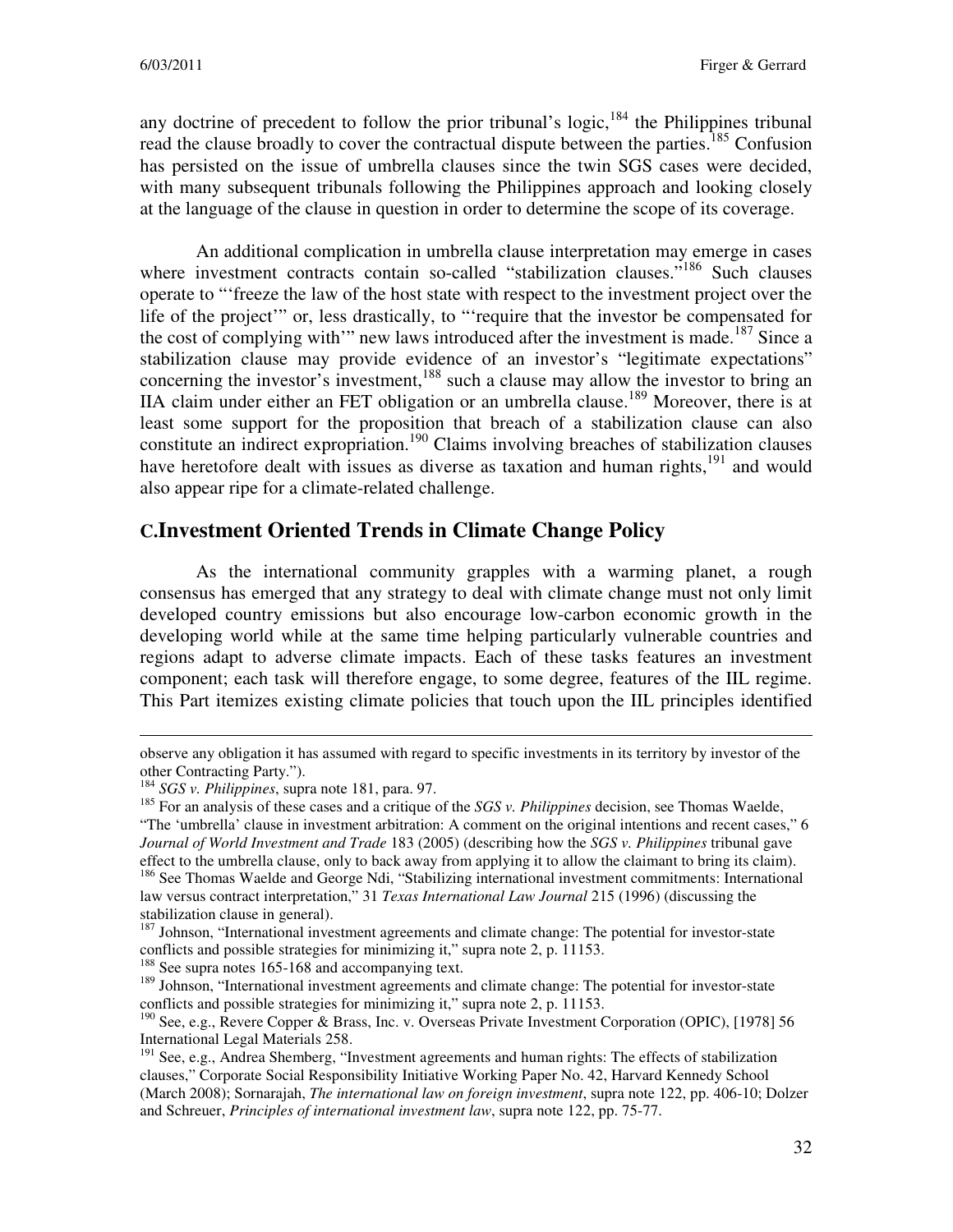above, while also highlighting new climate finance initiatives that, once operationalized, may generate significant low-carbon FDI flows and therefore make use of key elements of the IIL regime.

## **1.Existing Offset Measures**

Existing climate policies already anticipate roles for transnational private sector investment in low-carbon projects or facilities. Pursuant to the Kyoto Protocol's flexibility mechanisms, for instance, private entities in Annex I countries may be authorized to make investments in developing countries in order to lower the cost of compliance with the investors' home countries' treaty-based emissions reduction targets.<sup>192</sup> Beyond the three market-based mechanisms authorized by the UNFCCC, many developed countries have adopted or proposed to adopt offsetting measures in their domestic ETS programs that allow or would allow covered facilities to purchase international "credits" that can be credited towards compliance with a cap on GHG emissions. Other schemes include forest conservation projects loosely coordinated under the umbrella of REDD.

#### **a.Kyoto Protocol flexibility mechanisms**

The Kyoto Protocol's flexibility mechanisms allow market participants to invest in certified emission reductions through a variety of channels, such as joint implementation of efficiency and clean energy projects in Annex I countries (including Russia and the former Soviet states) and the CDM, which enables financing of such projects in developing countries where, but for the investment in question, greater emissions would otherwise result.<sup>193</sup> Both joint implementation and the CDM enable home countries to credit transnational private investments toward their own national emissions reduction targets for the Kyoto Protocol's first commitment period (2008-12). While joint implementation projects generate "emission reduction units" (ERUs), investments in CDM projects yield "certified emission reductions" (CERs).<sup>194</sup> Private actors can use both types of credits to comply with domestic emission limits imposed by governments pursuant to the Kyoto Protocol, although ERUs currently trade at a discount to CERs in the European carbon market, the world's largest, because "fewer companies have obtained internal management approval to buy them."<sup>195</sup>

<sup>&</sup>lt;sup>192</sup> Kyoto Protocol, supra note 20, art. 3.

<sup>&</sup>lt;sup>193</sup> The Kyoto Protocol's third flexibility mechanism is international emissions trading, discussed above in Part A.1. Since it is not a project-based mechanism, international emissions trading does not have much potential to stimulate climate friendly FDI flows, as do joint implementation and the CDM.

<sup>&</sup>lt;sup>194</sup> As of October 2010, joint implementation projects had generated 24.5 million metric tons of ERUs, with about 40 percent originating in one country, Ukraine. By comparison, CERs generated from CDM projects in the developing world amounted to nearly 400 million metric tons over the same period. Mathew Carr, "Europe should consider CO2 offsets to cut energy bill, Global Carbon Says," *Bloomberg*, November 16, 2010, available at: http://www.bloomberg.com/news/2010-11-16/europe-should-consider-co2-offsets-tocut-energy-bill-global-carbon-says.html (last visited May 3, 2011).

<sup>&</sup>lt;sup>195</sup> Mathew Carr, "ECX's first emission reduction unit offset trades at discount," *Bloomberg*, November 8, 2010, available at: http://www.bloomberg.com/news/2010-11-08/ecx-s-first-emission-reduction-unit-offsettrades-at-discount.html (last visited May 18, 2011)..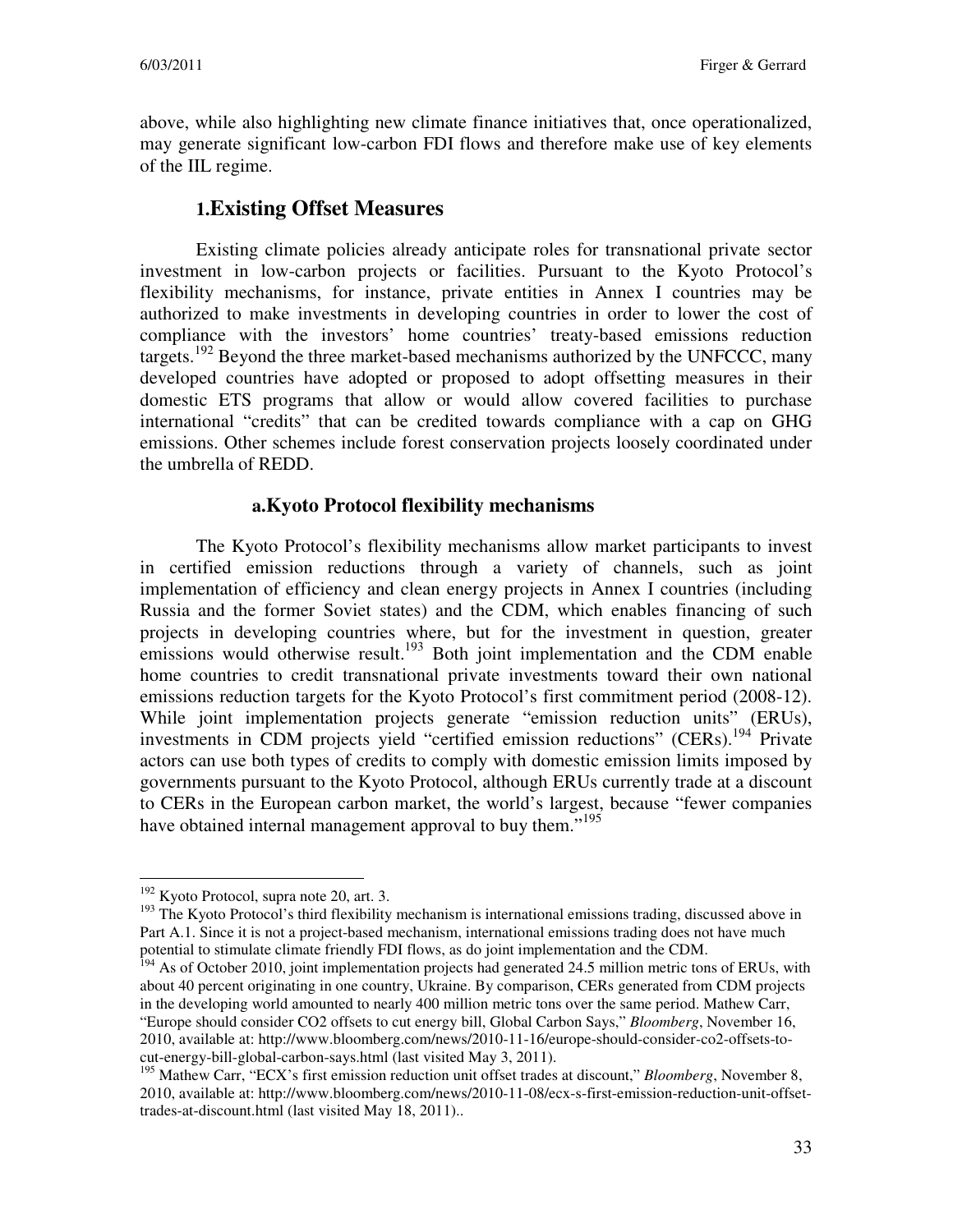Since it allows for projects to be undertaken across the entire developing world, as opposed to just within Annex I parties, the CDM has far greater potential than joint implementation to stimulate low-carbon FDI flows.<sup>196</sup> The CDM has indeed attracted significant investment, with over 2,900 transnational projects – worth billions of dollars – registered as of March  $2011$ <sup>197</sup> One recent study estimated that CDM projects initiated since 2002 represent US\$ 150 billion in investment, although not all of this constitutes FDI since some project sponsors from major emerging economies have provided their own financing.<sup>198</sup> And with empirical evidence showing that the conclusion of BITs by developing countries may fail to generate FDI flows, some argue that "the CDM is in fact more effective than traditional IIAs in promoting investment."<sup>199</sup> Of course, since the market for CDM-generated CERs is entirely contingent upon the binding obligation on developed countries under the Kyoto Protocol to comply with their quantified emission limitation and reduction commitments,  $200$  any decision to invest is policy-dependent; uncertainty about the future form of the CDM after the Kyoto Protocol's expiry in 2012 has caused a significant dip in project activity.<sup>201</sup>

At the Cancún summit in December 2010, the COP took steps to reform and strengthen governance of the CDM, $^{202}$  while falling short of some parties' proposals that the CDM be linked to new instruments designed to stimulate FDI and deliver emission reductions on a much larger scale.<sup>203</sup> Reforming the CDM is necessary not just because

 $200$  Kyoto Protocol, supra note 20, art. 3.

<sup>&</sup>lt;sup>196</sup> See Anne Arquit Niederberger and Raymond Saner, "Exploring the relationship between FDI flows and CDM potential," 14 *Transnational Corporations* 1 (2005) (discussing the CDM's potential to stimulate novel forms of low-carbon FDI).

<sup>&</sup>lt;sup>197</sup> UNFCCC, CDM in numbers, available at: http://cdm.unfccc.int/Statistics/index.html (last visited April) 30, 2011). The CDM market was worth roughly US\$ 7.4 billion in 2007, according to an analysis published by the World Bank. World Bank Group, "State and trends of the carbon market 2008," p. 19, available at: http://siteresources.worldbank.org/NEWS/Resources/State&Trendsformatted06May10pm.pdf (last visited May 18, 2011). In just two years, however, that value had fallen by over 50%, with the CDM market worth only US\$ 3.3 billion in 2009. World Bank Group, "State and trends of the carbon market 2010," p. 37, available at:

http://siteresources.worldbank.org/INTCARBONFINANCE/Resources/State\_and\_Trends\_of\_the\_Carbon\_ Market\_2010\_low\_res.pdf (last visited May 18,2011). Two points should be noted in this regard. First, this volatility in CDM investments reflects, in part, the global financial crisis of 2008. It also reflects fundamental uncertainty about the future of climate policy, and therefore of carbon markets. Second, the figures cited by the World Bank do not represent the combined value of CDM investments, but merely the value of the primary market for CERs *generated by* these investments. According to the International Institute for Sustainable Development, "The underlying investments that gave rise to those credits would be many times as large." Marshall, "Climate change and international investment agreements: Obstacles or opportunities," supra note 2, p. 73.

<sup>198</sup> UNCTAD, *World Investment Report 2010: Investing in a low-carbon economy*, supra note 11, p. 102 (citing UNEP Risoe, "CDM/JI Pipeline Analysis and Database," March 1, 2010).

<sup>&</sup>lt;sup>199</sup> Marshall, "Climate change and international investment agreements: Obstacles or opportunities," supra note 2, p. 73 (citing Mary Hallward-Driemeier, "Do bilateral investment treaties attract FDI? Only a bit ... and they could bite," World Bank Working Paper No. 3121 (June 2003)).

<sup>&</sup>lt;sup>201</sup> World Bank Group, "State and trends of the carbon market 2010," p. 38, supra note 197.

<sup>&</sup>lt;sup>202</sup> See UNFCCC, Further guidance relating the clean development mechanism, *draft decision* -/CMP.6, available at:

http://unfccc.int/files/meetings/cop\_16/conference\_documents/application/pdf/20101204\_cop16\_cmp\_guid ance\_cdm.pdf (last visited April 30, 2011).

<sup>203</sup> UNCTAD, *World Investment Report 2010: Investing in a low-carbon economy*, supra note 11, p. 102.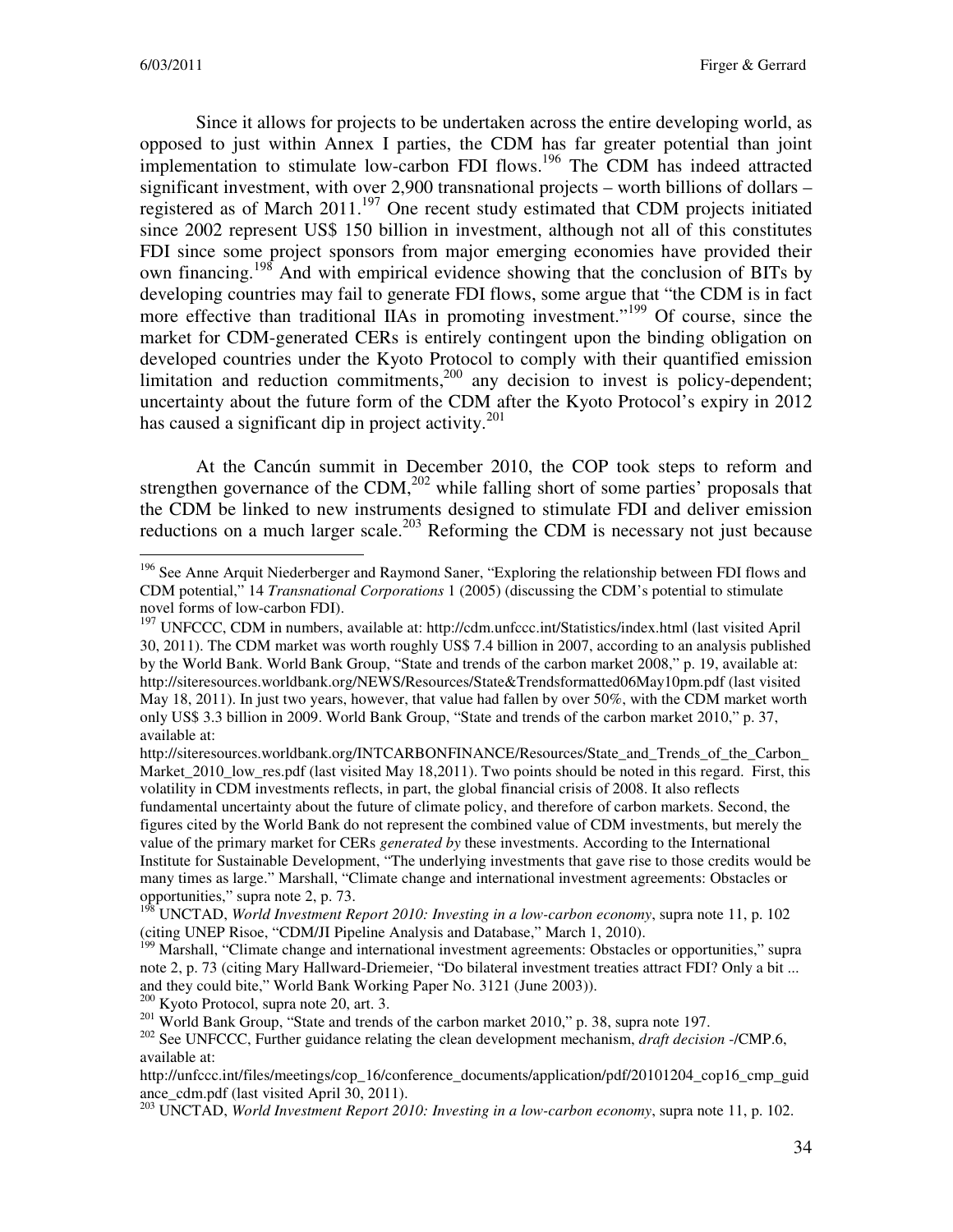under the terms of the Copenhagen Accord low-carbon FDI must increase fivefold by  $2020$ <sup>204</sup> but also because real challenges remain in meeting the CDM's twin goals of emissions mitigation and sustainable development. Many observers have criticized the CDM's relatively lax governance structure and questioned the additionality of the CERs issued as a result of CDM projects, calling into question the effectiveness of the scheme to achieve real emission reductions.<sup>205</sup>

Furthermore, CDM projects have not been implemented evenly across developing countries. Countries with relatively high levels of development have attracted the majority of CDM projects, while least developed countries (LDCs) have hosted only a few. Indeed, 70 percent of CDM projects registered to date have been located in just three countries: China (41.2 percent), India (22.3 percent) and Brazil (7.1 percent). Only 1.9 percent of registered projects are in Africa, with South Africa leading the continent at seventeen projects.<sup>206</sup>

Despite these obvious limitations, the CDM is nevertheless the lone Kyoto Protocol mechanism to have generated significant low-carbon FDI flows. As such, some commentators have suggested that it should serve as a model for a new breed of IIA that expressly conditions favorable host country treatment or the provision of specific investment incentives upon meeting a set of "climate friendly criteria" specified in the IIA.<sup>207</sup> This – together with other related proposals – is discussed in Part D below.

#### **b.Emissions trading system (ETS) offsets**

Under an ETS, emission allowances are typically allocated to regulated entities such as industrial facilities, and these entities are allowed to engage in "emissions trading" with others, thereby taking advantage of market efficiencies to find the most cost effective sources of GHG emissions reductions continent-wide.<sup>208</sup> The EU ETS and other

<sup>&</sup>lt;sup>204</sup> The Copenhagen Accord calls for US\$ 100 billion in annual climate finance by 2020. By comparison, the value of all CDM projects between 2002 and 2010 has been estimated at just US\$ 150 billion, or about US\$ 18.7 billion per year. See *id*.

<sup>&</sup>lt;sup>205</sup> For an overview of the issues related to CDM governance and the environmental integrity of CERs, see generally Charlotte Streck, "Expectations and reality of the clean development mechanism: A climate finance instrument between accusation and aspirations," in Richard B. Stewart, Benedict Kingsbury and Bryce Rudyk, eds., *Climate finance: Regulatory and funding strategies for climate change and global development* (New York: NYU Press, 2009), pp. 67-75. See also Michael Wara, "Measuring the clean development mechanism's performance and potential," 55 *UCLA Law Review* 1759 (2008); Jessica F. Green, "Delegation and accountability in the clean development mechanism: The new authority of nonstate actors," 4 *Journal of International Law & International Relations* 21 (2008); Christopher Carr and Flavia Rosembuj, "Flexible mechanisms for climate change compliance: emission offset purchases under the clean development mechanism," 16 *New York University Environmental Law Journal* 44 (2008); Dennis Hirsch, "Trading in ecosystem services: Carbon sinks and the clean development mechanism," 22 *Journal of Land Use and Environmental Law* 623 (2007).

<sup>206</sup> UNFCCC, Registration: Registered project by region and registered project by host party, available at: http://cdm.unfccc.int/Statistics/index.html (last visited April 30, 2011).

<sup>&</sup>lt;sup>207</sup> See Marshall, "Climate change and international investment agreements: Obstacles or opportunities," supra note 2, pp. 74-75.

 $^{208}$  E.g., European Commission, climate action, policies, emissions trading system (ETS), available at: http://ec.europa.eu/clima/policies/ets/index\_en.htm (last visited April 30, 2011). The European Union is not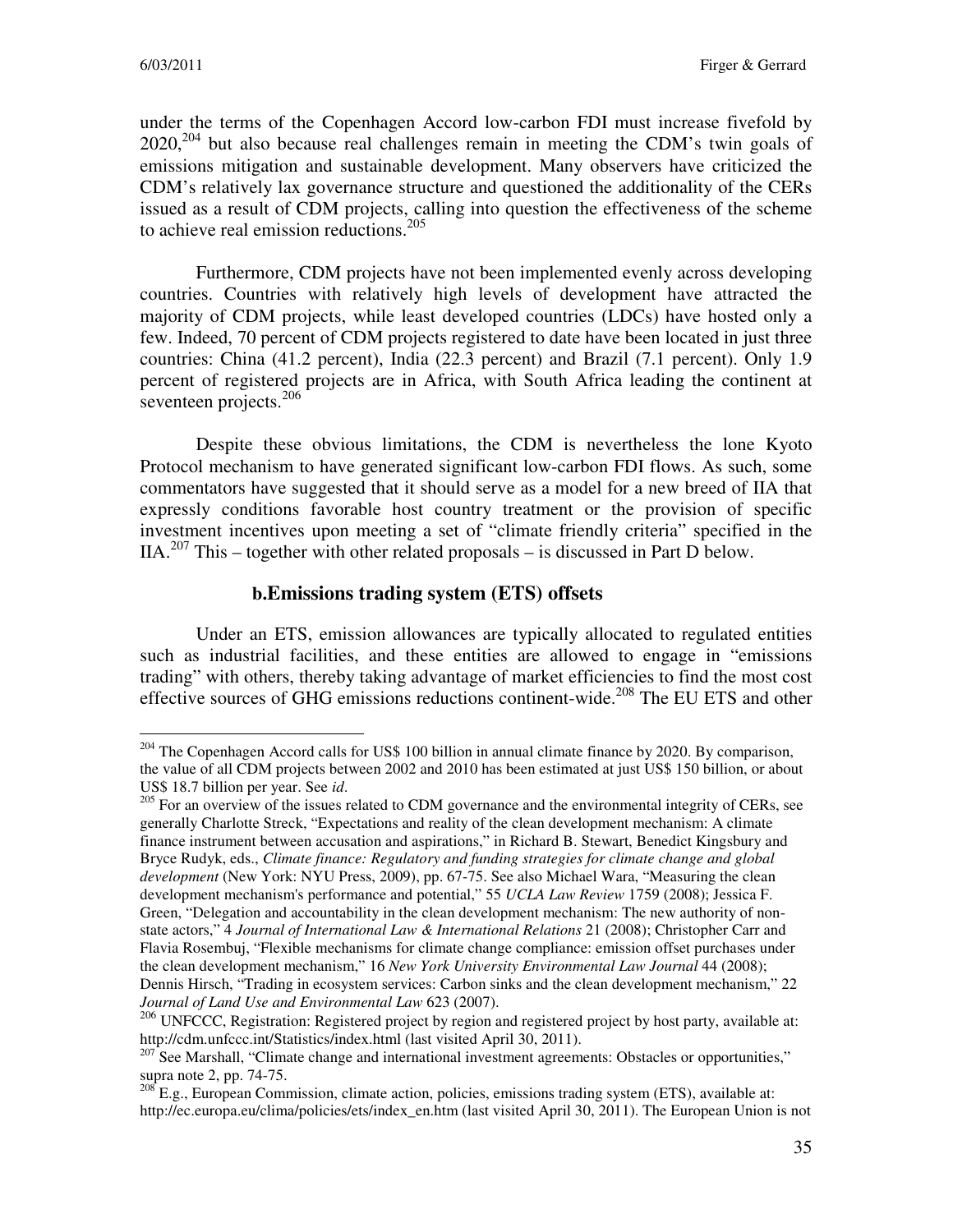national climate policy mechanisms with emissions trading components allow regulated entities to credit the CERs they generate via CDM projects and the ERUs gained in joint implementation projects to their respective emission caps. Although the value of these and other proposed types of "offsets," such as credits for REDD projects, can fluctuate wildly depending upon the overall policy framework governing their use, offsets are an important component of the EU ETS and may, depending on the future design of the mechanism, generate significant flows of both public and private capital for low-carbon energy projects in developing countries.<sup>209</sup>

National schemes such as the EU ETS can define emissions offsets in various ways, including as a commodity, a security interest, or even in some cases a service. $2^{10}$ Depending on the legal character of the offset credit and whether it constitutes an "investment" under the terms of an applicable IIA, the offsetting provisions of a national ETS may trigger the investment protection mechanisms available to investors under IIL, enabling the owners of offset credits to push back against regulatory measures that effect or interfere with the offset credits' use. Of course, whether or not the EU defines an offset credit as an "investment" may not matter much if the investment is located in a country that defines the credit differently. As of March 2011, only one international investment arbitration concerning the legal status of emissions offset credits was known to have been initiated. Oral hearings in the case, which involves the certification of ERUs by the Government of Ukraine for use in the EU ETS by a Cypriot investor, were scheduled to be held in early 2011 in The Hague.<sup>211</sup> Much remains to be seen, as of this writing, about how investors' property interests in offset credits will or will not engage the norms and standards of the IIL regime discussed above.

#### **c.Reducing Emissions from Deforestation and Forest Degradation (REDD)**

Tropical deforestation accounts for roughly one fifth of global anthropogenic carbon emitted each year,  $212$  yet until relatively recently policies aimed at reducing emissions from deforestation and degradation (REDD) were not formally included within the UNFCCC system.<sup>213</sup> Concerned with complicated questions of additionality and

the only jurisdiction to have established an ETS, but it represents the foremost exemplar of such a program to date. As such, this subsection will focus exclusively on the European experience with offsets. <sup>209</sup> See Part C.2 infra.

<sup>&</sup>lt;sup>210</sup> See Louisa Fitz-Gerald and Paul Curnow, "Australia case study," in Leslie Parker, Jennifer Ronk, and Rachel Maxwell, eds., *From debate to design: issues in clean energy and climate change law and policy* (New Haven: Yale School of Forestry and Environmental Studies, 2008), p. 113. Notably, although the European Union is clearly not a nation-State in the traditional Westphalian sense, the EU ETS functions less like those regional arrangements discussed in Part A.2, supra, and more like a national-level regulatory regime.

<sup>&</sup>lt;sup>211</sup> Peterson, "Tribunal declines interim measures request of investor: Claimant pursuing arbitration arising out of Kyoto Protocol emission reduction project," supra note 8.

<sup>&</sup>lt;sup>212</sup> See IPCC, "Fourth assessment report: Synthesis report" supra note 15.

<sup>&</sup>lt;sup>213</sup> Climate scientists have long been aware of the link between deforestation and carbon emissions, and parties to the UNFCCC have held extensive discussions on forest carbon since the COP-11 summit in Montreal in 2005, but the REDD policy framework was only formally introduced at COP-13 in 2007, as a component of the Bali Action Plan. See UNFCCC Decision 2/CP.13 (Reducing emissions from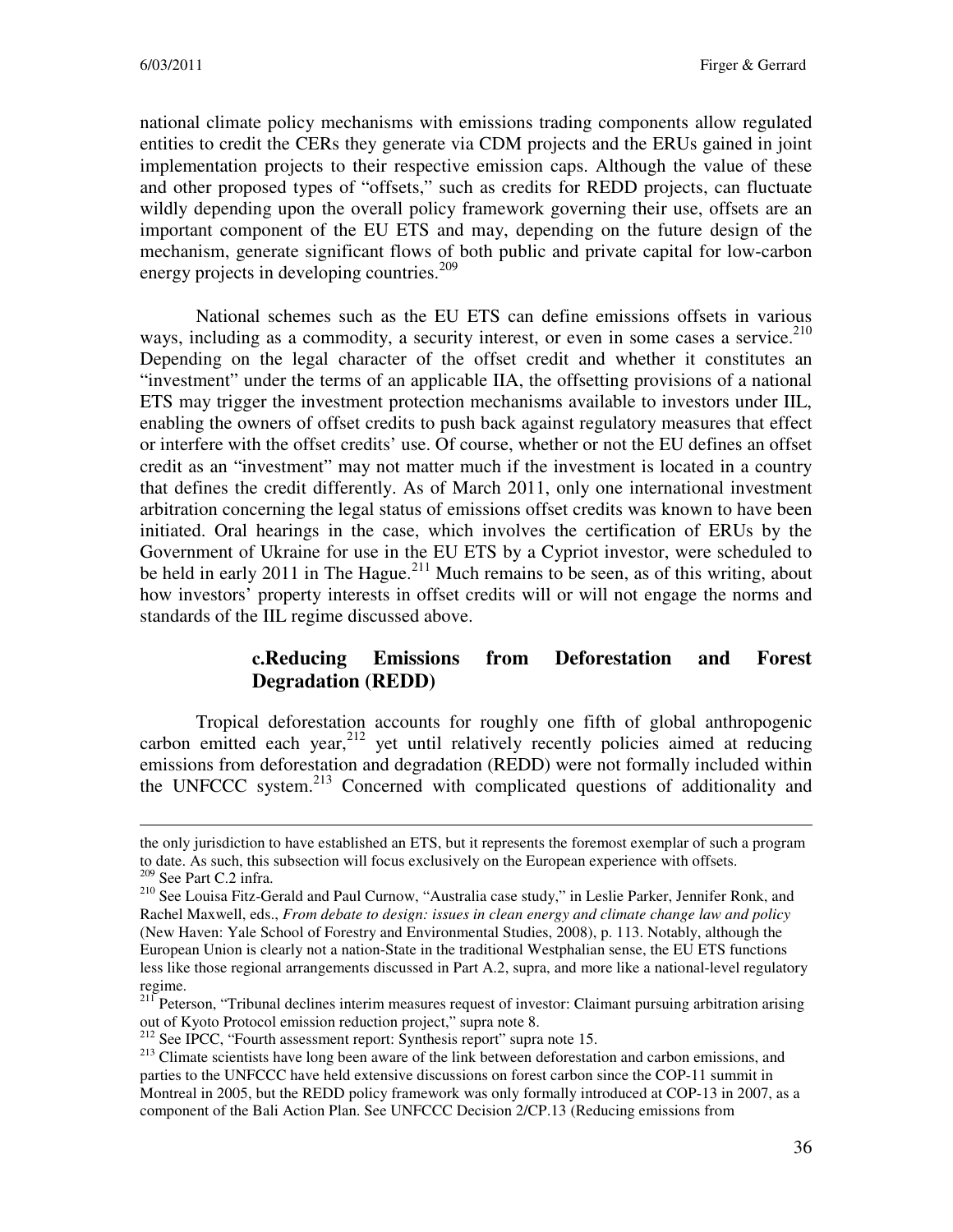unable to agree on standards for monitoring, reporting, and verification (MRV) of avoided deforestation projects, negotiators chose to leave REDD outside of the original Kyoto Protocol framework. But since the late 1990s, political and economic changes in forest-rich countries like Brazil and Indonesia, together with advances in remote sensing technology, have promised solutions to many of these problems.<sup>214</sup> At COP-16 in December 2010, REDD represented a rare area of relative consensus among developed and developing countries, $2^{15}$  and parties to the Convention left Cancún with a formal, albeit vague, agreement in hand on forest conservation and climate change.<sup>216</sup>

Even before COP-16, where REDD finally became legally operative under the Kyoto Protocol, forest protection schemes have been fairly well integrated into the international climate policy toolbox through the creative use of the CDM to finance forestry projects,<sup>217</sup> through multilateral funds such as the World Bank's Forest Carbon Partnership Facility,<sup>218</sup> and through bilateral mechanisms like Norway's International Climate and Forest Initiative.<sup>219</sup> The 2009 Copenhagen negotiations yielded a REDD negotiating text that could stand alone, even in the absence of a deal on post-2012 emissions reduction commitments by developed countries.<sup>220</sup> The United States, among

http://www.field.org.uk/files/fieldcancunreddplusbrief\_en.pdf (last visited April 30, 2011).

deforestation in developing countries: approaches to stimulate action), UN Doc. FCCC/CP/2007/6/Add.1, March 14, 2008, available at: http://unfccc.int/resource/docs/2007/cop13/eng/06a01.pdf (last visited April 30, 2011).

<sup>&</sup>lt;sup>214</sup> For comprehensive overview of these recent developments and key issues relating to implementation of REDD, see Meridian Institute, "Reducing emissions from deforestation and forest degradation (REDD): An options assessment report prepared for the Government of Norway," March 2009, available at: http://www.redd-oar.org/links/REDD-OAR\_en.pdf (last visited April 30, 2011).

<sup>&</sup>lt;sup>215</sup> See Foundation for International Environmental Law and Development (FIELD), "REDD-plus briefing paper: UN climate change conference in Cancun," November 22, 2010, available at:

<sup>&</sup>lt;sup>216</sup> For instance, the REDD agreement negotiated at COP-16 included no mention of carbon markets as a mechanism to generate investment in avoided deforestation projects, casting some doubt on the potential scope of the REDD program. See Jim Efstathiou Jr. and Alex Morales, "Climate talks back \$100 billion aid fund, forest protection; no Kyoto deal," *Bloomberg*, December 11, 2010, available at:

http://www.bloomberg.com/news/2010-12-11/un-talks-endorse-100-billion-climate-aid-fund-forestprotection-program.html (last visited April 30, 2011). Other aspects of the REDD text were purposefully left ambiguous so that future negotiators can work to improve the agreement. See Nathan Hultman, "The Cancun Agreements on climate change," *The Brookings Institution*, December 14, 2010, available at: http://www.brookings.edu/opinions/2010/1214 climate hultman.aspx (last visited April 30, 2011) ("The agreements merely provide the framework and do not obligate any country to specific reductions. The hope is that future multi- or bilateral agreements could arise as a result of the more formalized REDD process imitated [sic] under the Cancun Agreements, but as of now this potential remains an open question.").

<sup>&</sup>lt;sup>217</sup> In March 2010 the World Bank announced the registration of Africa's first large-scale forest CDM project, which followed on the heels of other forestry-related CDM projects in other regions. See World Bank, Press Release, "Africa's First Large-Scale Forestry Project Under the Kyoto Protocol," March 3, 2010, available at:

http://web.worldbank.org/WBSITE/EXTERNAL/NEWS/0,,contentMDK:22487653~pagePK:34370~piPK: 34424~theSitePK:4607,00.html (last visited April 30, 2011).

 $218$  See infra note 234.

<sup>&</sup>lt;sup>219</sup> See supra note 86 and accompanying text.

<sup>&</sup>lt;sup>220</sup> UNFCCC negotiating text, UN Doc. FCCC/AWGLCA/2009/8 (May 19, 2009), available at: http://unfccc.int/resource/docs/2009/awglca6/eng/08.pdf (last visited April 30, 2011).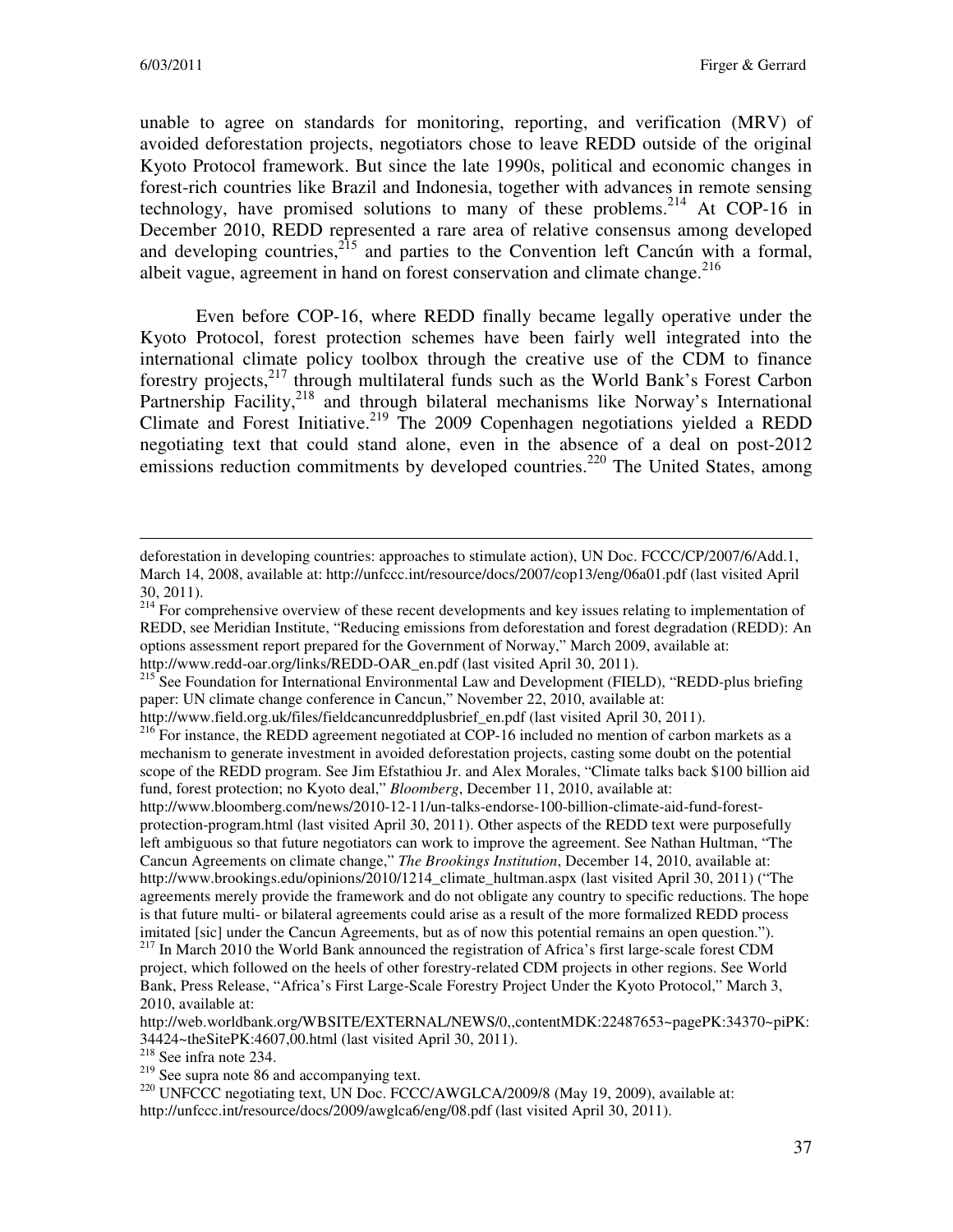others, favored this approach in Cancún.<sup>221</sup> Bolivia, on the other hand, lead a coalition of developing countries to demand that any REDD agreement reflect the outcome of a "People's Climate Conference" held in Cochabamba earlier in  $2010$ <sup>222</sup> which called for enhanced social safeguards and limits on financing for REDD though offsets. A key challenge for Cancún negotiators was thus to incorporate some of these demands while maintaining support from developed countries, for which forest-based offsetting remains essential. Although the REDD agreement reached in Cancún left many details to be determined at the next COP, to be held in South Africa in December 2011, it provided enough certainty to all but guarantee large investment inflows to forest-rich developing countries for the foreseeable future. While the majority of current REDD projects rely upon public rather than private investment, future private sector forest carbon investments will necessarily involve both municipal and national land use regulations and delicate negotiations with local forest-dependent communities, and are thus likely to generate investment disputes under applicable IIAs. To the extent today's pilot projects generate significant attention from investors, REDD represents a key policy area where climate measures and the IIL regime will interact, both positively and negatively, for the foreseeable future.

## **2.The International Climate Finance Framework**

Financial flows to developing countries for climate change mitigation and adaptation purposes, from both public and private sources, totaled approximately US\$ 9 billion in 2009.<sup>223</sup> Yet a rough consensus holds that developing countries will face ongoing climate-related costs at least ten times higher per annum.<sup>224</sup> Reflecting this view, the international community concluded the Copenhagen Accord in December 2009. The Accord included new financial commitments by developed countries to "provide new and additional resources ... approaching USD 30 billion for the period 2010–2012 with balanced allocation between adaptation and mitigation" (dubbed the "fast-start" financing commitment)<sup>225</sup> and to "mobiliz[e] jointly USD 100 billion dollars a year by 2020 to

 $\overline{a}$ <sup>221</sup> Alex Ogle, "Obama pointman dismisses climate change skeptics," *Agence France Presse*, November 18, 2010 ("With a dimmed prospect of a path-breaking deal there, efforts have shifted towards more modest and incremental steps. Stern backed such steps on Thursday, saying the summit would focus on smaller and more achievable initiatives to address deforestation, financing and technology transfer […]").

<sup>&</sup>lt;sup>222</sup> The World Peoples' Conference on Climate Change and the Rights of Mother Earth was held in Cochabamba, Bolivia in April 2010. The Conference yielded a "Peoples' Agreement," which articulated many of the most strident developing country critiques of the Copenhagen Accord. See World People's Conference on Climate Change and the Rights of Mother Earth, available at: http://pwccc.wordpress.com/support (last visited April 30, 2011).

 $^{223}$  World Bank, "Issue brief: Making the most of public finance for climate action," May 2010, p. 2, available at:

http://climatechange.worldbank.org/climatechange/sites/default/files/documents/DCFIB%20%232-web.pdf (last visited May, 27, 2011).

 $^{224}$  See Pew Center on Global Climate Change, "Post-2012 policy brief: Strengthening international climate finance," p. 3, available at: http://www.pewclimate.org/publications/brief/strengthening-internationalclimate-finance (last visited April 30, 2011).

<sup>&</sup>lt;sup>225</sup> For an analysis of these "fast-start" commitments as of November 2010, see World Resources Institute, "Summary of developed country 'fast-start' climate finance pledges," available at:

http://www.wri.org/publication/summary-of-developed-country-fast-start-climate-finance-pledges (last visited April 30, 2011).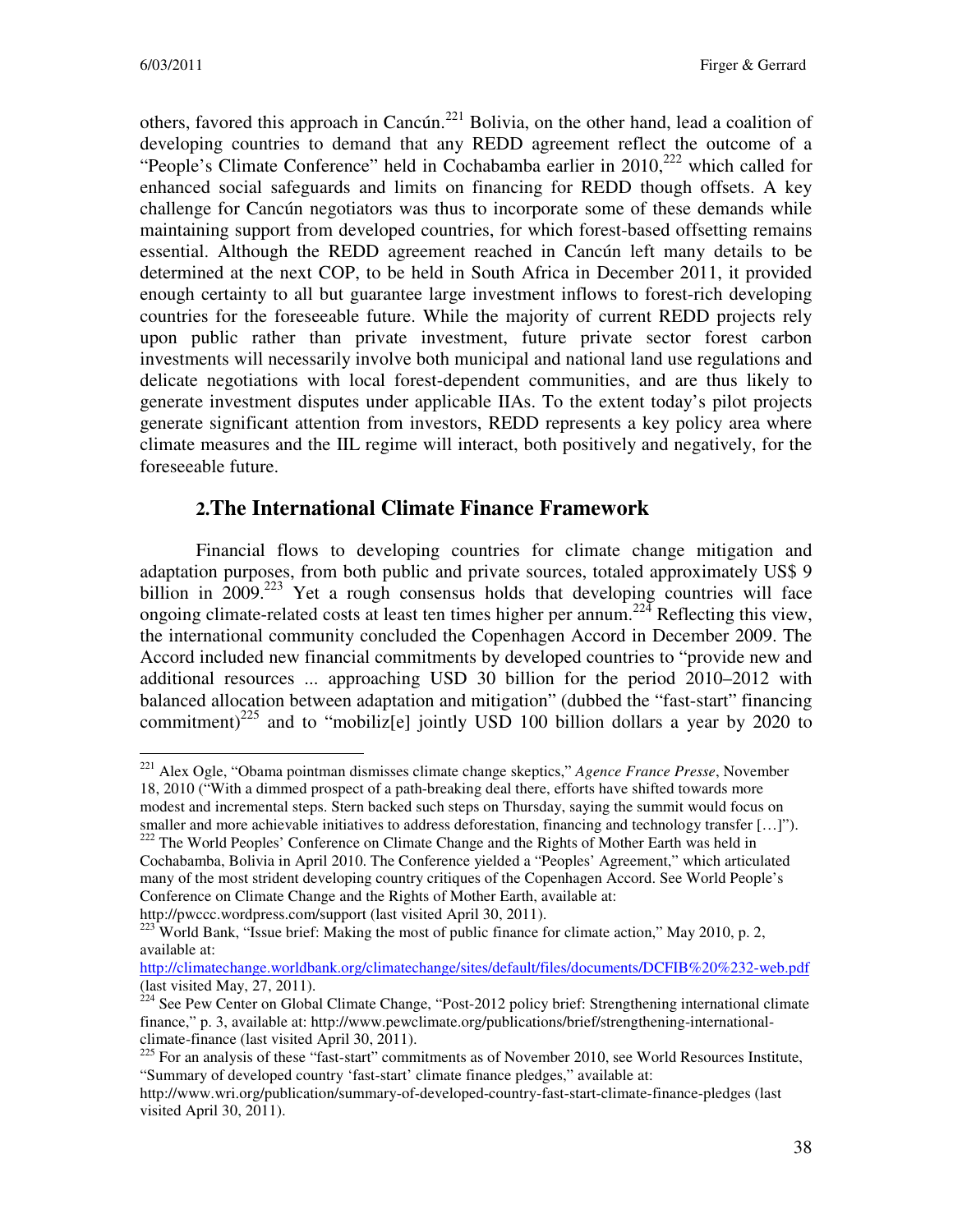address the needs of developing countries."<sup>226</sup> The Accord clarified that "[t]his funding will come from a wide variety of sources, public and private, bilateral and multilateral, including alternative sources of finance."<sup>227</sup>

To facilitate the mobilization of these new financial commitments, parties established the architecture for a multilateral "Copenhagen Green Climate Fund" to "support projects, programme [sic], policies and other activities in developing countries related to mitigation."<sup>228</sup> In Cancún, parties formally established this "Green Climate Fund," which is to operate under the "guidance" of the COP. The parties created a twenty-four-member board to govern the new fund, with equal representation from developed and developing countries. The Cancún Agreements also designated the World Bank as interim trustee; the Bank's role will be reviewed three years after the fund begins operating.<sup>229</sup>

Pursuant to the Copenhagen Accord, which called for the creation of a "High Level Panel ... to study the contribution of the potential sources of revenue, including alternative sources of finance, towards meeting this goal,"<sup>230</sup> UN Secretary-General Banki Moon established the High-Level Advisory Group on Climate Change Financing (AGF) in February of  $2010$ <sup>231</sup> Co-chaired by Ethiopian Prime Minister Meles Zenawi and Norwegian Prime Minister Jens Stoltenberg, the AGF was given a mandate to study and issue a report on "potential sources of revenue for the scaling up of new and additional resources from developed countries for financing actions in developing countries, in the spirit of the political commitments contained in the Copenhagen Accord, with a view to contributing to an appropriate decision of the UNFCCC Conference of the Parties at its 16th session in Mexico." The AGF's final report, published on November 5, 2010, represents one of the most authoritative sources of information to date about the international community's views on climate finance. Predictably, it identifies multiple potential sources of revenue to meet the goals established by the Copenhagen Accord, including both public and private sources,  $^{232}$  while carefully eschewing all but the most general recommendations.

<sup>&</sup>lt;sup>226</sup> Copenhagen Accord, supra note 9, para. 8.

<sup>227</sup> *Id*.

<sup>228</sup> *Id*., para. 10.

 $229$  See Pew, "Sixteenth session of the Conference of the Parties to the United Nations Framework Convention on Climate Change and Sixth Session of the Meeting of the Parties to the Kyoto Protocol," supra note 39, pp. 4-5.

 $^{230}$ Copenhagen Accord, supra note 9, para. 9.

<sup>&</sup>lt;sup>231</sup> UN Secretary-General's High-level Advisory Group on Climate Change Financing [hereinafter AGF], available at: http://www.un.org/wcm/content/site/climatechange/pages/financeadvisorygroup (last visited April 29, 2011).

<sup>&</sup>lt;sup>232</sup> AGF, "Report of the Secretary-General's High-Level Advisory Group on Climate Change Financing," November 5, 2010, available at:

http://www.un.org/wcm/webdav/site/climatechange/shared/Documents/AGF\_reports/AGF%20Report.pdf (last visited May 18, 2011).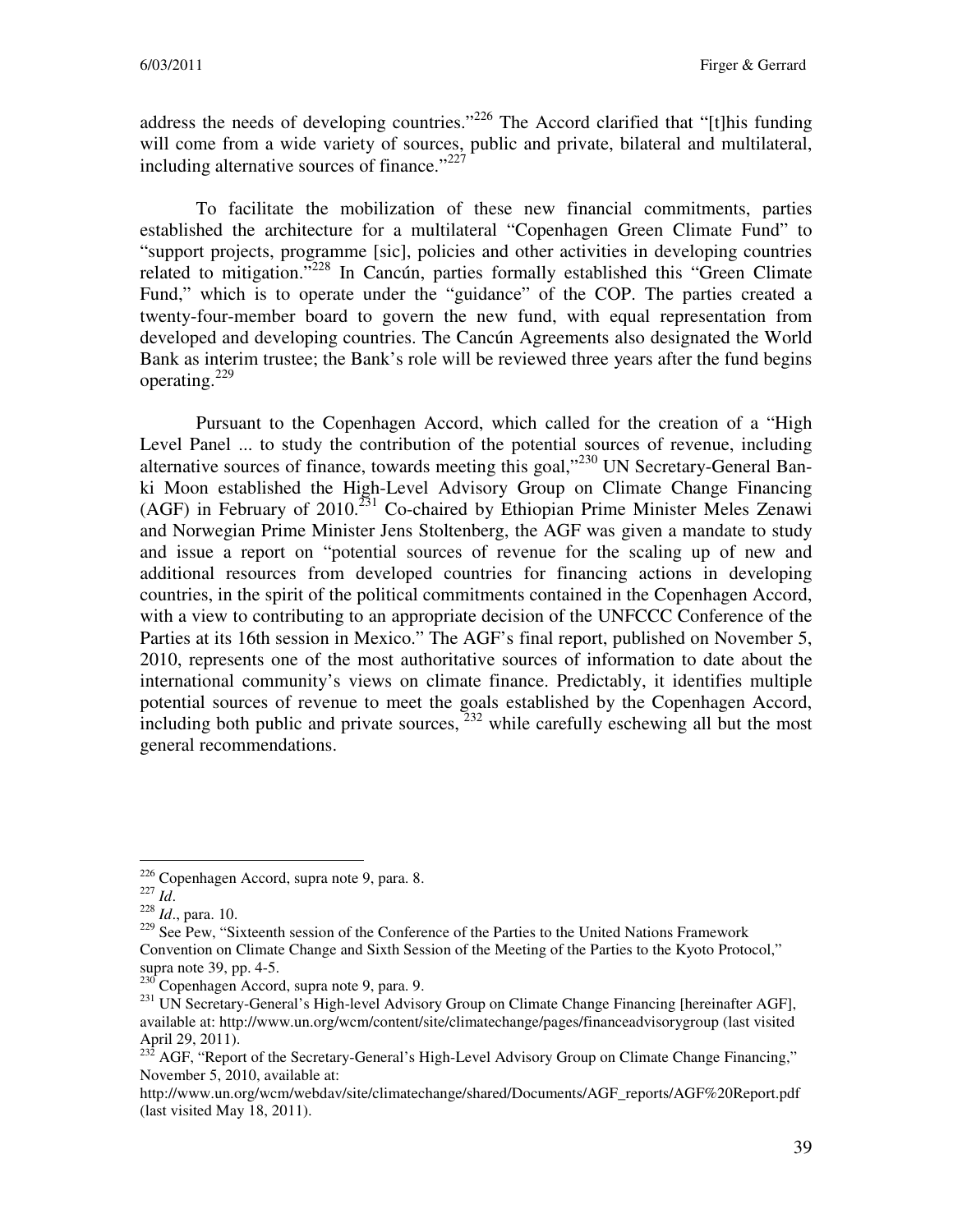#### **a.Public financing**

Only 40 percent of financing for climate mitigation projects in developing countries consists of public funds.<sup>233</sup> Currently, this public financing flows either through unilateral official development assistance (ODA) programs or through channels established by the UNFCCC. Under the Convention, an independent financial organization known as the Global Environment Facility (GEF) distributes multilateral financing to developing countries,<sup>234</sup> but parties at COP-15 agreed to establish a single entity to coordinate future actions on climate finance. To this end, they called for the AGF to examine both sources and structures for managing new financial flows, with an eye towards adopting the AGF's recommendations at COP-16 in December 2010. The Cancún Agreements, in large measure, incorporate the AGF's core structure and policy prescriptions.

According to the AGF final report, "[n]ew public sources ... have the potential to generate flows of tens of billions of dollars annually, a significant step towards raising the US\$100 billion per year" by 2020 called for by the Copenhagen Accord.<sup>235</sup> The AGF identified ten potential sources of public financing:

- 1. International auctioning of emission allowances under the Kyoto Protocol;
- 2. Auctioning of emission allowances in domestic emissions trading schemes, as under Phase III of the EU ETS;
- 3. Offset levies, such as those generated by the CDM;
- 4. Taxes on international aviation and/or shipping, involving a levy on maritime bunker/aviation jet fuels, a separate emissions trading scheme for these activities or a surcharge on passenger tickets for international flights;
- 5. A small charge on electricity generation, either on kWh produced or on the carbon emissions per kWh produced;
- 6. Revenues generated by removing fossil energy subsidies in developed countries, which can be diverted towards climate finance;
- 7. Revenues from fossil fuel extraction royalties or licenses:
- 8. Carbon taxes;
- 9. A global financial transaction tax (also known as a "Tobin tax"); or
- $10.$  Direct budget contributions.<sup>236</sup>

<sup>&</sup>lt;sup>233</sup> The remainder is generated through the sale of CERs to private parties under the CDM. See Pew, "Post-2012 policy brief: strengthening international climate finance," supra note 224, p. 1.

<sup>&</sup>lt;sup>234</sup> The GEF distributes financing to developing countries via four distinct channels: a Trust Fund, a Least Developed Countries Fund, a Special Climate Change Fund, and an Adaptation Fund (which utilizes revenue generated from a 2% levy on CDM projects rather than donor country pledges). Global Environmental Facility, GEF-Administered Trust Funds, available at: http://www.thegef.org/gef/node/2042 (last visited April 30, 2011). Several additional climate funds exist outside the UNFCCC. These include the Clean Technology Fund, the Strategic Climate Fund (which serves as the umbrella for several financing initiatives on REDD and adaptation) and the World Bank-administered Forest Carbon Partnership Facility. See Pew, "Post-2012 policy brief: strengthening international climate finance," supra note 224, p. 2.

<sup>&</sup>lt;sup>235</sup> AGF "Report of the Secretary-General's High-Level Advisory Group on Climate Change Financing," supra note 232, para. 24.

<sup>236</sup> *Id*., para. 53.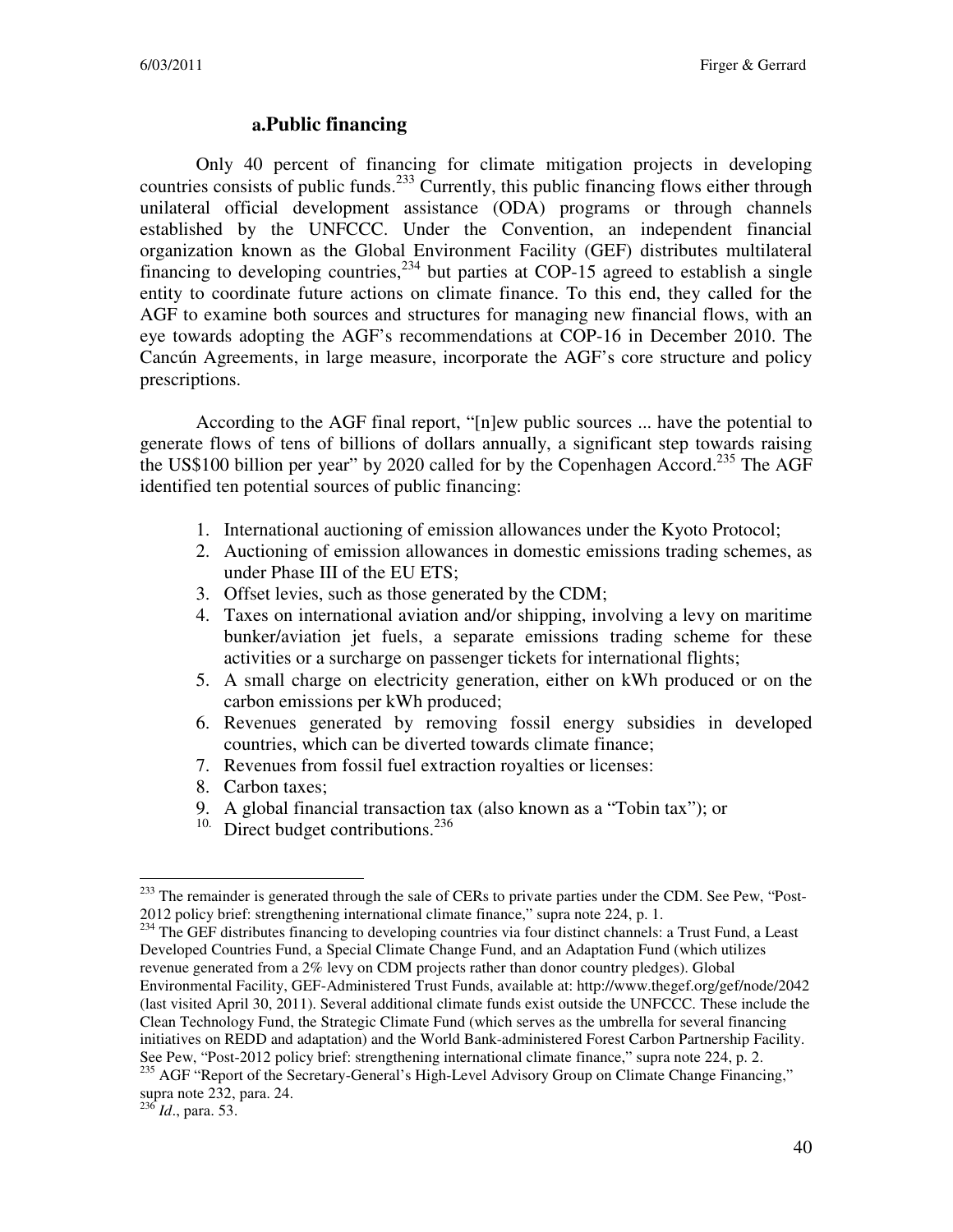Crucially, the AGF acknowledged practical difficulties associated with many of these public sources of funding. These range from political infeasibility in the case of carbon taxes and direct budget contributions to the relatively small scale of revenue generated from the removal of fossil fuel subsidies.<sup>237</sup> To overcome these difficulties, the AGF recommended leveraging public funds and carbon market offsets to generate private financial flows, with revenue potential estimated to be "up to US\$500 billion in 2020" on the basis of a "leverage factor of between 2 and 4 on public flows."<sup>238</sup> The Cancún Agreements, although falling short of establishing specific pathways to reach the Copenhagen Accord's stated goal of US\$ 100 billion per year, ratifies the AGF's general approach of leveraging public capital to mobilize private sector financial flows.

#### **b.Mobilizing private investment**

Leveraging public financing to stimulate low-carbon private investment has become the preferred means by which developed countries aim to meet their goal of US\$ 100 billion in annual climate finance by 2020. A recent International Energy Agency report on energy efficiency aptly characterizes the ultimate climate finance goal as "government policies that can trigger a sustainable virtuous circle of [clean energy] investments" by the private sector.<sup>239</sup> Similarly, the AGF final report stated that "the potentially large scale of private flows could be essential for the transition to a lowcarbon world," but cautions that "many low-carbon technologies still present higher costs than the high-carbon alternatives," meaning that "private capital will be mobilized only with sufficient public finance."<sup>240</sup> This public finance may of course take a variety of forms, including direct subsidies and loan guarantees,  $241$  but private investment will always depend fundamentally on the risk-return ratio for a given project. Crucially, part of this ratio is determined, as the AGF pointed out, by the "investment climates in developing countries," meaning the legal and regulatory frameworks governing the entry and treatment of low-carbon FDI.

Following the publication of the AGF final report, the United Kingdom Department for International Development (DFID) announced that the country was launching two initiatives, consisting of public-private initiatives, to finance clean energy

<sup>237</sup> *Id*., paras. 77-92.

<sup>238</sup> *Id*., para. 93.

<sup>&</sup>lt;sup>239</sup> International Energy Agency, "Money matters: mitigating risk to spark private investments in energy efficiency," September 2010, p. 49, available at: http://www.iea.org/papers/efficiency/money\_matters.pdf (last visited May 18, 2011).

<sup>&</sup>lt;sup>240</sup> AGF "Report of the Secretary-General's High-Level Advisory Group on Climate Change Financing," supra note 232, para. 93.

 $241$  See Center for American Progress, "Investing in clean energy: how to maximize clean energy deployment from international climate investments," Global Climate Network Discussion Paper No. 4 (November 2010), available at:

http://www.americanprogress.org/issues/2010/11/pdf/gcnreport\_nov2010\_exec\_summ.pdf (last visited May 18, 2011) (discussing mechanisms such as loan guarantees, policy risk insurance, and a foreign exchange liquidity facility which can help to incentivize low-carbon FDI flows).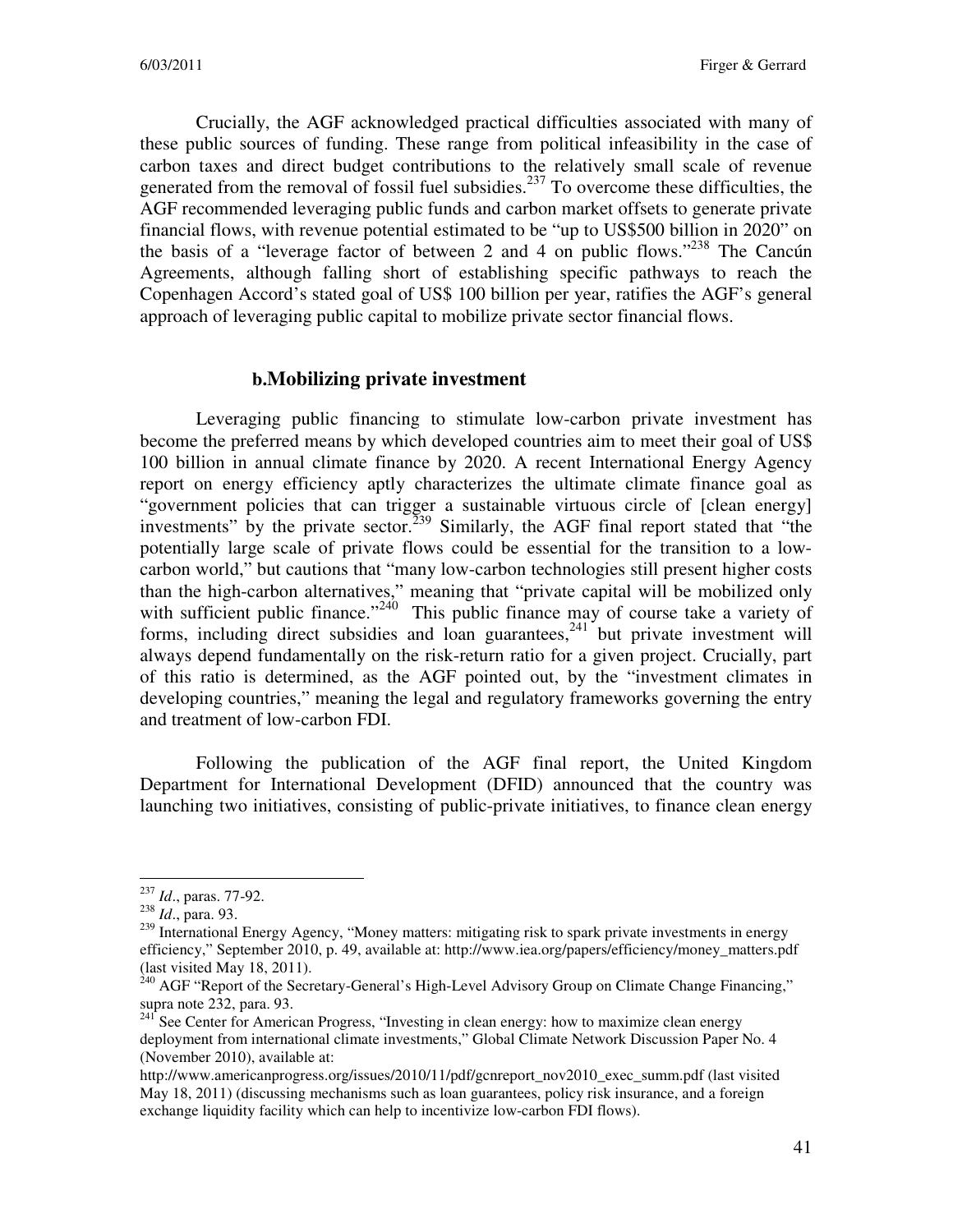projects in developing countries.<sup>242</sup> The DFID announcement, made just weeks before COP-16 talks began in Mexico, was widely hailed as a prelude to further commitments from developed countries on climate finance. The DFID announcement emphasized the important leveraging role public finance must play in providing incentives and reducing risks for private investors in low-carbon development projects, $243$  articulating a growing consensus concerning the importance of mobilizing low-carbon FDI in the developing world.<sup>244</sup> As this chapter was submitted for publication it was still too soon to reach conclusions about whether or not carefully crafted public incentives can indeed catalyze vast new flows of private investment in low-carbon energy and development projects. Researchers are no doubt already busy examining preliminary data, and will likely continue to study the topic for some time to come. The question here, then, becomes whether IIL will help, hinder or have no effect at all on such flows.

## **D.Rethinking International Investment Law**

The reformation of the IIL regime is well underway. Responding to criticism from non-governmental organizations, international law scholars and even developing country governments,<sup>245</sup> developed countries such as the United States have begun to reassess the general policy objectives of their extant IIAs, review their model BITs, and reexamine the specific treaty language currently under negotiation in bilateral and multilateral fora.  $^{246}$  Developing countries too are reevaluating their policies, renegotiating and, in some cases, terminating specific IIAs that they determine no longer serve their national policy objectives.<sup>247</sup> In all, UNCTAD's 2010 World Investment Report counted

 $\overline{a}$ <sup>242</sup> United Kingdom Department for International Development (DFID), "Speech by Andrew Mitchell, International Development Secretary, at a Climate and Development Knowledge Network event at British Council," November 18, 2010, available at: http://www.dfid.gov.uk/Media-Room/Speeches-andarticles/2010/Climate-change (last visited April 30, 2011); Louise Gray, "Aid money to build solar panels and wind turbines in Africa," *The Telegraph* (UK), November 19, 2010, available at:

http://www.telegraph.co.uk/earth/environment/climatechange/8143697/Aid-money-to-build-solar-panelsand-wind-turbines-in-Africa.html (last visited May 18, 2011).

<sup>&</sup>lt;sup>243</sup> United Kingdom Department for International Development (DFID), "Speech by Andrew Mitchell, International Development Secretary, at a Climate and Development Knowledge Network event at British Council," supra note 242 ("They will use public money to leverage private finance and direct it to where it is most needed, securing up to £9 of private investment for every £ 1 of public money spent."). <sup>244</sup> See, e.g., Center for American Progress, "Investing in clean energy: how to maximize clean energy deployment from international climate investments," supra note 241.

<sup>&</sup>lt;sup>245</sup> For a recent and widely circulated example of such criticism from the academy, see Osgoode Hall Law School, York University, "Public statement on the international investment regime," August 31, 2010, available at: http://www.osgoode.yorku.ca/public\_statement (last visited April 30, 2011) (statement signed by forty-eight leading professors in law, economics, and international affairs). In recent years, developing countries such as Bolivia and Ecuador have withdrawn from IIAs and exited the ICSID. See Christina Viteri Torres, "Withdrawal of states' consent to ICSID arbitration: perspectives from the Bolivian and Ecuadorian cases," 6 *Transnational Dispute Management* 4 (December 2009); Luke Eric Peterson, "Ecuador becomes second state to exit ICSID," *International Arbitration Reporter*, July 17, 2009.

<sup>&</sup>lt;sup>246</sup> See, e.g., United States Department of State, "Report of the Subcommittee on Investment of the Advisory Committee on International Economic Policy regarding the model bilateral investment treaty," September 30, 2009, available at: http://www.state.gov/e/eeb/rls/othr/2009/131098.htm (last visited April 30, 2011).

 $247$  See Viteri Torres, "Withdrawal of states' consent to ICSID arbitration: perspectives from the Bolivian and Ecuadorian cases," supra note 245.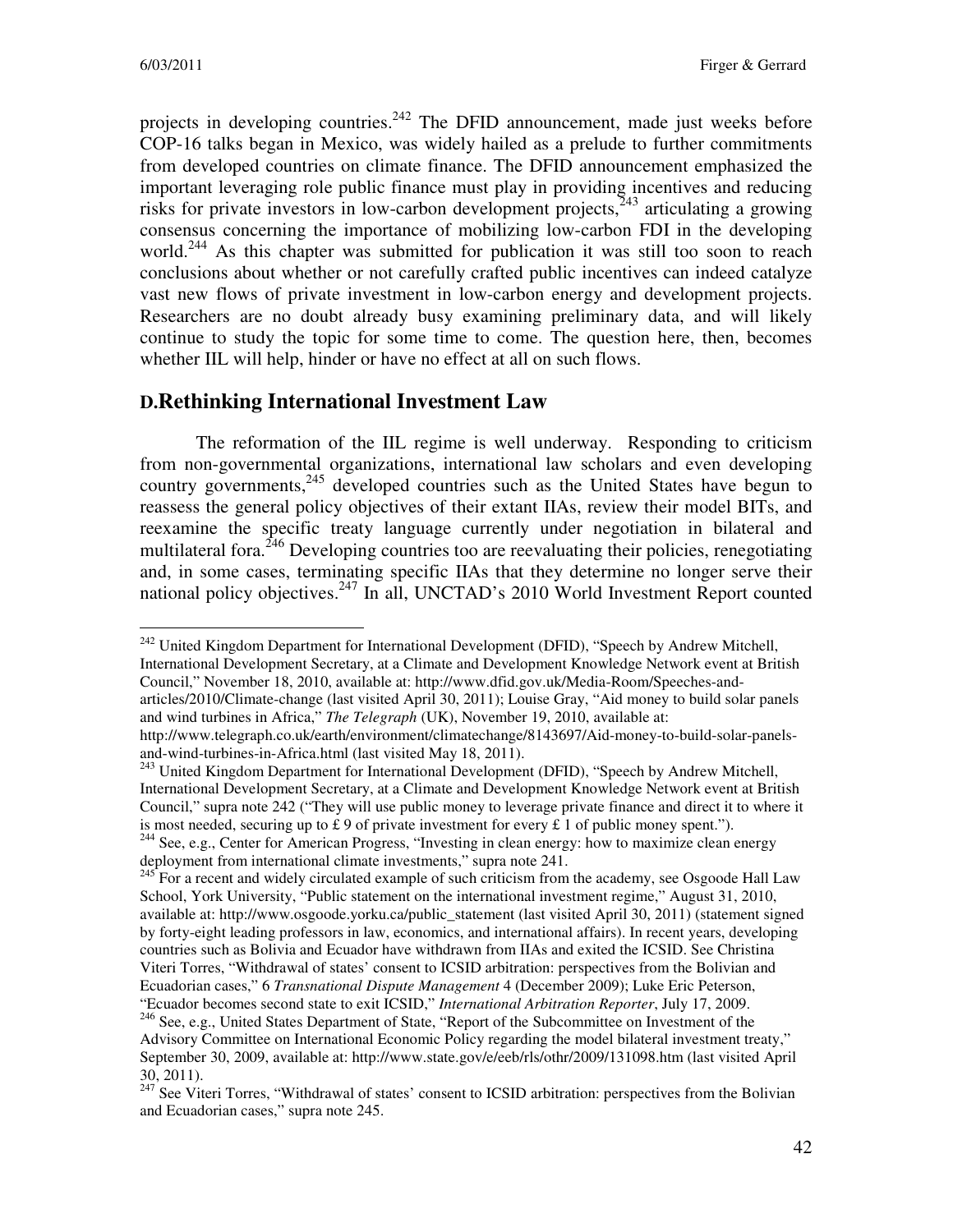sixteen countries which have revised or are currently revising their model BITs.<sup>248</sup> The cumulative results of these reassessments, although still preliminary, indicate a growing recognition that IIAs must reflect countries' social and environmental goals as well as their need to foster sustainable economic growth through foreign investment. Building upon an already well-established trend, many recently concluded IIAs thus contain "certain innovative features aimed at rebalancing the agreements between the rights and obligations of investors and host countries, as well as between economic and other public policy objectives, such as the protection of the environment."<sup>249</sup> Whether explicitly stated or not, these goals certainly include climate mitigation and adaptation.

Climate-friendly provisions in IIAs can take two forms. First, IIAs can be modified to preserve host country flexibility in promulgating climate regulations.<sup>250</sup> Second, countries can make use of new and existing provisions in IIAs to incentivize low-carbon FDI flows. This Part addresses each of these approaches in turn.

## **1.Preserving Flexibility for Climate Regulations**

International investment law is changing as states renegotiate existing IIAs and adopt new treaties. Such modifications, some of which are reflected in certain recently concluded IIAs, include narrowing the definition of an indirect expropriation so that limits on GHG emissions are not deemed to violate a host country's treaty obligations. Likewise, climate-friendly changes to IIAs can include more explicit definitions of vague standards such as FET and MFN/national treatment. A related but conceptually distinct approach involves the creation of climate-specific carve outs, either through introducing new categories of exceptions to which an IIA will not apply or through effectively removing certain types of disputes from the scope of an ISDS clause by, for instance, requiring the exhaustion of local remedies by an investor prior to availing oneself of international arbitration.

#### **a.Narrowing the definition of indirect expropriation**

The 2004 United States Model BIT restricts the scope of cognizable indirect expropriation claims by indicating that, as under U.S. constitutional law, nondiscriminatory regulations to protect public welfare do not constitute expropriations "except in rare circumstances."<sup>251</sup> This restriction, which follows the logic of arbitral awards such as Methanex and Saluka, $252$  is clearly a step in the right direction in terms of protecting host country flexibility for climate-friendly regulations. Still, the model BIT

<sup>248</sup> UNCTAD, *World Investment Report 2010: Investing in a low-carbon economy*, supra note 11, p. 85 (Russia, France, Colombia, Mexico, Austria and Germany have all recently reviewed their respective model BITs, while similar reviews are underway or soon to begin in Argentina, Venezuela, Ecuador, Morocco, Bolivia, South Africa, Turkey, Thailand, and India).

<sup>249</sup> *Id*., p. 82.

<sup>&</sup>lt;sup>250</sup> For an elaboration of issues relating to the reduction by IIL of a country's "policy space," see Cho and Dubash, "Will investment rules shrink policy space for sustainable development? Evidence from the electricity sector," supra note 2.

<sup>&</sup>lt;sup>251</sup> See 2004 United States Model BIT, Annex B, supra note 133.

<sup>&</sup>lt;sup>252</sup> See supra notes 152-153 and accompanying text.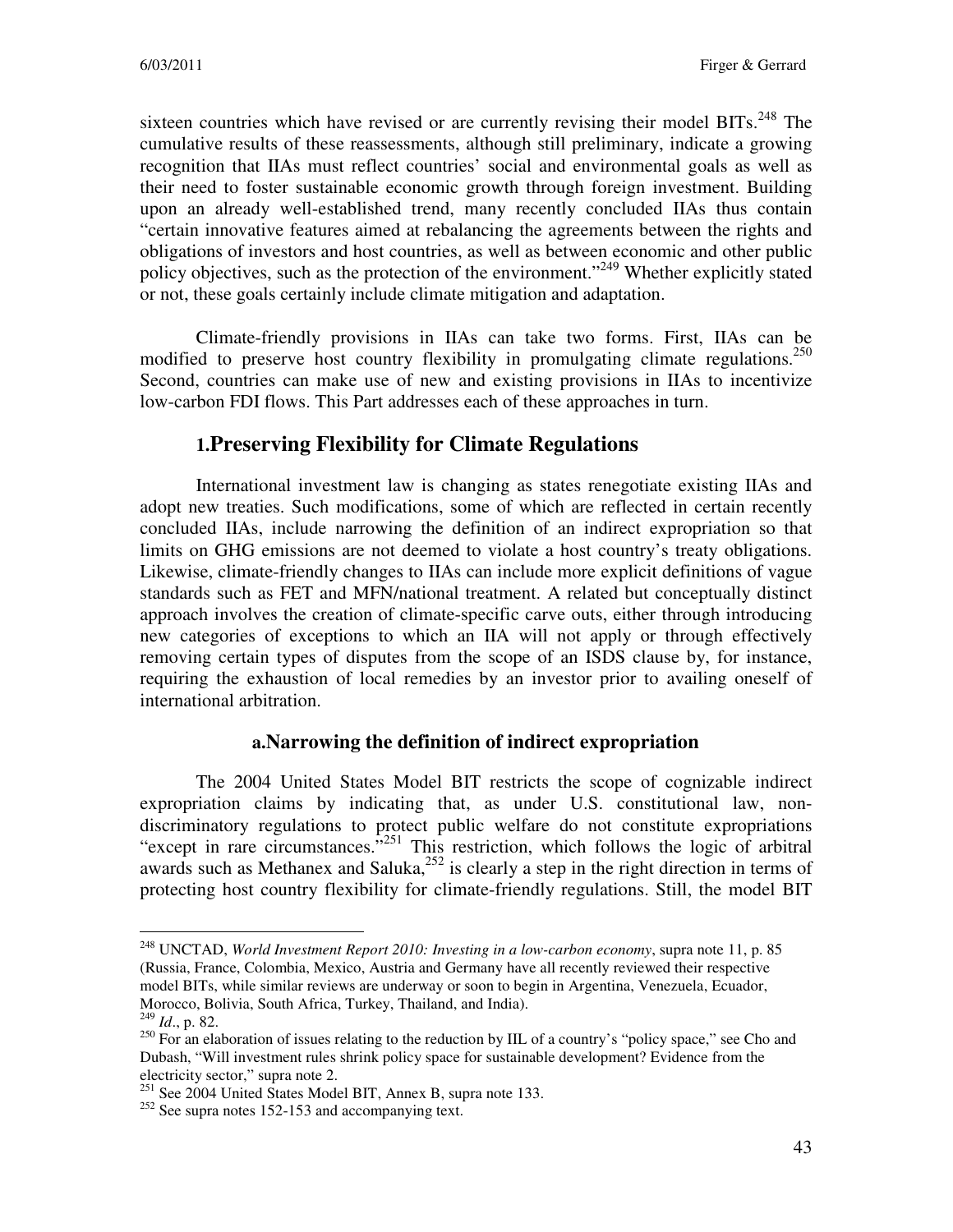provides no guidance as to what might constitute such "rare circumstances."<sup>253</sup> Learning from this, the 2004 Canadian Model BIT goes further, providing that, "Except in rare circumstances, such as when a measure or series of measures are so severe in light of their purpose that they cannot be reasonably viewed as having been adopted and applied in good faith  $[...]$ ."<sup>254</sup>

Both the U.S. and Canadian Model BITs go a long way towards alleviating concerns that climate-friendly regulations, such as those challenged in the German Vatenfall arbitration, $^{255}$  might be held to violate the terms of an investment treaty. The 2007 Investment Agreement for the Common Market for Eastern and Southern Africa (COMESA) goes further, distinguishing between a compensable indirect expropriation and the adverse effects endured by a foreign investor as a result of "bona fide regulatory measures [...] that are designed and applied to protect or enhance legitimate public welfare objectives, such as public health, safety and the environment."<sup>256</sup> This provision makes it clear, in a way that the U.S. and Canadian models do not, that a host country's measures to protect the climate will not run afoul of its IIA obligations.

A different approach, utilized in the context of intellectual property but quite relevant to the issue of climate change, can be found in Article 10.8(5) of the Malaysia-New Zealand FTA  $(2009)$ <sup>257</sup> That clause creates an explicit exception to the treaty's expropriation obligation for the issuance of "compulsory licenses granted in relation to intellectual property (IP) rights in accordance with the WTO TRIPS Agreement."<sup>258</sup> Much like IP licenses granted pursuant to TRIPS, a country may implement its climate change obligations under the UNFCCC in such a way as to require investors to purchase and hold GHG emissions permits.<sup>259</sup> Taking a cue from the Malaysia-New Zealand FTA, future IIAs might create specific carve outs under the expropriation, MFN, national treatment, or FET headings, for such permits. $260$ 

#### **b.Clarifying FET and MFN/national treatment standards**

Seeking to avoid excessive liability under overly broad interpretations of the FET standard, some countries have entirely excluded the FET clause from their recently concluded IIAs.<sup>261</sup> A less extreme option involves explicitly linking the FET standard to

 $\overline{a}$ <sup>253</sup> See Marshall, "Climate change and international investment agreements: obstacles or opportunities," supra note 2, p. 67.

 $^{254}$  See 2004 Canada Model BIT, Annex B.13(1)(c).

<sup>255</sup> *Vattenfall*, supra note 6.

<sup>&</sup>lt;sup>256</sup> COMESA, Investment agreement for the COMESA common investment area, available at: http://programmes.comesa.int/attachments/104\_Investment%20agreement%20for%20the%20CCIA%20FI NAL%20\_English\_.pdf (last visited April 30, 2011).

<sup>&</sup>lt;sup>257</sup> New Zealand Ministry of Foreign Affairs & Trade, Malaysia-New Zealand Free Trade Agreement (2009), available at: http://www.mfat.govt.nz/downloads/trade-agreement/malaysia/mnzfta-text-ofagreement.pdf (last visited April 30, 2011).

<sup>&</sup>lt;sup>8</sup> *Id.*, art. 10.8(5).

 $^{259}$  See supra note 91 and accompanying text.

 $^{260}$  Other types of climate-specific carve outs are described in Part D.1(c), infra.

<sup>&</sup>lt;sup>261</sup> See, e.g., Government of India, Ministry of Commerce & Industry, Department of Commerce,

Comprehensive economic cooperation agreement between the Republic of India and the Republic of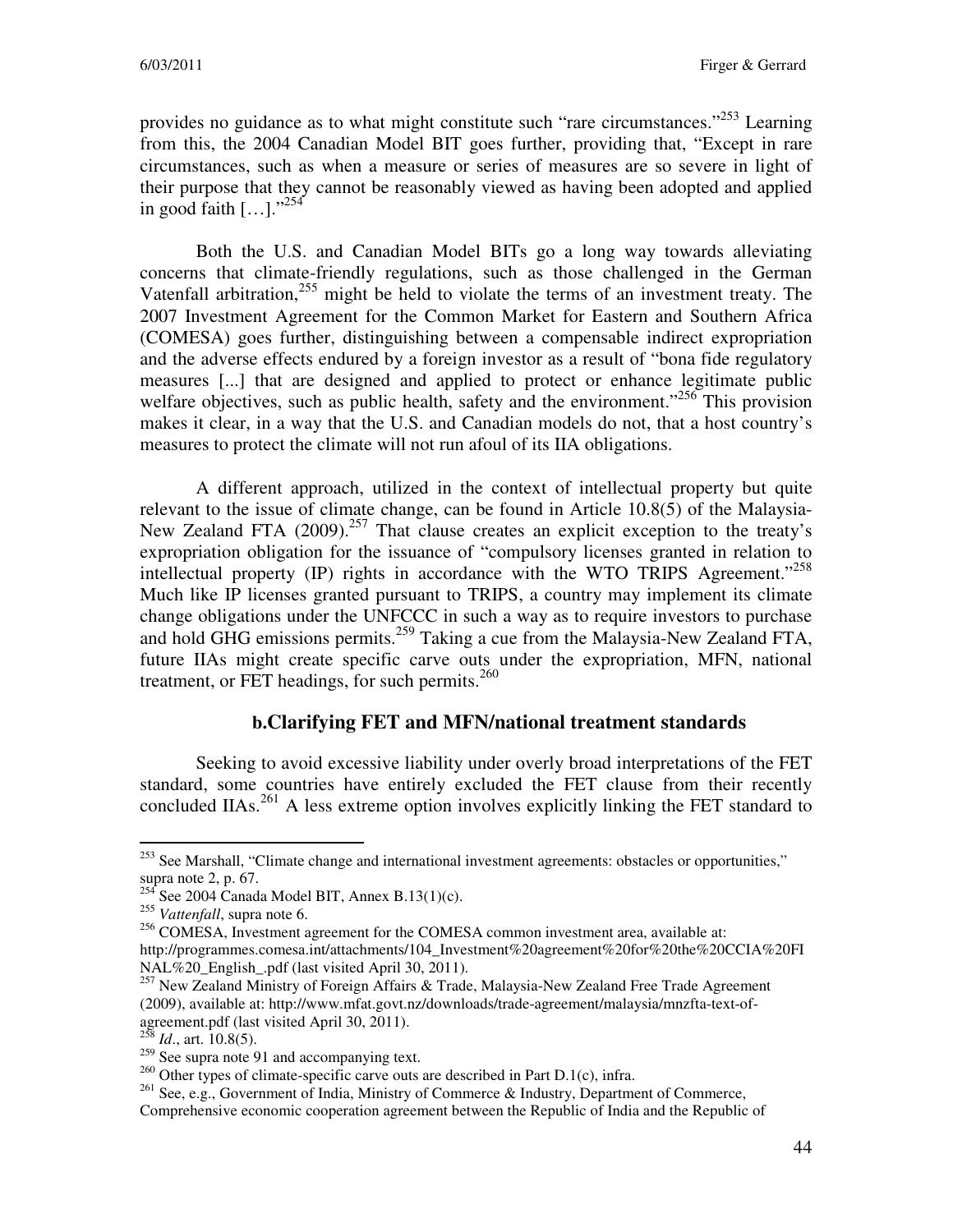the minimum standard of treatment under  $CIL$ <sup>262</sup> Countries can make this linkage not only by referring to CIL explicitly in the FET provision of a treaty, but also by drafting binding interpretive statements clarifying the meaning of the obligation. This occurred most famously in 2001 when the NAFTA Free Trade Commission (FTC) issued a binding interpretation under Article 1131(2), which clarified that the FET obligation in Article 1105 is coextensive with the international minimum standard under  $\text{CIL.}^{263}$ Restricting FET to the narrow CIL standard, which arbitrators have generally agreed applies only to "egregious" or "outrageous" conduct by a host country,  $2^{64}$  clearly ensures that many climate-friendly regulations will pass muster under an applicable IIA.

However, the FET standard can be clarified in other ways as well. For instance, following EDF v. Romania  $(2009)$ ,<sup>265</sup> an IIA might address the issue of "legitimate" expectations" by giving the concept a more precise definition than what has typically been read into FET. $^{266}$  This clarification would have the salutary effect of blocking investor claims that arise from a changed regulatory landscape (such as would occur following the imposition of climate-friendly measures) while not going so far as to preclude FET claims that do not reach the level of egregiousness required under the CILonly approach endorsed by the NAFTA FTC.

Furthermore, clarifying the FET standard to anticipate certain "legitimate expectations" claims could be particularly beneficial as states seek to create stable and predictable policy frameworks to incentivize clean energy investment. At present, countries that have imposed or considered imposing a price on carbon emissions are under tremendous pressure to renege on such innovations.<sup>267</sup> As in the case of the annual renewal of subsidies for renewable energy, uncertainty about future market conditions can stultify low-carbon growth as investors take a wait-and-see approach to all but the most profitable investments.<sup>268</sup> A less ambiguous FET standard in future IIAs, if drafted

<sup>265</sup> *EDF v. Romania*, supra note 165.

Singapore, Chapter 6 (Investment), available at: http://commerce.nic.in/ceca/ch6.pdf (last visted May 18, 2011).

<sup>&</sup>lt;sup>262</sup> See, e.g., 2004 United States Model BIT, supra note 133; CAFTA art. 10.5(1); ASEAN-NZ FTA, Chapter 11 (Investment); Mexico-Singapore BIT (2009).

<sup>&</sup>lt;sup>263</sup> Foreign Affairs and International Trade Canada, notes of interpretation of certain Chapter 11 provisions (NAFTA Free Trade Commission, July 31, 2001), available at: http://www.international.gc.ca/tradeagreements-accords-commerciaux/disp-diff/nafta-interpr.aspx?lang=en (last visited May 18, 2011). For a discussion of this development, see Salacuse, *The law of investment treaties*, supra note 128, pp. 225-26. <sup>264</sup> See *Glamis Gold*, supra note 5, paras. 615-16.

<sup>&</sup>lt;sup>266</sup> See Pandya and Moody, "Legitimate expectations in investment treaty arbitration: an unclear future," supra note 165, pp. 19-21.

 $267$  The United States House of Representatives has passed several bills to strip EPA of its authority to regulate GHG emissions, supra note 106, and Australian Prime Minister Kevin Rudd was unable to prevail on his plan to impose a national cap-and-trade plan in 2010. See Peter van Onselen, "Politics trumps a moral challenge," *The Australian*, April 29, 2010, available at:

http://www.theaustralian.com.au/news/features/politics-trumps-a-moral-challenge/story-e6frg6z6- 1225859592923 (last visited May 18, 2011).

<sup>268</sup> See Steve Hargreaves, "Wind energy, solar power face cloudy future," *CNNMoney.com*, November 19, 2010, available at:

http://money.cnn.com/2010/11/18/news/economy/renewable\_energy\_tax\_credit/index.htm (last visited April 30, 2011).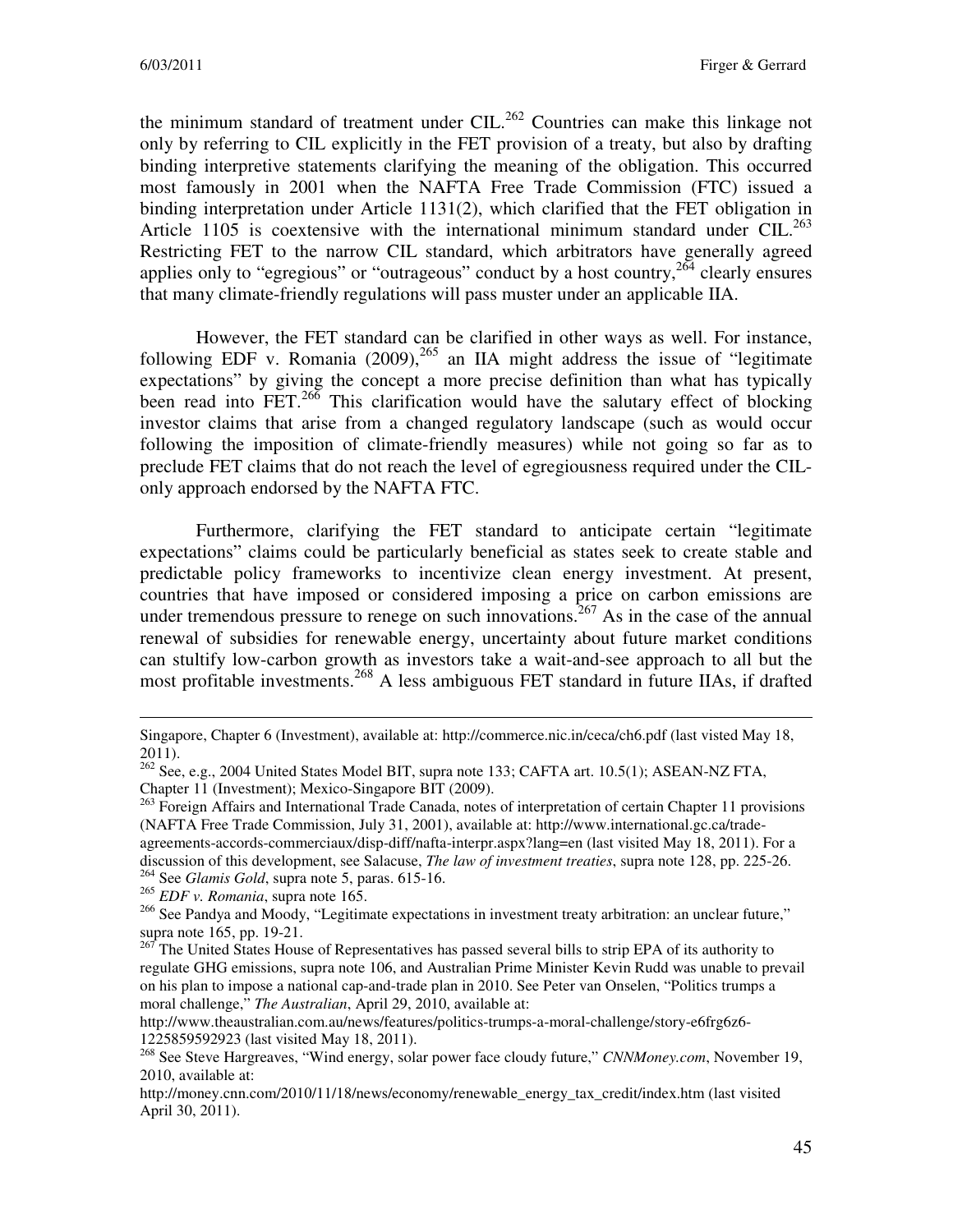properly, might in fact be able to split the difference between those "legitimate expectations" claims with the potential to undermine climate-friendly regulatory measures and those likely to result from a host country's failure to maintain policies necessary to safeguard low-carbon investments.

Regarding MFN and national treatment, similar clarifications can help protect host country regulatory flexibility on climate. A "plain vanilla" MFN clause guarantees to all foreign investors the most favorable treatment a host country has ever granted to investors of any foreign country with which an IIA has been concluded. Because of this, a host country may find that climate-friendly provisions in newer IIAs are nullified by other IIAs, now or in the future, that do not contain such elements. Furthermore, a broad MFN clause may preclude a host country from differentiating between incoming FDI on the basis of, for instance, whether an investor's home country has imposed a price on carbon emissions. Such differentiation may be an important component of national climate policies,  $269$  making restrictions on the scope of the MFN and national treatment obligations quite desirable.

Another simple measure might preclude investors from using an MFN clause to "import" into their disputes certain substantive or procedural protections from other IIAs. Both the Ethiopia-United Kingdom BIT (2009) and the ASEAN-China Investment Agreement (2009), for example, clarify that the MFN obligation does not encompass ISDS provisions from IIAs with third countries, making it harder for an investor to "import" the ability to circumvent local remedies.<sup>270</sup> This is particularly relevant in cases where a host country may choose to require exhaustion of local remedies in climaterelated disputes prior to gaining access to international arbitration.<sup>271</sup>

In the case of national treatment, one additional option would be for a host country to establish a "non-exhaustive list of criteria for tribunals to consider when applying the national treatment standard."<sup>272</sup> The COMESA Investment Agreement, for example, states that:

[E]ach Member State shall accord to COMESA investors and their investments treatment no less favourable than the treatment it accords, in like circumstances, to its own investors and to their investments […] For greater certainty, references to 'like circumstances' in paragraph 1 of this Article requires [sic] an overall

 $\overline{a}$ 

 $271$  See, e.g, Belgium-Colombia BIT, art. XII, supra note 140.

<sup>&</sup>lt;sup>269</sup> In a related context, the question of whether climate-related border tax adjustments, known as border *carbon* adjustments [hereinafter BCAs], would be legal under the WTO has generated a great deal of attention. See Roland Ismer and Karsten Neuhoff, "Border tax adjustment: a feasible way to support stringent emission trading," 24 *European Journal of Law and Economics* 137 (2007). Indeed, the Waxman-Markey legislation which passed the United States House of Representatives in 2009 contained provisions on the imposition of BCAs for products imported from countries which had not imposed a price on GHG emissions. American Clean Energy and Security Act, H.R. 2454, 111th Cong. § 768 (2009) (establishing an "international reserve allowance program" to "minimize [ ] the likelihood of carbon leakage"). <sup>270</sup> See UNCTAD, *World Investment Report 2010: Investing in a low-carbon economy*, supra note 11, p.

<sup>87.</sup> 

<sup>&</sup>lt;sup>272</sup> Marshall, "Climate change and international investment agreements: obstacles or opportunities," supra note 2, p. 65.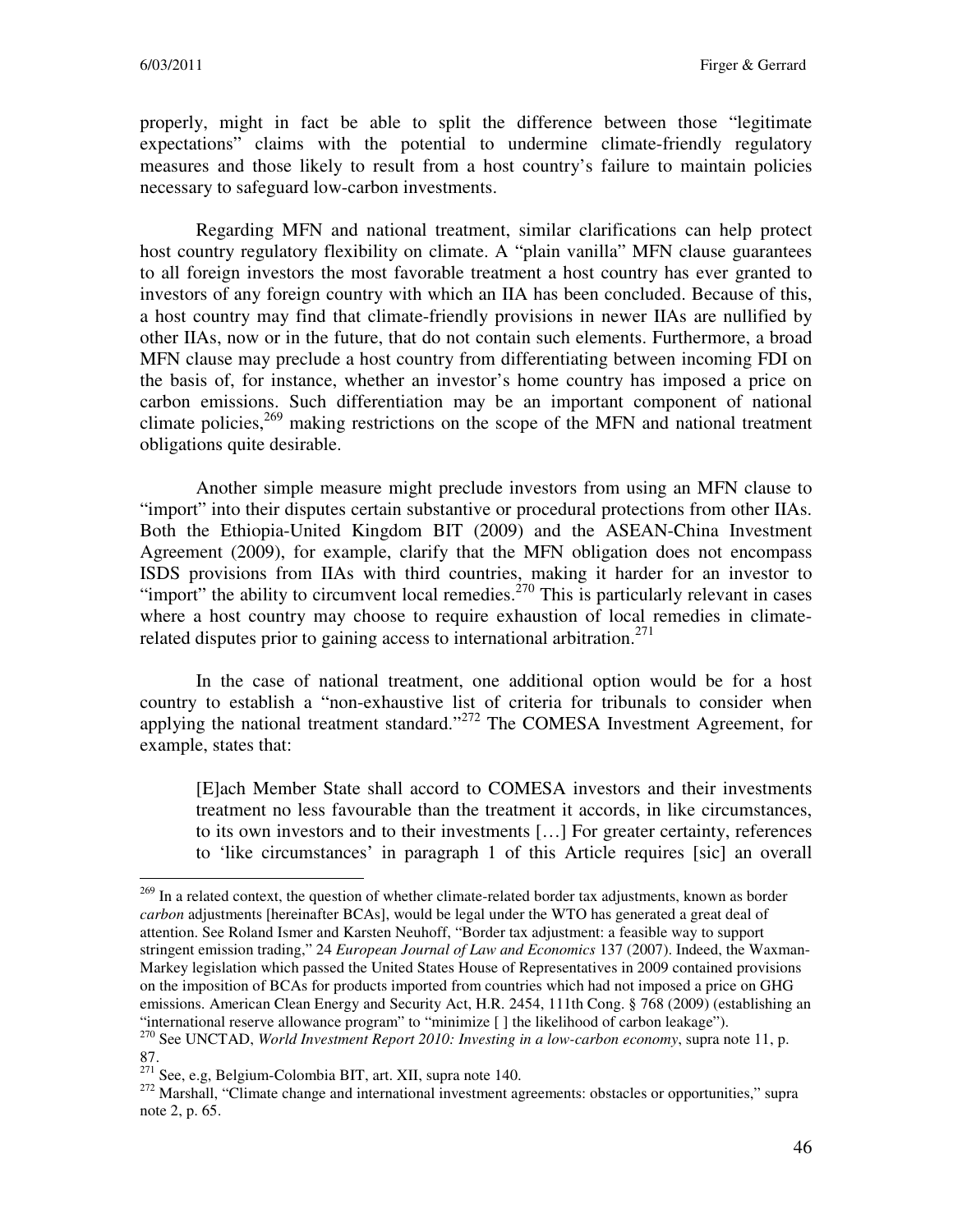examination on a case by case basis of all the circumstances of an investment including, inter alia: [...] its effects on the local, regional or national environment, including the cumulative effects of all investments within a jurisdiction on the environment. $273$ 

The use of such an enumerated list cabins the discretion of arbitrators to find national treatment violations in host country climate regulations, while stopping short of creating an outright exemption to the general national treatment obligation. Such exemptions and carve outs, however, may have a place in future IIAs dealing specifically with climate change policy.

#### **c.Climate-specific exemptions**

Aside from the definitional changes identified above, countries are preserving regulatory flexibility for their climate policy objectives by including general exceptions clauses in IIAs. The India-Korea Comprehensive Economic Partnership Agreement (CEPA) (2009), for example, includes an exceptions clause that specifies measures "necessary to protect human, animal or plant life or health, or the environment."<sup>274</sup> Notably, this language closely mirrors that of GATT Article XX, the general exceptions clause applicable in certain parts of the international trade law regime.<sup> $275$ </sup> While debate is raging about whether and how GATT-specific standards, including exceptions, may be "imported" into the IIL regime or referenced therein,<sup>276</sup> it seems clear that the approach taken by the India-Korea CEPA is a legitimate mechanism available to states by which to exempt certain regulatory activities from a host country's investment law obligations.

Short of a general exceptions clause, a host country can also create narrower climate-specific exceptions for certain types of regulatory activities. UNCTAD points out that such a clause could be modeled after the exceptions for "legitimate public policies" in the Canada-Chile FTA (1996), the United States-Republic of Korea FTA (2007), and the United States-Singapore FTA  $(2003)$ .<sup>277</sup> By explicitly enumerating a set of climaterelated measures that constitute legitimate public policies, a narrow exceptions clause could help to stabilize IIL. Another option, discussed above, would be for a host country to create a carve out from ISDS, national treatment or other substantive obligations for climate change measures, as under the Belgium-Colombia BIT  $(2009)^{278}$  and the COMESA investment agreement, respectively.<sup>279</sup> All of these exceptions and carve outs,

<sup>&</sup>lt;sup>273</sup> COMESA investment agreement, supra note 256, art. 17.

 $274$  India-Korean CEPA (2009), art. 10.18(1)(b), available at:

http://commerce.nic.in/trade/INDIA%20KOREA%20CEPA%202009.pdf (last visited April 30, 2011). <sup>275</sup> General Agreement on Tariffs and Trade (GATT), art. XX, *opened for signature* Oct. 30, 1947,

T.I.A.S. No. 1700, 55 U.N.T.S. 194.

<sup>&</sup>lt;sup>276</sup> See, e.g., Van Aaken, "Fragmentation of international law: the case of international investment protection," supra note 1, pp. 111-17. For an interesting proposal on how the ICSID Convention could be amended to include GATT Article XX criteria, see Kate Supnik, "Making amends: amending the ICSID convention to reconcile competing interests in international investment law," 59 *Duke Law Journal* 343 (2009).

<sup>277</sup> *Id*. p 138.

<sup>278</sup> Belgium-Colombia BIT, supra note 140.

<sup>&</sup>lt;sup>279</sup> COMESA Investment Agreement, supra note 256.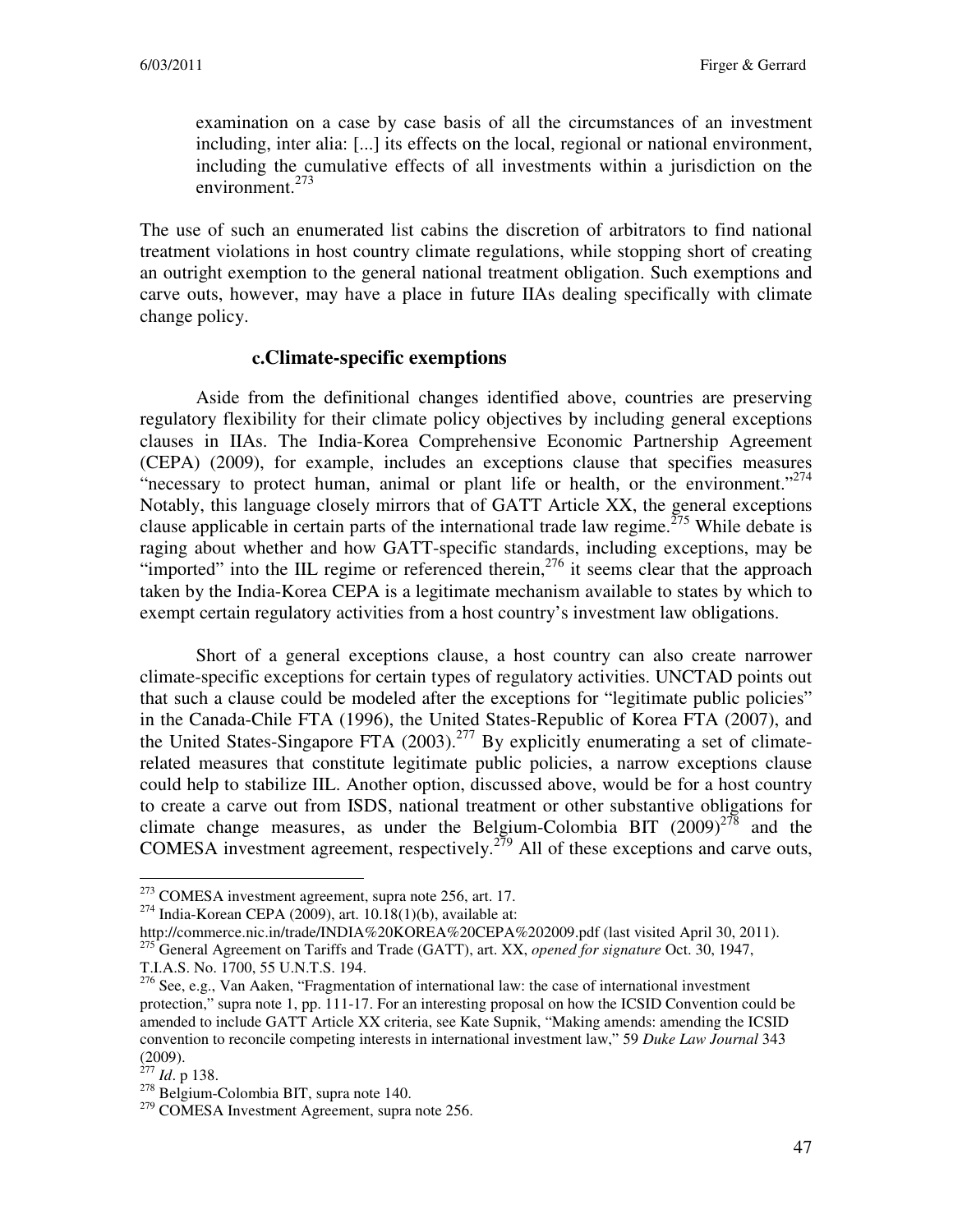of course, push back somewhat against the pro-investment orientation of traditional IIAs, making it easier for host countries to take actions which negatively impact foreign investors. IIAs can also be modified, however, with features designed to affirmatively incentivize climate-friendly investments.

## **2.Incentivizing Low-Carbon FDI Flows**

The second category of climate-friendly IIA modification involves not the preservation of a host country's ability to impose regulations on foreign investors but rather, in the words of UNCTAD's 2010 World Investment Report, "leveraging foreign investment for a low-carbon economy."<sup>280</sup> Of course, there are myriad ways to incentivize climate-friendly FDI flows, many of which have very little to do with IIL. This section focuses on several of the ways in which new IIAs are being utilized to help ramp up cross border investments in low-carbon projects.

#### **a.Changes to preambular language**

Preambular language is often used to determine the content and scope of a given treaty's "object and purpose."<sup>281</sup> In cases where an ambiguous provision can be interpreted to impose an added obligation on a host country, narrow, pro-investment preambles have often led tribunals to find that a treaty's object and purpose require the resolution of disputes in favor of investors, even where challenged host country measures sought to achieve justifiable public policy objectives.<sup>282</sup> In order to ensure that preambles are used to uphold – rather than undermine – other legitimate regulatory aims, many countries are now making changes to preambular language in new IIAs. Thus, UNCTAD's 2010 World Investment Report highlights the possibility that preambular language can be drafted to affirm that "IIAs and attendant FDI flows aim to help address the climate change challenge."<sup>283</sup>

Beyond the simple mention of environmental objectives in a preamble, as in the 2004 United States Model BIT<sup>284</sup> or the 2009 Japan-Swiss FTA,<sup>285</sup> IIAs can go much further towards harmonizing climate change mitigation objectives and the strictures of investment law. The ECT, for instance, specifically refers to the UNFCCC in its preamble:

 $\overline{a}$ <sup>280</sup> UNCTAD, *World Investment Report 2010: Investing in a low-carbon economy*, supra note 11. <sup>281</sup> See Part B.1, supra.

<sup>&</sup>lt;sup>282</sup> See supra note 131 and accompanying text.

<sup>283</sup> UNCTAD, *World Investment Report 2010: Investing in a low-carbon economy*, supra note 11, p. 137. <sup>284</sup> See supra note 131 and accompanying text.

<sup>&</sup>lt;sup>285</sup> Ministry of Foreign Affairs of Japan, agreement on free trade and economic cooperation between Japan and the Swiss Confederation (2009), available at:

http://www.mofa.go.jp/region/europe/switzerland/epa0902/agreement.pdf (last visited April 30, 2011) ("Determined, in implementing this Agreement, to seek to preserve and protect the environment, to promote the optimal use of natural resources in accordance with the objective of sustainable development and to adequately address the challenges of climate change...").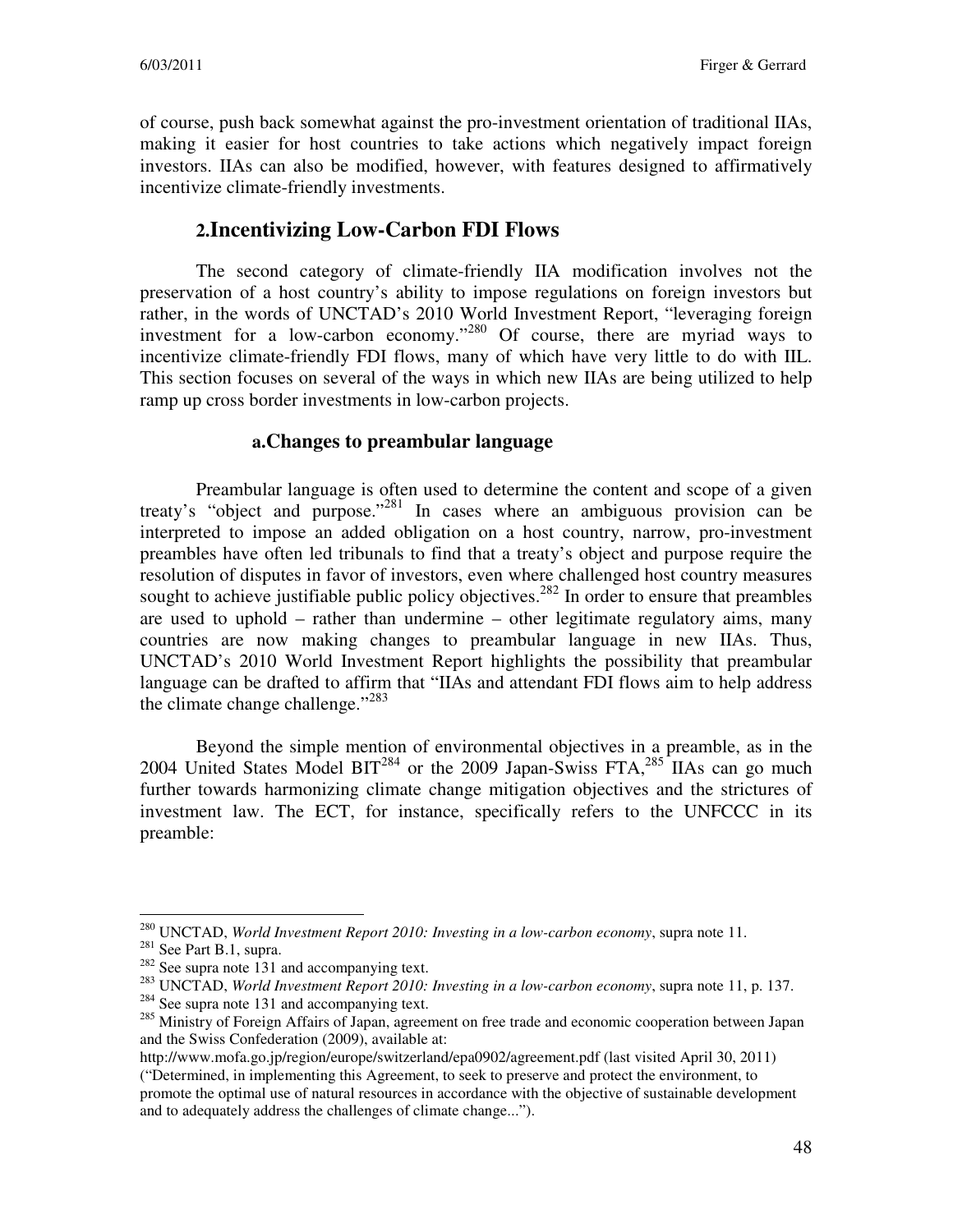Recalling the [UNFCCC], the Convention on Long-Range Transboundary Air Pollution and its protocols, and other international environmental agreements with energy-related aspects; and [r]ecognizing the increasingly urgent need for measures to protect the environment, [...].<sup>286</sup>

The inclusion of such a reference indicates the intent of the parties to harmonize, to the extent possible, their commitments under the UNFCCC and those undertaken herein. Thus, any tribunal attempting to resolve a future investment dispute involving a measure taken pursuant to an UNFCCC obligation would be able to say with much greater certainty that the parties intended the ECT to help achieve the goals of the UNFCCC, not stymie them.

The 2007 Norwegian Model BIT, although criticized for going too far in the direction of preserving host country flexibility, utilizes aspects of both the U.S. and ECT formulations while building upon them in a novel way, stating not only that the treaty's objectives should be achieved "in a manner consistent with the protection of health, safety, and the environment, and the promotion of internationally recognized labour rights," but also that "the provisions of this agreement and provisions of international agreements relating to the environment shall be interpreted in a mutually supportive manner."<sup>287</sup>

Other proposed changes to preambular language, although not adopted by any IIAs, go one step further. One suggestion, for instance, would have countries lift text directly from the UNFCCC itself and add it to the text of a BIT.<sup>288</sup> By replicating the precise language of the UNFCCC's preamble, this would not only serve to underscore the import climate-oriented objectives of the investment treaty, but would also avoid any ambiguities in meaning, making it harder for investor-claimants to prevail on challenges to climate-friendly regulatory measures.

#### **b.Low-carbon performance requirements**

Although hitherto disfavored in the IIL regime, the inclusion of certain performance requirements in IIAs could help host countries ensure that incoming FDI flows generate climate change benefits, such as the transfer of clean energy technologies. Japan has been a leader in this regard. Both the Japan-Swiss FTA (2009) and the Brunei-Japan FTA (2009) contain provisions for the promotion of trade in environmental products and services. The Japan-Swiss FTA, for instance, states that:

The Parties shall encourage trade and dissemination of environmental products and environment-related services in order to facilitate access to technologies and

<sup>&</sup>lt;sup>286</sup> Energy Charter Treaty, (opened for signature 17 December 1994, entered into force 1998) (1994) 34 International Legal Materials 360 (1995).

<sup>&</sup>lt;sup>287</sup> American Society of International Law, international law in brief, April 21, 2008, available at: http://www.asil.org/ilib080421.cfm#t1 (last visited April 30, 2011) (reproducing 2007 model Norwegian BIT).

<sup>&</sup>lt;sup>288</sup> Marshall, "Climate change and international investment agreements: obstacles or opportunities," supra note 2, p. 62.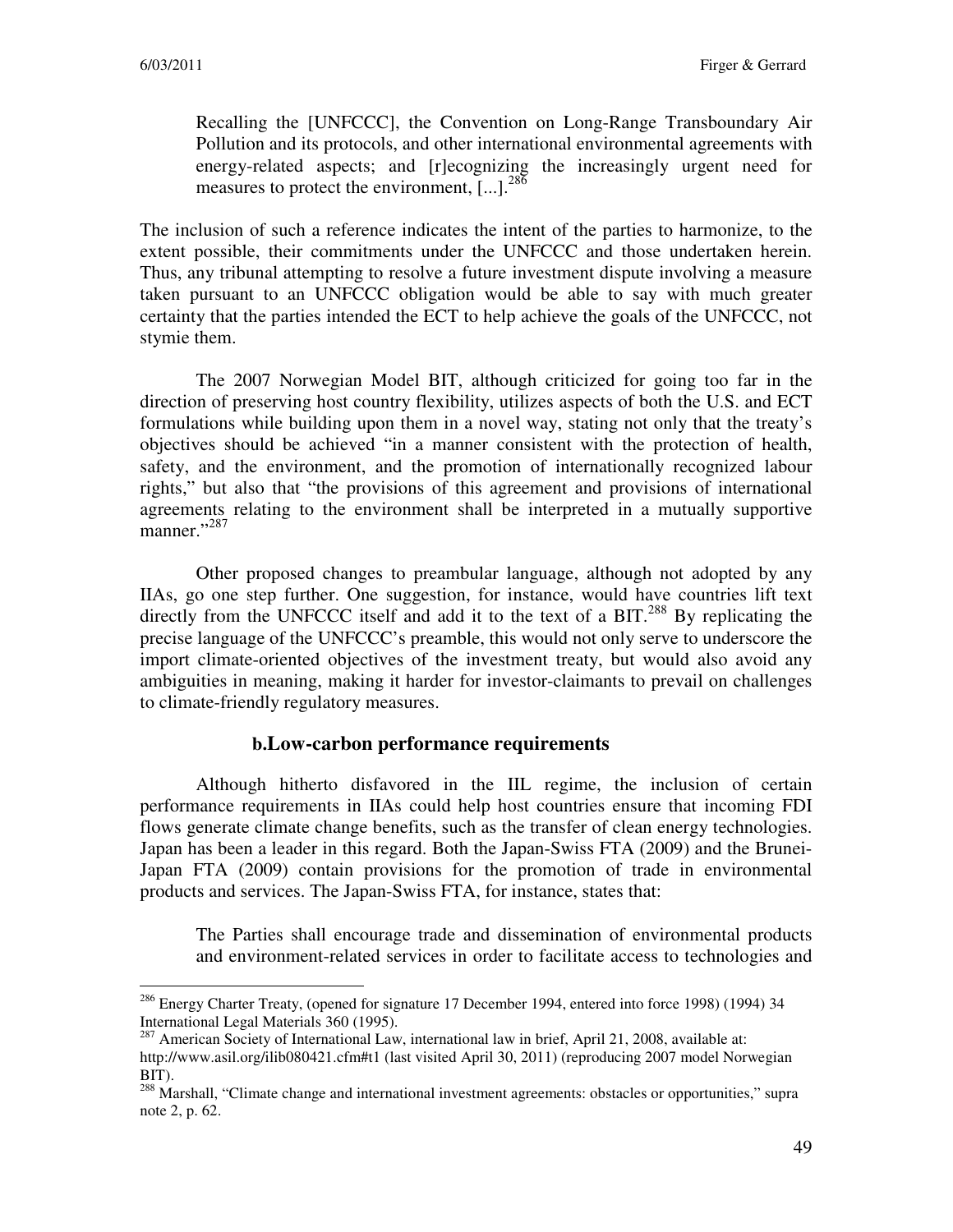products that support the environmental protection and development goals, such as improved sanitation, pollution prevention, sustainable promotion of renewable energy and climate-change-related goals.<sup>289</sup>

Notably, this obligation is vaguely worded and is not located in the investment chapter of the agreement. Problematically, the treaty includes a flat prohibition on performance requirements in Article 96, which incorporates, mutatis mutandis, Annex 1A of the WTO Agreement on Trade-Related Investment Measures (TRIMs).<sup>290</sup> This makes the encouragement (let alone requirement) of clean technology transfers much less feasible.

As UNCTAD argues, however, IIAs might include such features in their investment chapters and, possibly, accompanying carve outs from the prohibition on performance requirements.<sup>291</sup> Besides specific obligations related to technology transfer, other low-carbon performance requirements might call for investors to engage in capacity building for local communities. Especially in the case of investments in the forestry sector under REDD, the training and involvement of communities is instrumental in ensuring the integrity of avoided deforestation emission credits.<sup>292</sup> Narrowly defined performance requirements in IIAs may thus serve to strengthen any future REDD regime.

#### **c.New home country obligations**

The IIL regime has traditionally been oriented to restrain host country governments and protect foreign investors, not to impose affirmative obligations on these investors' home countries. As global investment flows become increasingly multidirectional, however, such distinctions are breaking down, leading developed and developing countries to seek to rebalance their foreign investment policies.<sup>293</sup> One way to do this would be to strengthen provisions in IIAs that have hitherto been merely hortatory in order to impose new, binding obligations on home countries. These obligations might include, inter alia, provisions on "investment promotion" that specifically focus on lowcarbon investments or provisions on technology transfer that specifically refer to clean energy technologies. $294$ 

 $\overline{a}$ <sup>289</sup> Japan-Swiss FTA, art. 9, supra note 285.

<sup>290</sup> *Id*., art. 96.

<sup>291</sup> UNCTAD, *World Investment Report 2010: Investing in a low-carbon economy*, supra note 11, p. 137. Notably, similar problems present themselves in the context of international trade law, where the national treatment requirement for "like" goods under Article III:4 of the GATT has bumped up against states' attempts to impose restrictions on the process and production methods employed in the manufacture of certain goods. This issue was dealt with most prominently in the WTO Appellate Body's ruling in the *Tuna/Dolphin* case. See Michael Trebilcock and Robert Howse, *The regulation of international trade,* 3d ed. (New York: Routledge, 2005), pp. 111-122.

<sup>&</sup>lt;sup>292</sup> See Meridian Institute, "Reducing emissions from deforestation and forest degradation (REDD): an options assessment report prepared for the Government of Norway," supra note 214, pp. 25-28 (discussing "options to promote effective participation of indigenous peoples and local communities").<br> $293$  See supra potes 12, 14 and accompanying text See supra notes 12-14 and accompanying text.

<sup>&</sup>lt;sup>294</sup> See UNCTAD, *World Investment Report 2010: Investing in a low-carbon economy*, supra note 11, p. 137 (citing as examples the Japan-Switzerland FTA (2009) and the Brunei-Japan FTA (2009)).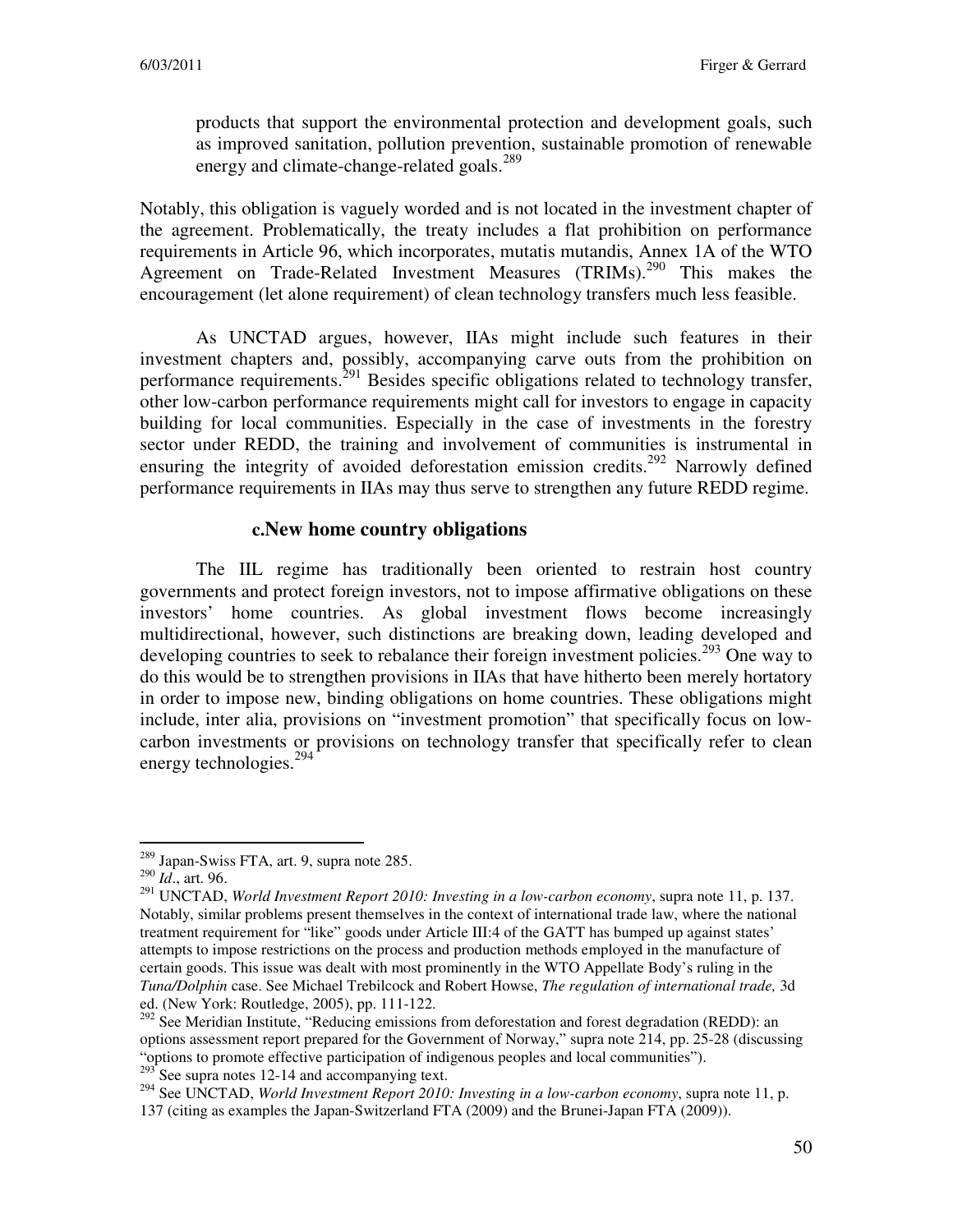Particularly in light of the enormous subsidies granted by developed country governments to high-carbon industries, including to fossil fuel exports and fossil fueloriented FDI, $^{295}$  and taking into account the G20's commitment to phase out such subsidies, $296$  the imposition of new host country obligations in IIAs related to incentives for climate friendly investment seem eminently reasonable. The European Commission's July 2010 Communication on international investment policy, although largely silent on this issue, did include one notable reference to the home country (and investor) obligations:

A common investment policy should also be guided by the principles and objectives of the Union's external action more generally, including the promotion of the rule of law, human rights and sustainable development (Article 205 TFEU and Article 21 TEU). In this respect, the OECD Guidelines for Multinational Enterprises, which are currently being updated, are an important instrument to help balance the rights and responsibilities of investors.<sup>297</sup>

While the inclusion of this reference in the Communication does not lock the European Union into any specific language on home country obligations, it is telling that the world's largest economic union is considering reorienting its investment policy in this direction.

Low-carbon investment promotion incentives are relatively simple measures and could be easily included in future IIAs. Much more controversial are additional substantive standards relating to specific actions to be undertaken by home country governments. Some NGOs and scholars have proposed a range of new obligations in this regard,<sup>298</sup> while UNCTAD has cited as a key example the Cotonou Agreement between the European Union and ACP Countries.<sup>299</sup>

<sup>&</sup>lt;sup>295</sup> For an excellent analysis of the difficulties facing the Export-Import Bank, the United States export credit agency, in scaling back support for fossil fuels while ramping up low-carbon exports, see United States Government Accountability Office, report to Congressional committees, "Export-Import Bank: reaching new targets for environmentally beneficial exports presents major challenges for bank," July 2010, GAO-10-682, available at: http://www.gao.gov/products/GAO-10-682 (last visited April 30, 2011).

<sup>&</sup>lt;sup>296</sup> See supra note 63 and accompanying text.

 $297$  European Commission communication, supra note 14, art. 3(c).

<sup>&</sup>lt;sup>298</sup> See Muchlinski, "The framework of investment protection: the content of BITs," supra note 132, p. 65 (citing both UNCTAD's World Investment Report 2003 and the *Model international agreement for sustainable development*, published by the International Institute for Sustainable Development). For a farreaching discussion of the challenges of imposing home country obligations, see generally Christen Broecker, "'Better the devil you know': home state approaches to transnational corporate accountability," 41 *NYU Journal of International Law and Politics* 159 (2008).

<sup>&</sup>lt;sup>299</sup> Partnership Agreement between the members of the African, Caribbean and Pacific Group of States of the one part, and the European Community and its Member States, of the other part (Cotonou Agreement) (concluded 23 June 2000, entered into force 1 April 2003), ACP/CE/en 1, available at: